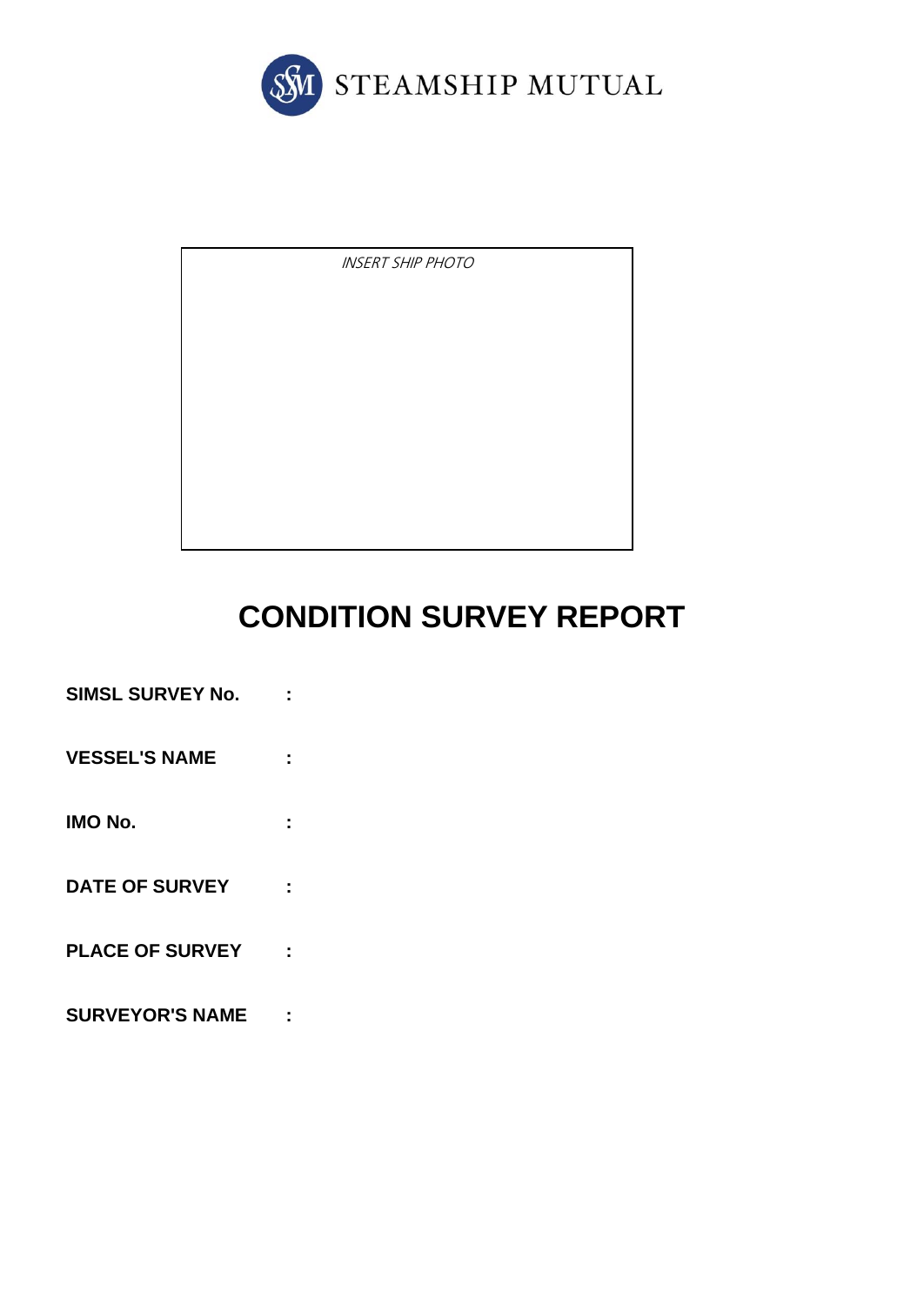## **FORMAL SURVEY REPORT**



| 1.  | Vessel's name & flag                                                               |  |
|-----|------------------------------------------------------------------------------------|--|
| 2.  | <b>IMO</b> number                                                                  |  |
| 3.  | Owner's name & nationality                                                         |  |
| 4.  | Manager's name & nationality                                                       |  |
| 5.  | Vessel type                                                                        |  |
| 6.  | Year & country of build                                                            |  |
| 7.  | <b>Gross Tonnage</b><br>Dimensions (L x B x D)<br>Summer Draft (d)                 |  |
| 8.  | <b>Classification Society and Class</b><br>Notation                                |  |
| 9.  | Trading area                                                                       |  |
| 10. | Date & place of survey<br>(Man hours taken for Survey)                             |  |
| 11. | <b>Survey Company</b>                                                              |  |
| 12. | Surveyor's Name(s)                                                                 |  |
| 13. | Captain's name<br>Owner's / Manager's Superintendent                               |  |
| 14. | Operational status of vessel<br>(Loading/Discharging/Anchored/<br>Standby/Laid-up) |  |
| 15. | Next port and cargo<br>(If applicable)                                             |  |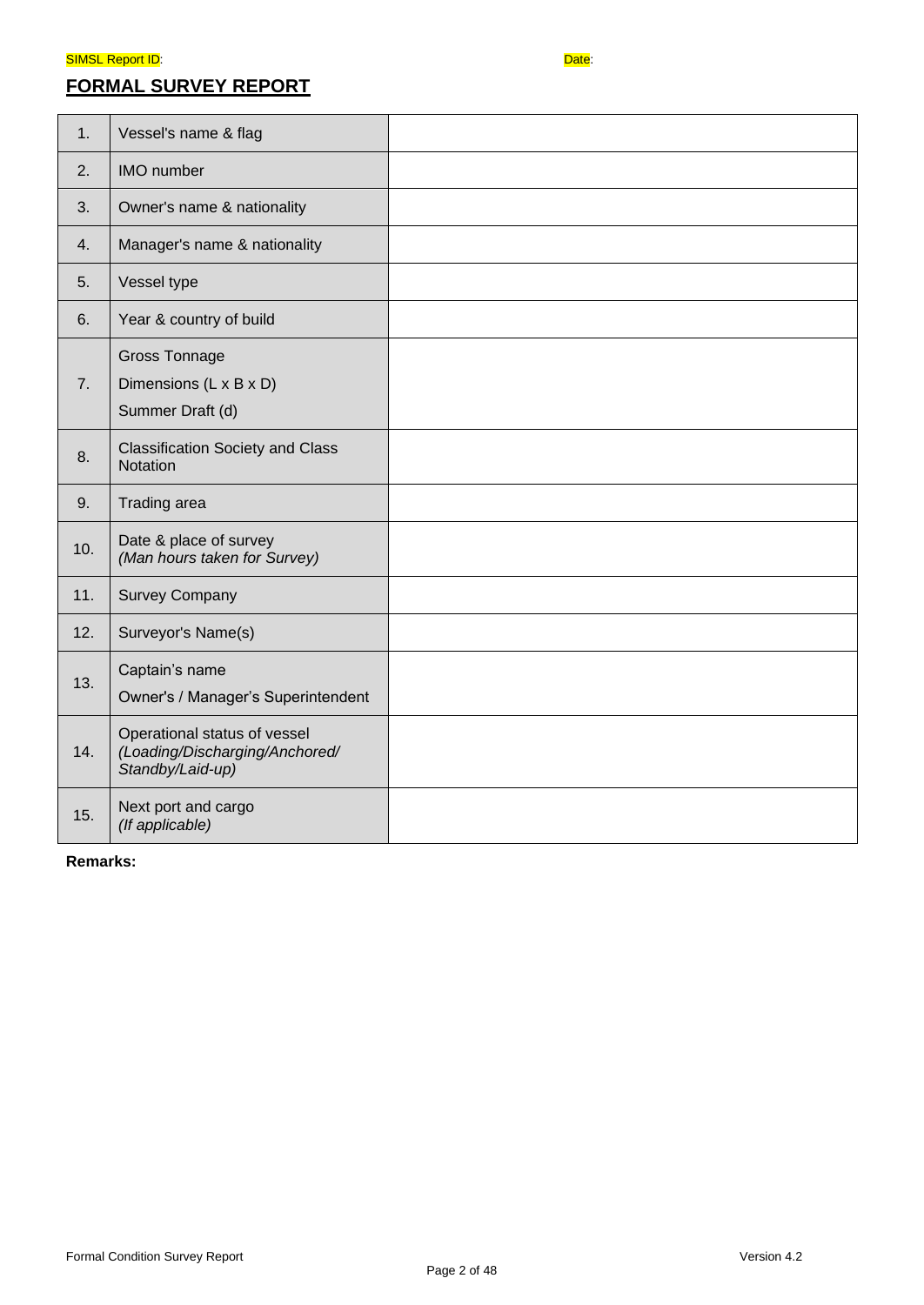## **A. HULL & MACHINERY**

## **A1. Ship's Hull, Structures & Fittings**

| 1.  | <b>External shell plating</b>                                                                                                  |               |         |      |         |      |
|-----|--------------------------------------------------------------------------------------------------------------------------------|---------------|---------|------|---------|------|
| 2.  | Internal shell plating                                                                                                         |               |         |      |         |      |
| 3.  | Frames, beams, bulkheads, etc.                                                                                                 |               |         |      |         |      |
| 4.  | Weather decks, foc'sle, poop, catwalks,<br>etc.                                                                                |               |         |      |         |      |
| 5.  | Watertight openings, ports, skylights &<br>scuttles.                                                                           |               |         |      |         |      |
| 6.  | Ballast tanks, peak tanks, cofferdams<br>and void spaces.<br>(Representative sample of ballast tanks<br>to be inspected).      |               |         |      |         |      |
| 7.  | Condition of holds/cargo tanks                                                                                                 |               |         |      |         |      |
| 8.  | Superstructure & coatings                                                                                                      |               |         |      |         |      |
| 9.  | Handrails, bulwarks, safe access                                                                                               |               |         |      |         |      |
| 10. | Ventilators, mushroom heads (incl. fire<br>flaps), air vents & filling pipes, savealls.<br>(Labelled for compartments served?) |               |         |      |         |      |
| 11  | <b>Ultrasonic Steel Thickness Gauging:</b>                                                                                     | Date:         |         |      |         |      |
|     | <b>Within Class Limits</b><br>Yes / No<br>(Confirm areas outside Class limits have<br>been renewed)                            |               | Place:  |      |         |      |
|     | Keel & bottom plates<br>a)                                                                                                     | a)            | Average | $\%$ | Maximum | $\%$ |
|     | Lower shell strakes<br>b)                                                                                                      | b)            | Average | $\%$ | Maximum | $\%$ |
|     | Upper shell strakes<br>$\mathsf{c})$                                                                                           | $\mathsf{c})$ | Average | $\%$ | Maximum | $\%$ |
|     | Main deck<br>$\mathsf{d}$                                                                                                      | d)            | Average | $\%$ | Maximum | $\%$ |
|     | <b>Tank Tops</b><br>e)                                                                                                         | e)            | Average | $\%$ | Maximum | $\%$ |
|     | f)<br>Frames                                                                                                                   | f)            | Average | $\%$ | Maximum | $\%$ |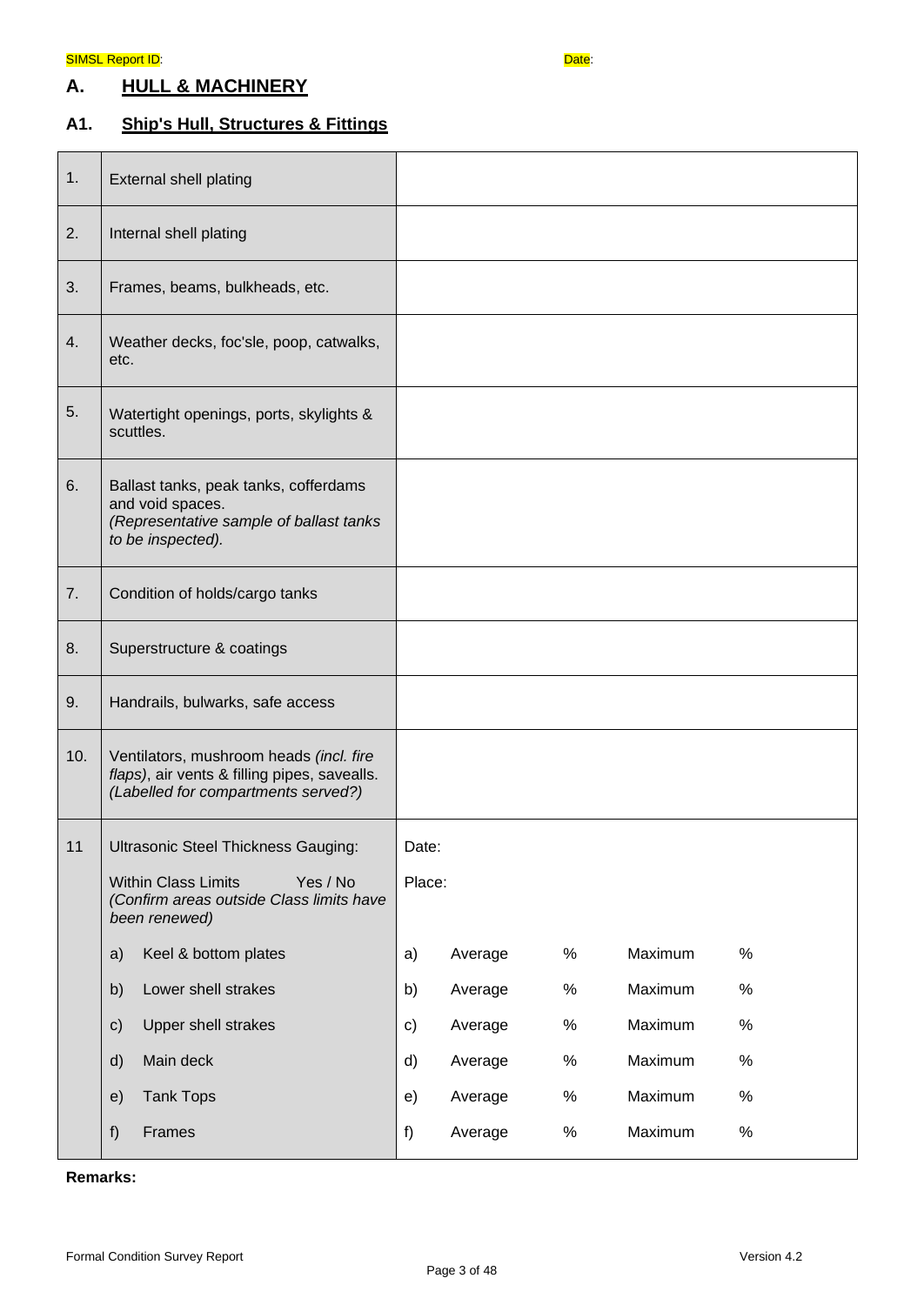## **A2. Deck Machinery**



| 1. | Cargo winches (including guards &<br>brakes)                                                                                                    |                          |
|----|-------------------------------------------------------------------------------------------------------------------------------------------------|--------------------------|
| 2. | Cargo cranes, derricks & associated<br>running gear, provisions cranes and<br>engine room cranes                                                |                          |
| 3. | Conditions of mooring arrangements:<br>Windlass, winches<br>a)<br>Mooring ropes/wires<br>b)<br>Fairleads and mooring furniture<br>$\mathsf{c})$ | a)<br>b)<br>$\mathbf{c}$ |
| 4. | Accommodation ladders / gangways,<br>winches, wires and safety nets                                                                             |                          |
| 5. | Pilot ladders and hoists                                                                                                                        |                          |
| 6. | Cargo pumps                                                                                                                                     |                          |
| 7. | Cleanliness of deck machinery spaces<br>and pump rooms                                                                                          |                          |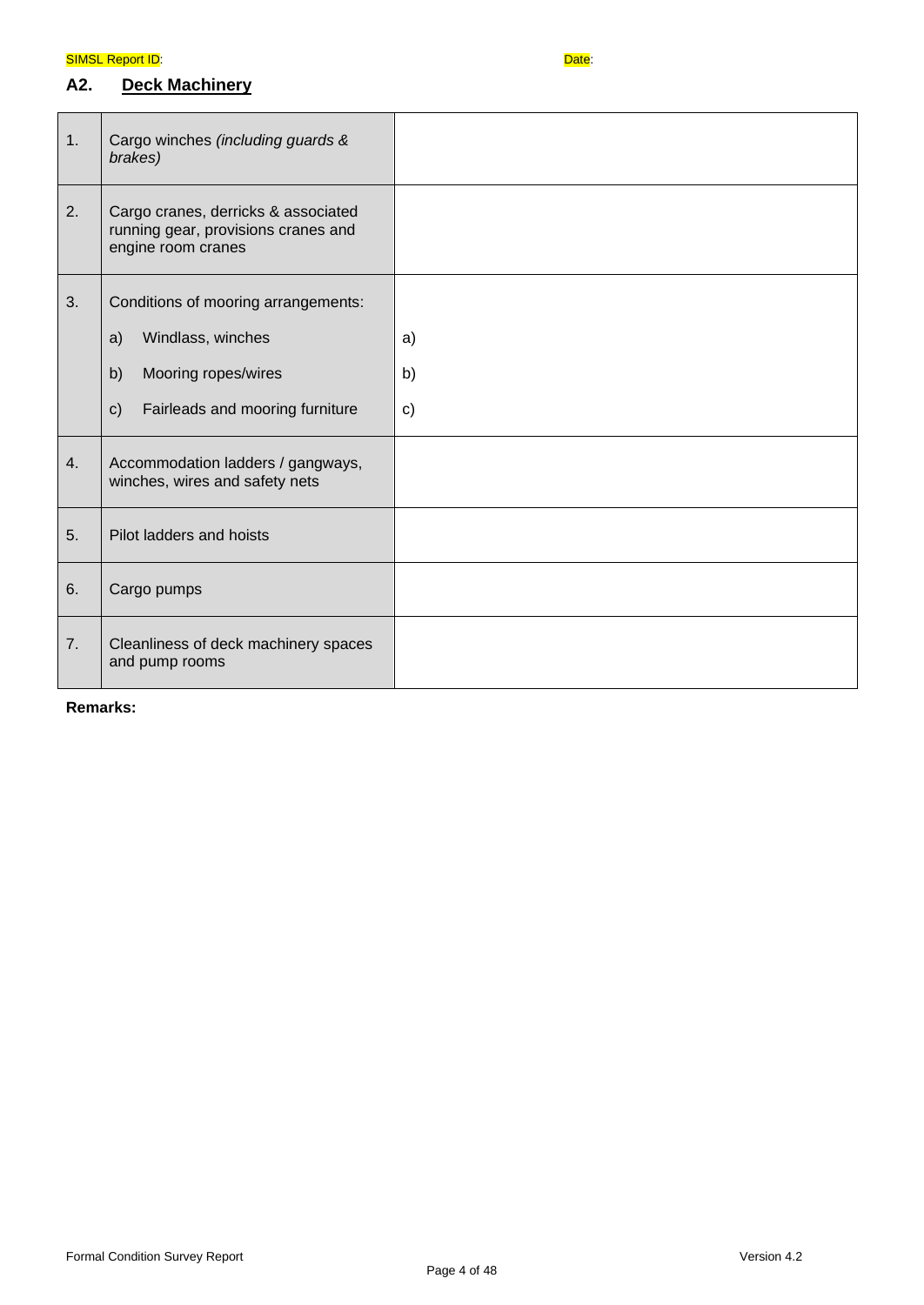## **A3. Main & Auxiliary Machinery**

Particular attention is to be afforded to the general cleanliness of machinery spaces and safety/housekeeping aspects.

| 1.   | Main engine(s): type / number of<br>cylinders / visual condition.                                                       |                |
|------|-------------------------------------------------------------------------------------------------------------------------|----------------|
| 2.   | Thrusters: location / number / visual<br>condition                                                                      |                |
| 3.   | Main/Auxiliary<br>Boiler(s)/Economisers/Heaters: type /<br>number / working pressure / visual<br>condition.             |                |
| 4.   | Main/Aux. Generators: number / type /<br>output / visual condition                                                      |                |
| 4(a) | Fuel change over procedures available<br>and crew familiar?                                                             |                |
| 5.   | Emergency generator or batteries                                                                                        |                |
| 6.   | Switchboards: (matting in place?)                                                                                       |                |
| 7.   | Steering gear (tested?)<br>a)<br>Emergency steering (tested?)<br>b)<br>Thruster control/Local(tested)<br>$\mathsf{c}$ ) | a)<br>b)<br>c) |
| 8.   | Oily Water Separator operational and<br>instructions displayed?<br>Verify NO magic pipe?                                |                |
| 9.   | Main fire pump (tested?)<br>a)<br>b)<br>Emergency fire pump (tested?)                                                   | a)<br>b)       |
| 10.  | Floor plates clean / secure?                                                                                            |                |
| 11.  | All engine room valves and pipes<br>colour coded?                                                                       |                |
| 12.  | Cleanliness of machinery, purifiers and<br>other spaces?                                                                |                |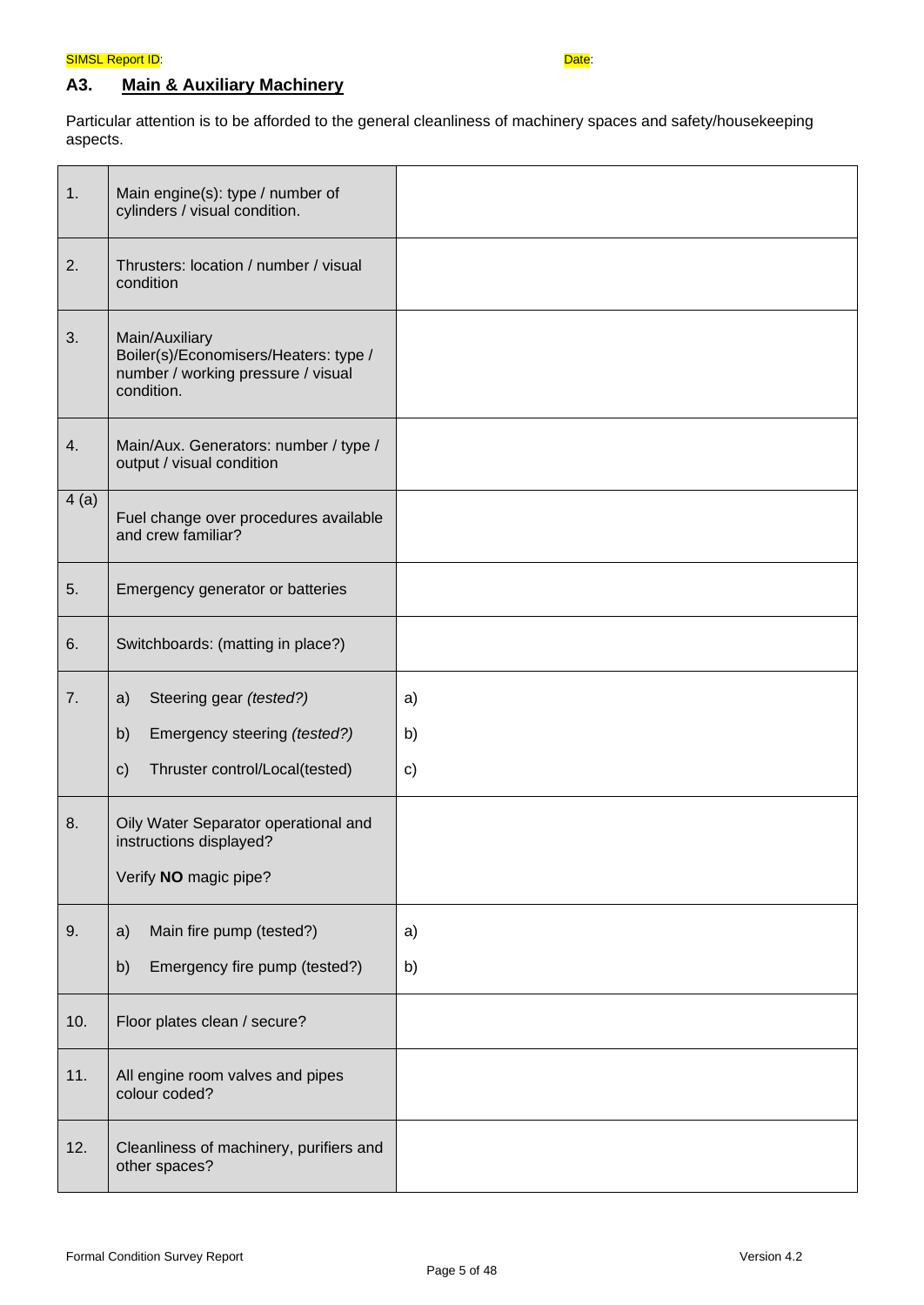| 13. | Spare gear, quantity, stowage and<br>condition. Critical spares list.                                                                                                                         |                                              |
|-----|-----------------------------------------------------------------------------------------------------------------------------------------------------------------------------------------------|----------------------------------------------|
| 14. | Protective arrangements:<br>Machinery Guards in place?<br>a)<br>Insulation of hot surfaces?<br>b)<br>Exhaust trunking?<br>Fuel pipes?<br>Steam pipes etc.?<br>Electric shock?<br>$\mathsf{C}$ | a)<br>b)<br>$\mathsf{c})$                    |
| 15. | Remote stop devices<br>(Main engine and fans, tested?).<br>Remote closing devices and high / low<br>level gauges (Fuel tanks etc.) (Last<br>tested?)                                          |                                              |
| 16. | Bilge & ballast system tested?<br>(Engine room bilges clean/dry?)                                                                                                                             |                                              |
| 17. | a) Condition of propeller & rudder?<br>(if in dry dock).<br>b) Spare propeller and where stored?                                                                                              | a)<br>b)                                     |
| 18. | Sanitation device/sewage plant:<br><b>Type</b><br><b>USCG Approved</b><br>Discharge pad locked?<br>Arrangement verified?                                                                      | Yes / No<br>Yes / No<br>Yes / No<br>Yes / No |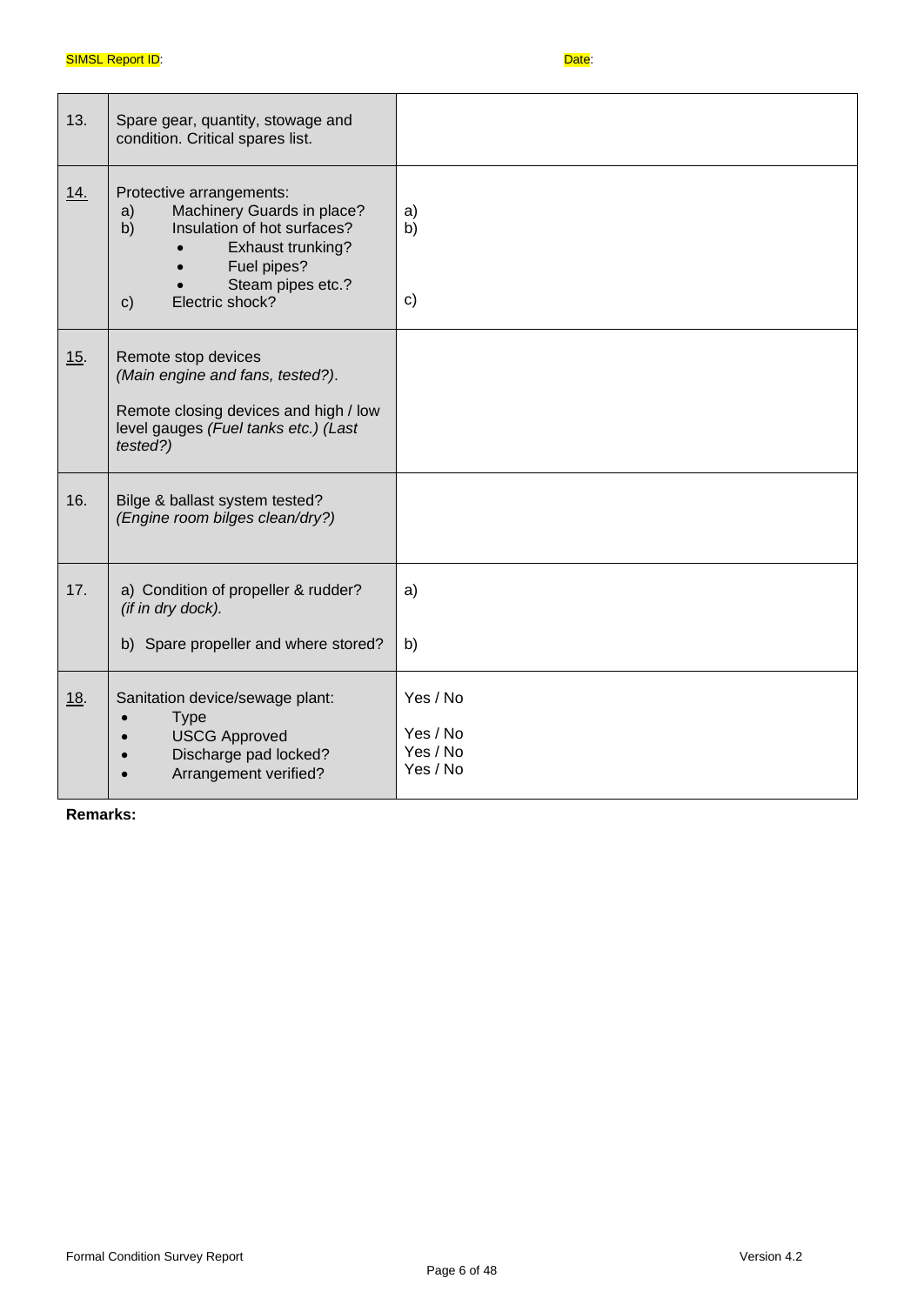## **A4. Certification, Surveys and Record Books**

|     | <b>Certificate Type</b>                                              | Date of Issue | <b>Last Annual /</b><br><b>Intermediate</b> | <b>Date of Expiry</b> |
|-----|----------------------------------------------------------------------|---------------|---------------------------------------------|-----------------------|
| 1.  | <b>Certificate of Registry</b>                                       |               | N/A                                         |                       |
| 2.  | <b>International Tonnage</b>                                         |               | N/A                                         |                       |
| 3.  | <b>International Load Line</b>                                       |               |                                             |                       |
| 4.  | <b>Safety Equipment Certificate</b>                                  |               |                                             |                       |
| 5.  | <b>Safety Construction Certificate</b>                               |               |                                             |                       |
| 6.  | Safety Radio Certificate                                             |               |                                             |                       |
| 7.  | International Oil Pollution<br>Prevention IOPP                       |               |                                             |                       |
| 8.  | International Air Pollution<br><b>Prevention IAPP</b>                |               |                                             |                       |
| 9.  | International Sewage Pollution<br>Prevention                         |               | N/A                                         |                       |
| 10. | Fitness for Carriage of Dangerous<br><b>Chemicals in Bulk</b>        |               |                                             |                       |
| 11. | <b>International Noxious Liquid</b><br>Substances Certificate (INLS) |               |                                             |                       |
| 12. | Fitness for Carriage of Liquefied<br>Gases in Bulk                   |               |                                             |                       |
| 13. | Document of Compliance for<br>Dangerous Goods                        |               | N/A                                         |                       |
| 14. | Other Certification:                                                 |               |                                             |                       |
|     | <b>High Speed Craft Safety</b><br>Certificate                        |               |                                             |                       |
|     | Permit to Operate High Speed<br>Craft                                |               |                                             |                       |
|     | Special Purpose Ships Certificate                                    |               |                                             |                       |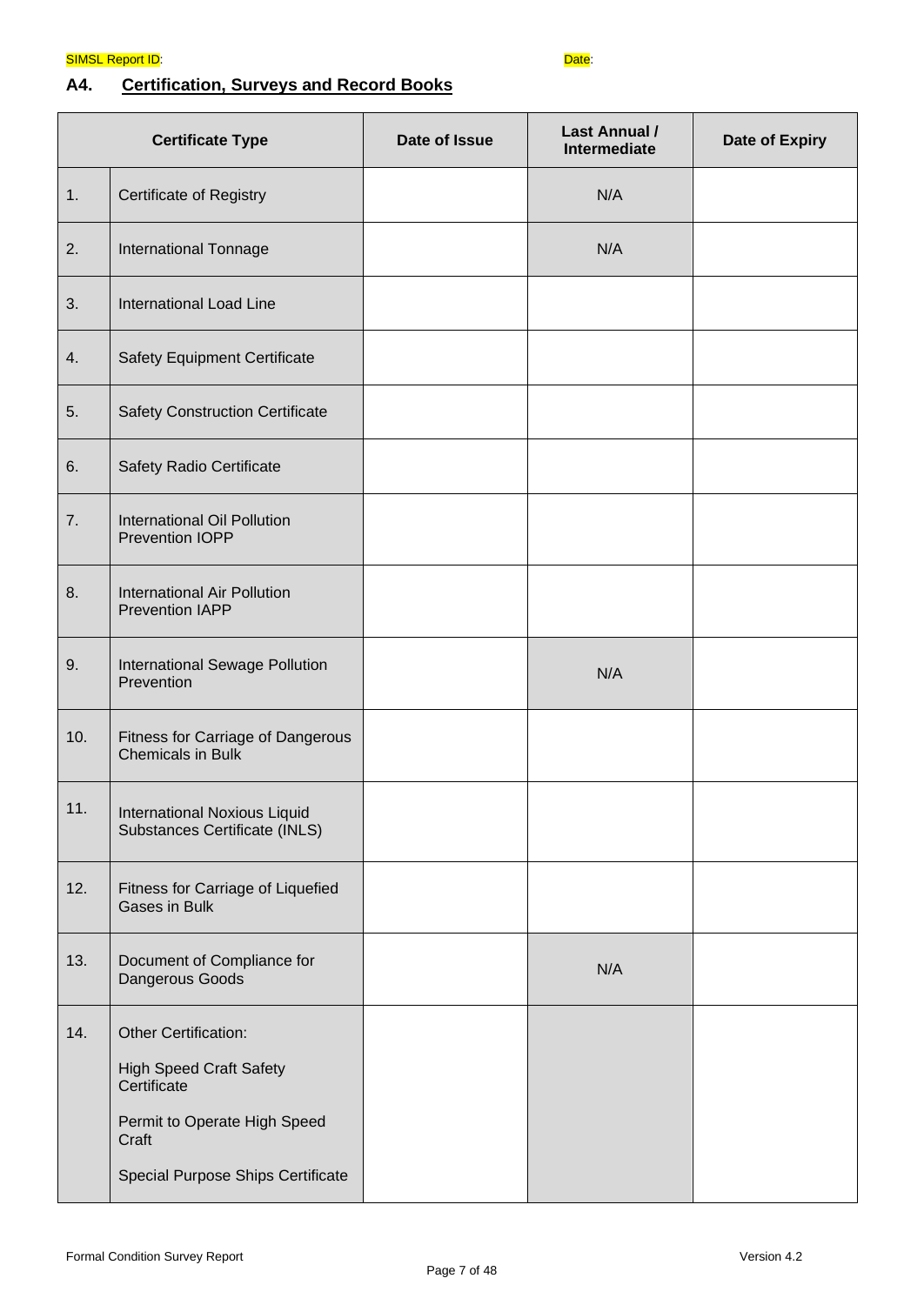#### **SIMSL Report ID:**  $\overline{Date}$ :

|       | <b>Certificate Type</b>                                                                                                 | Date of Issue                                                                                                 | <b>Last Annual /</b><br><b>Intermediate</b> | <b>Date of Expiry</b> |
|-------|-------------------------------------------------------------------------------------------------------------------------|---------------------------------------------------------------------------------------------------------------|---------------------------------------------|-----------------------|
| 15.   | Passenger Ship Safety Certificate                                                                                       |                                                                                                               | N/A                                         |                       |
| 16.   | Certificate of Compliance (LY2<br>Yacht Code compliance)                                                                |                                                                                                               |                                             |                       |
| 17.   | <b>Ship Sanitation Control</b><br>Exemption Certificate / Ship<br><b>Sanitation Control Certificate</b><br>(SSCEC/SSCC) |                                                                                                               | N/A                                         |                       |
| 18.   | <b>Hull Special Survey</b><br>(Extensions granted if any?)                                                              |                                                                                                               | N/A                                         |                       |
| 19.   | <b>Hull Annual Survey</b>                                                                                               |                                                                                                               |                                             |                       |
| 19.a) | International Anti-Fouling<br>Certificate                                                                               |                                                                                                               | N/A                                         | N/A                   |
| 20.   | <b>Machinery Special Survey</b><br>(Extensions granted if any?)                                                         |                                                                                                               | N/A                                         |                       |
| 21.   | <b>Machinery Annual</b><br>Survey/Continuous Survey of<br>Machinery                                                     |                                                                                                               |                                             |                       |
| 22.   | Class quarterly listings / summary                                                                                      | (Note date, list Conditions of Class, Class Recommendations or Memoranda inclusive<br>of any overdue surveys) |                                             |                       |
| 23.   | Shipboard<br>contingency<br>(SOPEP/SMPEP)                                                                               |                                                                                                               |                                             |                       |
| 24.   | Oil Record Book (Last entry?)                                                                                           | Part I:                                                                                                       | Part II:                                    |                       |
| 25.   | Damage Control Plan                                                                                                     |                                                                                                               |                                             |                       |
| 26.   | Loading and Stability Manual<br>(Chemical and Gas tankers)                                                              |                                                                                                               |                                             |                       |
| 27.   | Procedures and Arrangements<br>Manual (INLS vessels)                                                                    |                                                                                                               |                                             |                       |
| 28.   | Cargo Record Book (Last entry?)<br>(INLS vessels)                                                                       |                                                                                                               |                                             |                       |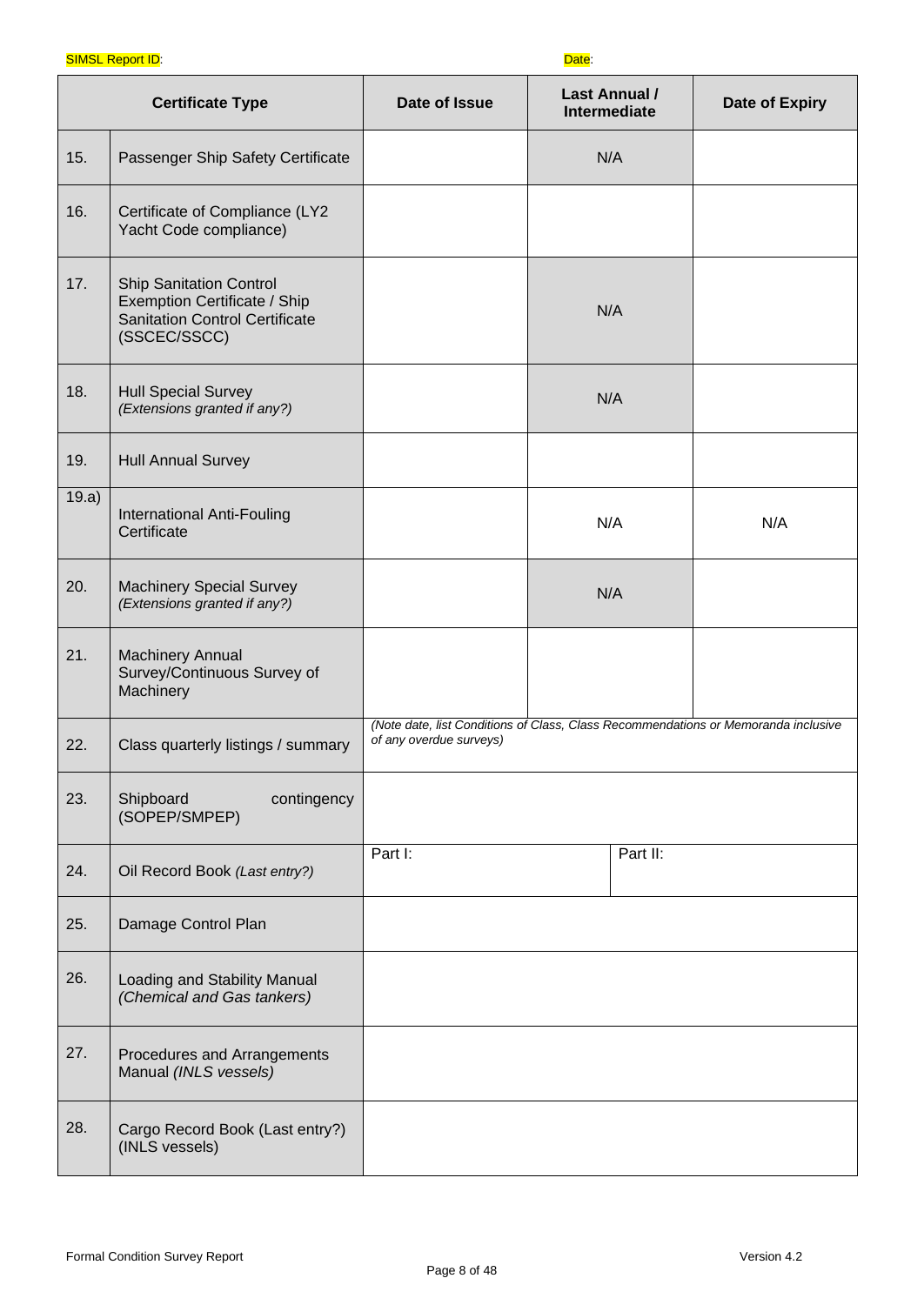|     | <b>Document</b>                                                                                                                                                                       | <b>Remarks</b> |
|-----|---------------------------------------------------------------------------------------------------------------------------------------------------------------------------------------|----------------|
| 29. | Port State Control Inspection.<br>Date & Place?                                                                                                                                       |                |
| 30. | Port State Control deficiencies<br>found?                                                                                                                                             |                |
| 31. | Stability:                                                                                                                                                                            |                |
|     | a) Class approved stability book?                                                                                                                                                     | a)             |
|     | b) SOLAS approved grain book?                                                                                                                                                         | b)             |
|     | c) Endorsed for change of<br>name?                                                                                                                                                    | c)             |
|     | d) Any structural changes made?                                                                                                                                                       | d)             |
|     | e) Previous voyage stability<br>calculations on record?                                                                                                                               | e)             |
|     | f) Stability instrument approved<br>(intact and damage stability<br>capability for tankers 1 <sup>st</sup> renewal<br>survey after 1 <sup>st</sup> Jan 2016 Marpol<br>Annex I Reg 28) | $f$ )          |
| 32. | Relevant IMO publications and<br><b>IMDG Code Volumes</b>                                                                                                                             |                |
| 33. | Last dry-docking?<br>(date and location)                                                                                                                                              |                |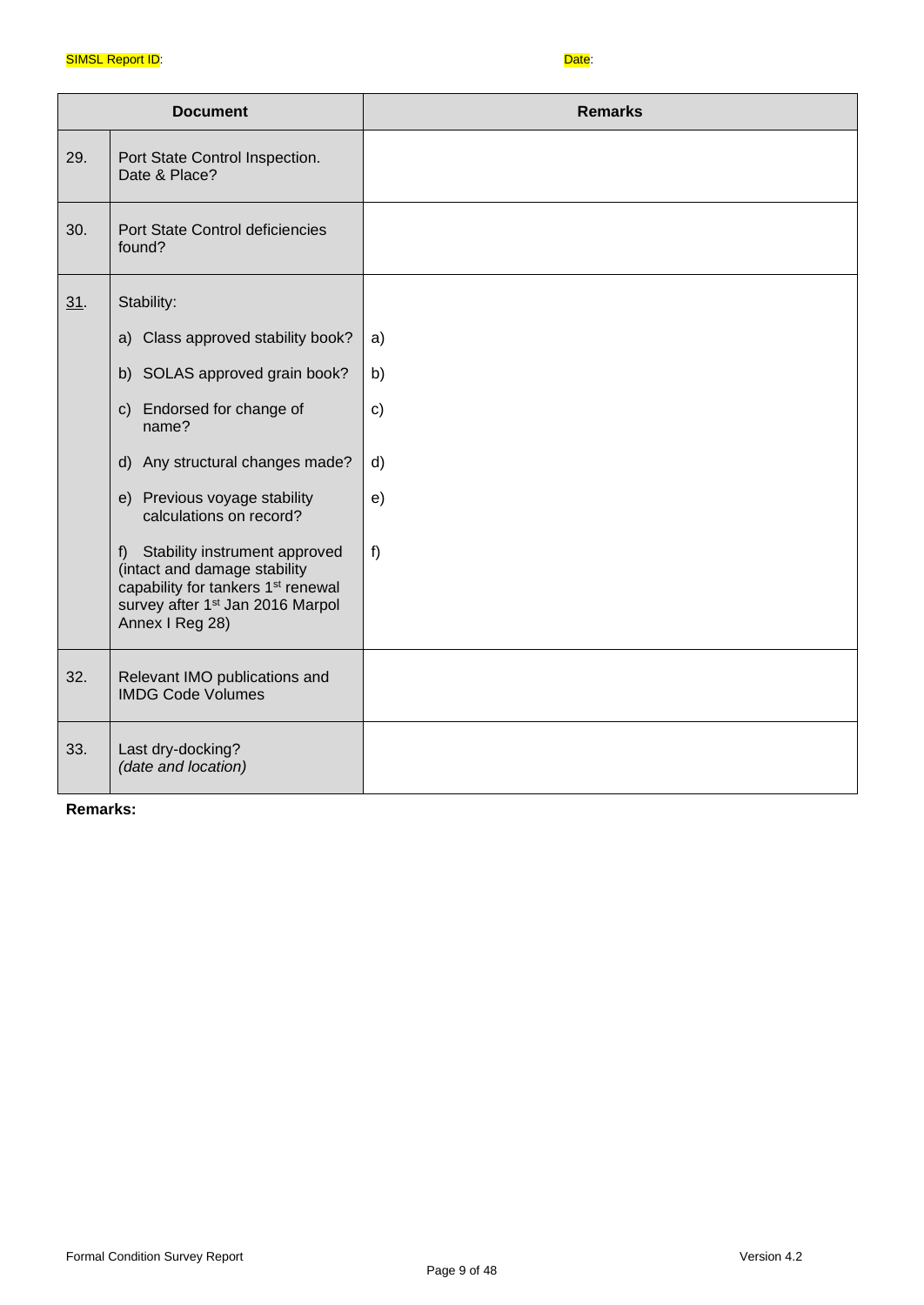

## **A5. Personnel**

|       | <b>Function</b>                                                                  | No.                                                                        | <b>Nationality</b>   |  | <b>STCW Certification</b> |                | <b>GMDSS Certification</b> |
|-------|----------------------------------------------------------------------------------|----------------------------------------------------------------------------|----------------------|--|---------------------------|----------------|----------------------------|
| 1.    | Master                                                                           |                                                                            |                      |  |                           |                |                            |
| 2.    | <b>Deck Officers</b>                                                             |                                                                            |                      |  |                           |                |                            |
| 3.    | Engineer<br><b>Officers</b>                                                      |                                                                            |                      |  |                           |                | N/A                        |
| 4.    | <b>Radio Officers</b>                                                            |                                                                            |                      |  |                           |                |                            |
| 5.    | <b>Other Officers</b>                                                            |                                                                            |                      |  |                           |                |                            |
| 6.    | <b>Deck Crew</b>                                                                 |                                                                            |                      |  |                           |                | N/A                        |
| 7.    | Engine Room<br>Crew                                                              |                                                                            |                      |  |                           |                | N/A                        |
| 8.    | <b>Other Crew</b>                                                                |                                                                            |                      |  |                           |                | N/A                        |
| 9.    | Minimum<br>Manning<br>Certificate                                                |                                                                            | Complies: Yes / No   |  |                           | Date of issue: |                            |
| 10.   | Officers and crew fluent in common<br>language? - Language?                      |                                                                            |                      |  |                           |                |                            |
| 11.   | Who and how many are conversant in<br>English language?                          |                                                                            |                      |  |                           |                |                            |
| 11.a) | schedule posted?                                                                 | Hours of rest maintained and watch                                         |                      |  |                           |                |                            |
| 12.   | <b>Designated Safety Officer?</b>                                                |                                                                            |                      |  |                           |                |                            |
| 13.   |                                                                                  | Photo luminescent escape signs at<br>appropriate height to support escape? |                      |  |                           |                |                            |
| 14.   |                                                                                  | Safety notices displayed?                                                  |                      |  |                           |                |                            |
| 15.   | Adequate medical facilities and supplies?<br>Certificate & date:                 |                                                                            |                      |  |                           |                |                            |
| 16.   | Lighting adequate throughout ship:<br>Portable and fixed?<br>Emergency lighting. |                                                                            | Yes / No<br>Yes / No |  |                           |                |                            |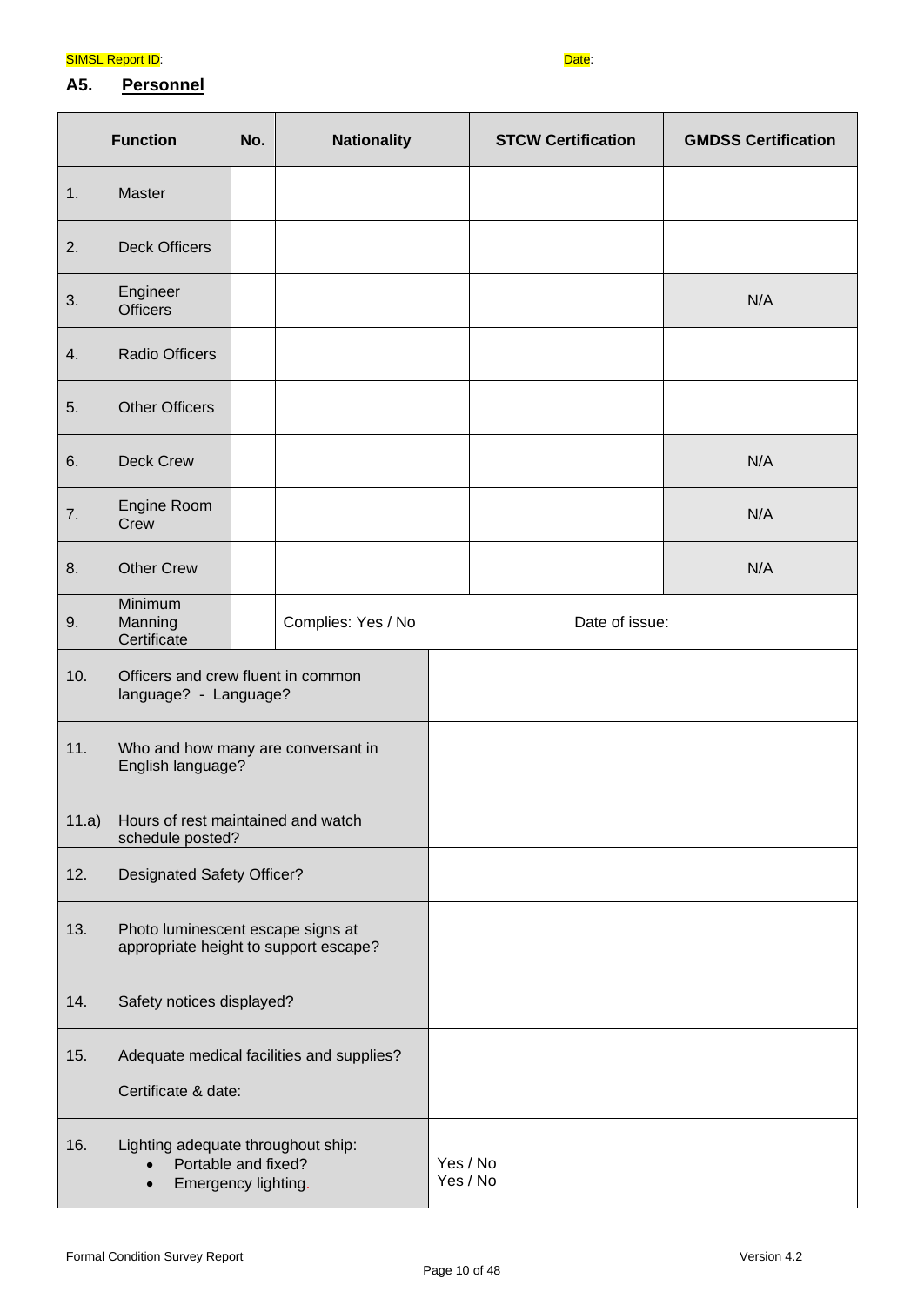| 17. | Crew provided with and using personal<br>safety / protection equipment?                                                                                            |                                   |
|-----|--------------------------------------------------------------------------------------------------------------------------------------------------------------------|-----------------------------------|
| 18. | Vessel generally neat and tidy?<br>Health and hygiene standards appropriate?<br>Regular inspections by Master<br>Date of last inspection                           | Yes / No<br>Yes / No<br>Yes / No  |
|     | a)<br>Galley:<br>a. Clean<br>b. Free of infestations<br>c. Grease traps clean<br>d. Fridges / freezers / stores<br><b>Cleanliness</b><br>i.<br>ii.<br>Temperatures | a)<br>a.<br>b.<br>c.<br>d.<br>ii. |
|     | b)<br>Communal areas / mess rooms clean<br>and tidy<br>a. Wash facilities clean and tidy<br>b. Laundry clean and tidy                                              | b)<br>a.<br>b.                    |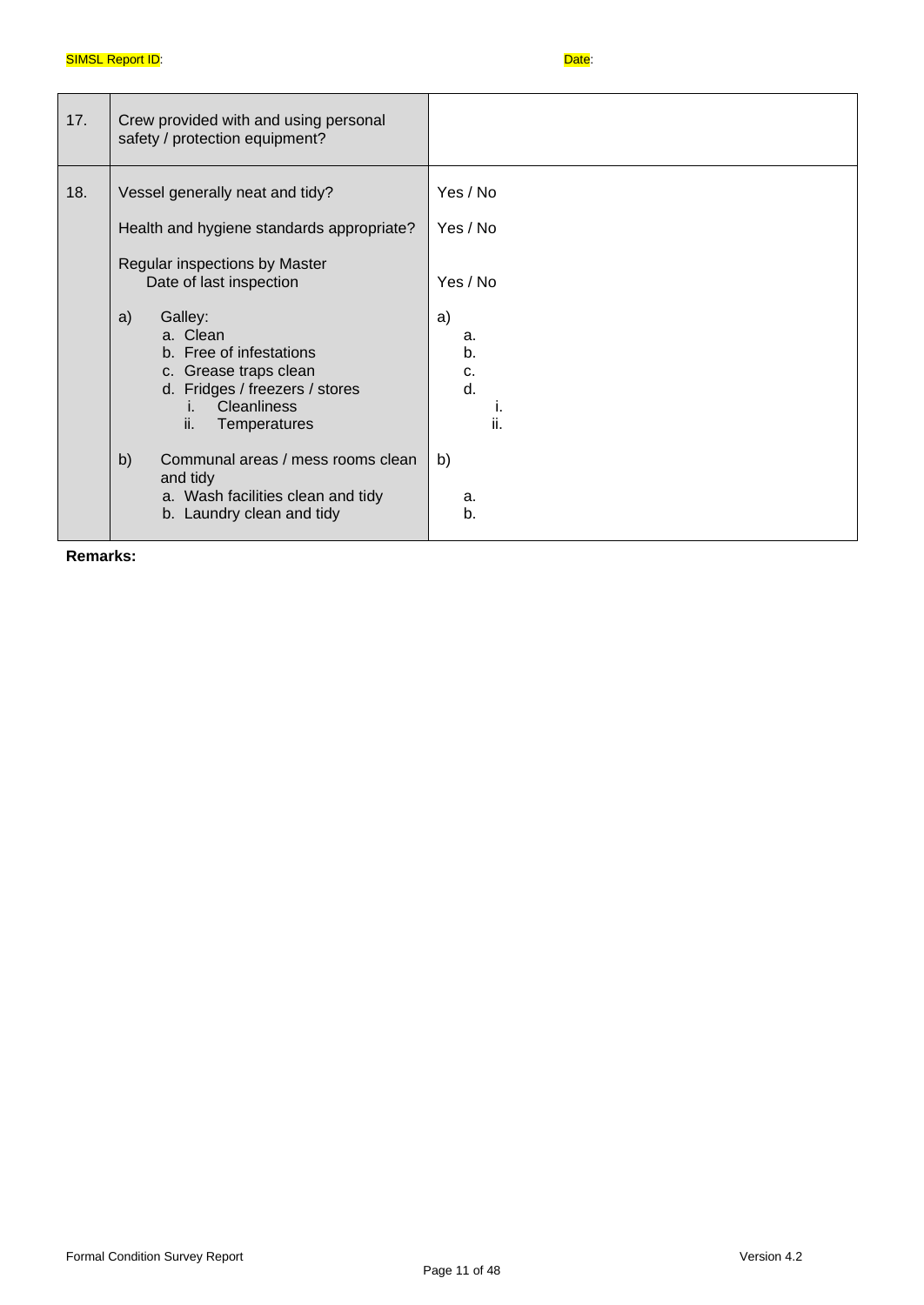## **B. SAFETY**

| 1.                | Lifeboats & davits - type & number                                                                                     |                                                                                                        |
|-------------------|------------------------------------------------------------------------------------------------------------------------|--------------------------------------------------------------------------------------------------------|
| 2.                | Liferafts & davits - type & number                                                                                     |                                                                                                        |
| 3.                | Number & location of Emergency Head<br>Quarters (EHQ)                                                                  |                                                                                                        |
| 4.                | Fire extinguishers - type & number                                                                                     |                                                                                                        |
| $\underline{5}$ . | Fixed fire extinguishing and detection<br>arrangements - type & number:<br>Tests, inspection and certification details | (Deck, paint locker, engine Room, cargo compartment, accommodation etc.)                               |
| 6.                | Fire lines & hydrants - condition.<br>Isolation valves marked.                                                         |                                                                                                        |
| 7.                | Fireman's outfits, Self-Contained Breathing<br>Apparatus & Emergency Life-Saving<br>Appliances. EEBDs                  |                                                                                                        |
| 8.                | A. Portable gas meters:<br>a) Type<br>b) Number                                                                        | Required 1st Jul 2016 - (SOLAS Chap XI-1 Reg. 7 testing enclosed spaces<br>prior to entry)<br>a)<br>b) |
|                   | c) Last calibration date                                                                                               | c)                                                                                                     |
|                   | B. Fixed gas detection systems fitted?                                                                                 | Yes/No                                                                                                 |
| 9.                | Portable oxygen meters:                                                                                                |                                                                                                        |
|                   | <b>Type</b><br>a)                                                                                                      | a)                                                                                                     |
|                   | Number<br>b)                                                                                                           | b)                                                                                                     |
|                   | Last calibration date<br>$\mathsf{c})$                                                                                 | c)                                                                                                     |
| 10.               | Oxygen resuscitator                                                                                                    |                                                                                                        |
| 11.               | Emergency muster / station bill:                                                                                       |                                                                                                        |
|                   | Posted on each deck?<br>a)                                                                                             | a)                                                                                                     |
|                   | Duties clearly stated?<br>b)                                                                                           | b)                                                                                                     |
| 12.               | Emergency Organisation / Fire Control Plan<br>/ Enclosed space entry familiarisation                                   |                                                                                                        |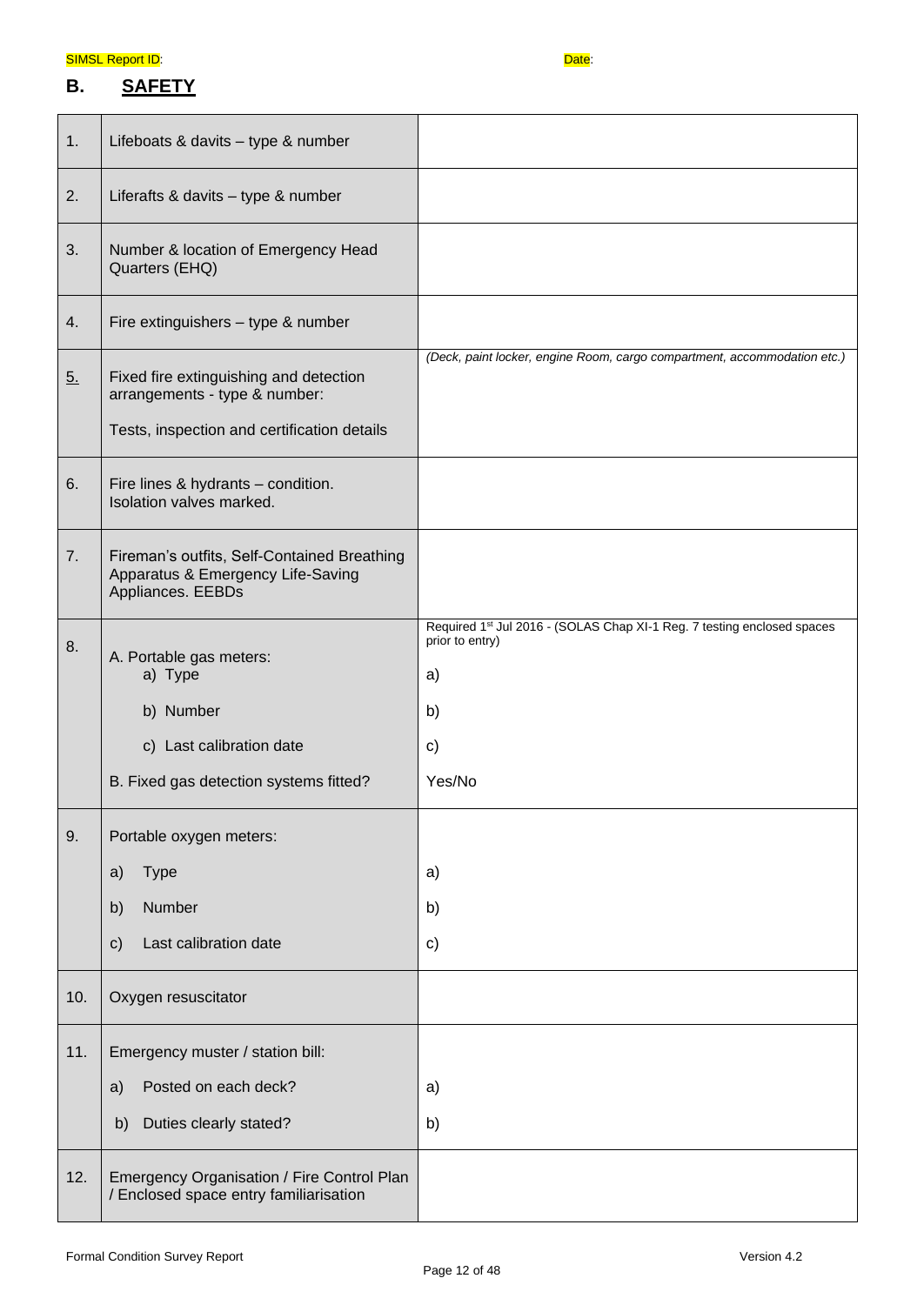| 13. | <b>SOLAS / Crew Safety Training Manuals:</b>                                                                                                                      |    |
|-----|-------------------------------------------------------------------------------------------------------------------------------------------------------------------|----|
|     | Specific to vessel?<br>a)                                                                                                                                         | a) |
|     | Available in each mess?<br>b)                                                                                                                                     | b) |
| 14. | Programme of Safety drills carried out?                                                                                                                           |    |
| 15. | Records of recent risk assessment?                                                                                                                                |    |
| 15. | Asbestos present on board?<br>(SMS Policy for verifying vessel is asbestos free<br>and that no asbestos is introduced)<br>(Ref. - IMO Circular MSC. 1/Circ. 1379) |    |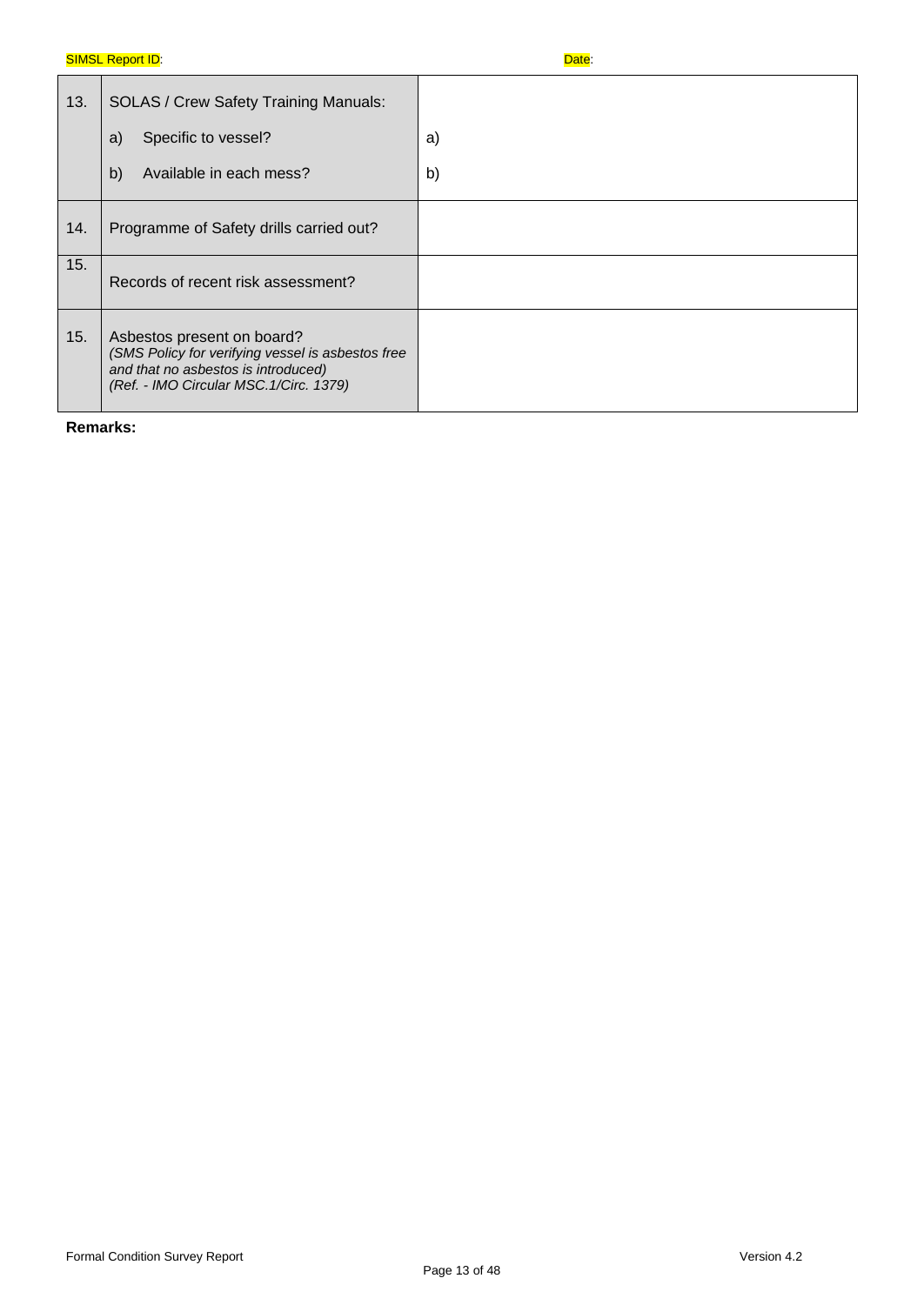## **C. NAVIGATION AND COMMUNICATIONS**

## **C1. Navigation**

#### **NOTES: 1. State where items are not fitted or not fully operational 2. State where items have been exempted by flag state**

| <b>Equipment</b><br><b>Remarks</b>           |                                                   |   |                                 | <b>Equipment</b>                                                                                                        | <b>Remarks</b>                              |   |   |  |
|----------------------------------------------|---------------------------------------------------|---|---------------------------------|-------------------------------------------------------------------------------------------------------------------------|---------------------------------------------|---|---|--|
| <b>ARPA</b>                                  |                                                   | Y | N                               |                                                                                                                         | Radar                                       | Y | N |  |
|                                              | Echo Sounder                                      | Y | N                               |                                                                                                                         | Sextant                                     | Y | N |  |
| Indicator                                    | Rate of Turn                                      | Y | N                               |                                                                                                                         | <b>Auto Steering</b><br>Off Course<br>Alarm | Y | N |  |
|                                              | Chronometer                                       | Y | N                               |                                                                                                                         | <b>AIS</b>                                  | Y | N |  |
| Gyro                                         | Compass /<br>Repeaters                            | Υ | N                               |                                                                                                                         | Emergency<br>Steering<br>Compass            | Υ | N |  |
| Charts /<br><b>ECDIS</b>                     | Electronic                                        | Y | N                               |                                                                                                                         | Voyage Data<br>Recorder /<br><b>SVDR</b>    | Y | N |  |
| <b>EPIRB</b>                                 |                                                   | Y | N                               |                                                                                                                         | SART(S)                                     | Y | N |  |
|                                              | Speed Log                                         | Υ | N                               |                                                                                                                         | GPS / Glonass<br>/ Galileo                  | Y | N |  |
| <b>Navtex</b><br>Receiver                    |                                                   | Υ | N                               |                                                                                                                         | Course<br>Recorder                          | Y | N |  |
| <b>GMDSS</b><br>station                      | <b>VHF Radios /</b>                               | Y | N                               |                                                                                                                         | M/E Bridge<br>Control                       | Y | N |  |
| Magnetic<br>Compass                          |                                                   | Υ | N                               |                                                                                                                         | Azimuth<br><b>Mirrors</b>                   | Υ | N |  |
| <b>LRIT</b>                                  |                                                   | Υ | N                               |                                                                                                                         | <b>BNWAS</b>                                | Y | N |  |
| <b>Notices to Mariners (N to M's):</b><br>1. |                                                   |   | Notices to Mariners (N to M's): |                                                                                                                         |                                             |   |   |  |
|                                              | a)                                                |   |                                 | Date of latest N to M on board?                                                                                         | a)                                          |   |   |  |
|                                              | b)                                                |   |                                 | Weekly N to M forwarded as published?                                                                                   | b)                                          |   |   |  |
| 2.                                           | <b>Nautical Publications:</b>                     |   | <b>Nautical Publications:</b>   |                                                                                                                         |                                             |   |   |  |
|                                              | Paper or electronic charts in use, or both?<br>a) |   | a)                              |                                                                                                                         |                                             |   |   |  |
|                                              | b)<br>trading area?                               |   |                                 | Chart folios provide adequate coverage                                                                                  | b)                                          |   |   |  |
|                                              | Charts corrected up to date?<br>$\mathsf{c})$     |   | c)                              |                                                                                                                         |                                             |   |   |  |
|                                              | Publications cover trading area?<br>d)            |   | d)                              |                                                                                                                         |                                             |   |   |  |
|                                              | e)                                                |   |                                 | Publications properly corrected?                                                                                        | e)                                          |   |   |  |
|                                              | f)                                                |   |                                 | Latest editions of publications available:<br>(Nautical Almanac, Lists of Lights, Ships<br>Routing, IAMSAR Manual etc.) | f)                                          |   |   |  |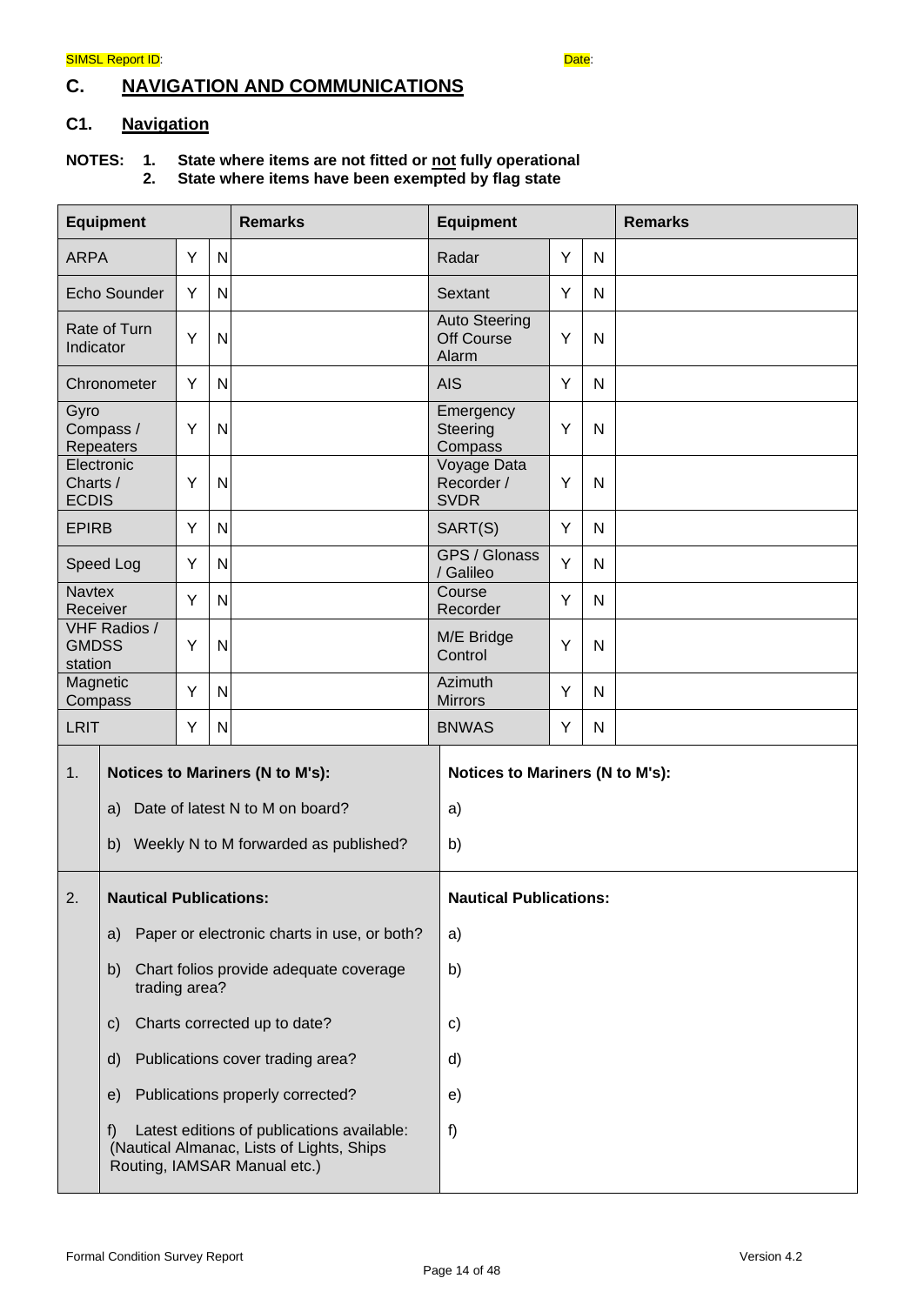| 3. | Date Magnetic Compass last adjusted?                                                                                  |              |
|----|-----------------------------------------------------------------------------------------------------------------------|--------------|
|    | Deviation card displayed?<br>a)                                                                                       | a)           |
|    | Compass errors logged?<br>b)                                                                                          | b)           |
|    | Frequency of errors?<br>$\mathbf{C}$                                                                                  | $\mathsf{c}$ |
| 4. | Passage plans from "Berth to Berth"?                                                                                  |              |
|    | Previous passage plans on file? (Y / N)                                                                               |              |
| 5. | Master's standing orders displayed?                                                                                   |              |
| 6. | Date of last entry in Master's Night Order<br>Book?                                                                   |              |
| 7. | Log books properly maintained?<br>(Bridge / bell / movement books / hold bilge &<br>tank soundings / hold temps etc.) |              |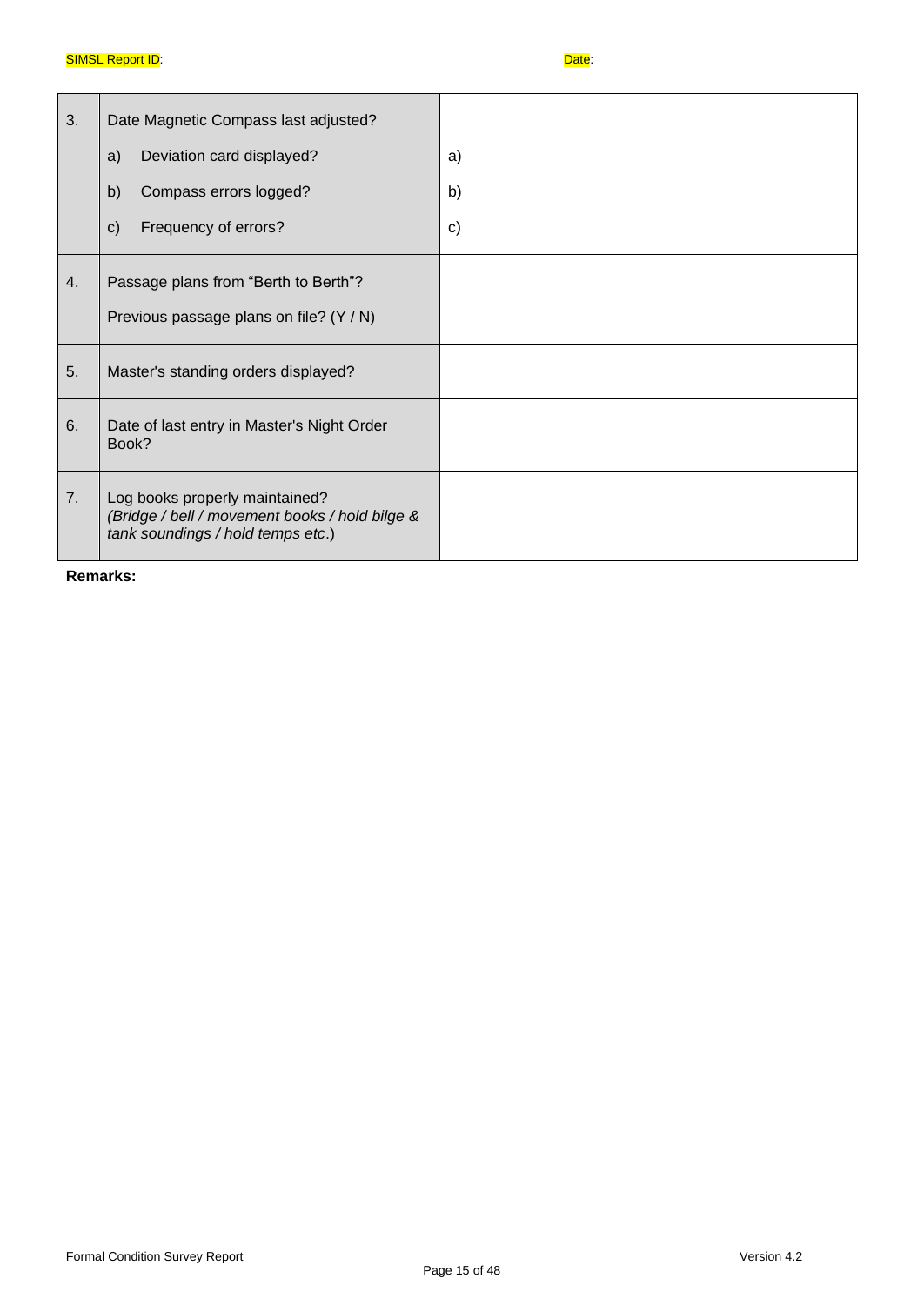## **C2. Communications**

| $\mathbf{1}$ . | <b>GMDSS Station / Radio Station:</b>                            |    |
|----------------|------------------------------------------------------------------|----|
|                | Equipment operational?                                           |    |
|                | Master / staff confident in demonstrating:                       |    |
|                | Distress operation?<br>a)                                        | a) |
|                | Commercial operation of text / voice?<br>b)                      | b) |
|                | Distress operating instructions displayed in<br>common language? |    |
|                | Log Book maintained and up to date?<br>Date last entry?          |    |
| 2.             | <b>Handheld Radios:</b>                                          |    |
|                | Portable Radio Sets (VHF / UHF)                                  |    |
|                | <b>Working Sets</b>                                              |    |
|                | <b>GMDSS Sets</b><br>(Spare Batteries & Chargers?)               |    |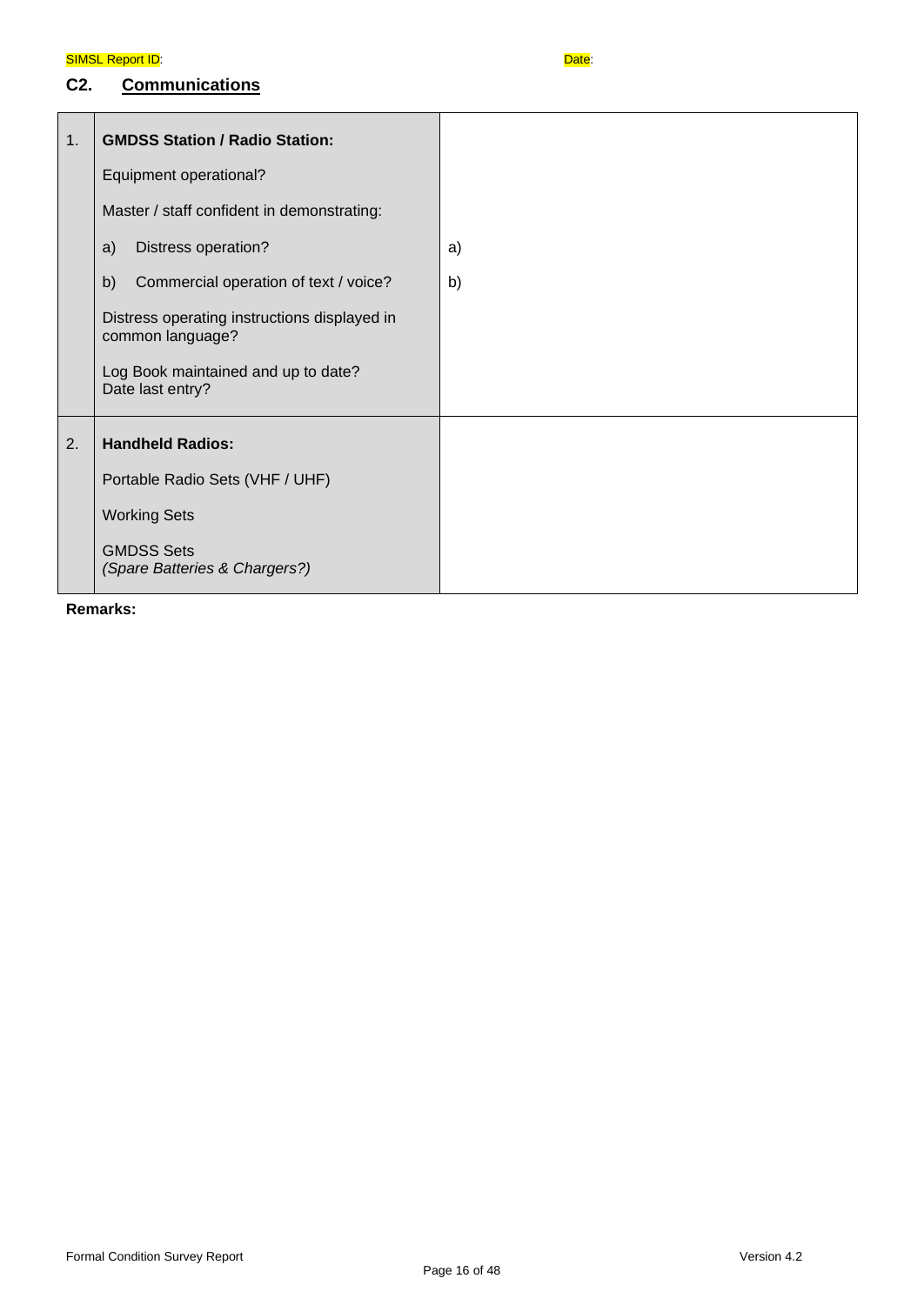**D. SHIPBOARD MANAGEMENT**



| 1. | ISM System:                                                                                                                                    |                                      |
|----|------------------------------------------------------------------------------------------------------------------------------------------------|--------------------------------------|
|    | Document of Compliance (DOC):                                                                                                                  | Document of Compliance (DOC):        |
|    | <b>Issuing Authority?</b><br>$\bullet$<br>Date of issue?<br>$\bullet$<br>Annual endorsement in date?<br>$\bullet$<br>Expiry date?              |                                      |
|    | Safety Management Certificate (SMC):                                                                                                           | Safety Management Certificate (SMC): |
|    | <b>Issuing Authority?</b><br>$\bullet$<br>Date of issue?<br>$\bullet$<br>Date of intermediate audit?<br>Expiry date?                           | ٠                                    |
|    | Last internal audit date?                                                                                                                      |                                      |
|    | All non-conformities cleared?                                                                                                                  |                                      |
|    | Last external audit date?                                                                                                                      |                                      |
|    | All non-conformities cleared?                                                                                                                  |                                      |
|    | <b>Company Operations Manual?</b>                                                                                                              |                                      |
|    | Manual pertinent to ship type?                                                                                                                 |                                      |
|    | Procedures for contacting DPA?                                                                                                                 |                                      |
|    | Document of Master's Authority?                                                                                                                |                                      |
|    | Shipboard training programme?                                                                                                                  |                                      |
| 2. | ILO Maritime Labour Convention 2006 (ILO<br>MLC 2006) Maritime Labour Certificate:                                                             |                                      |
|    | <b>Issuing Authority?</b><br>$\bullet$<br>Date of issue?<br>$\bullet$<br>Date of intermediate audit?<br>$\bullet$<br>Expiry date?<br>$\bullet$ |                                      |
|    | Declaration of Maritime Labour Compliance:                                                                                                     |                                      |
|    | Part I<br><b>Issuing Authority?</b>                                                                                                            | Part I<br>٠                          |
|    | Part II<br>Issuing Owner or Ship Manager?                                                                                                      | Part II                              |
| 3. | <b>Planned maintenance scheme</b>                                                                                                              | (Brief description of each)          |
|    | Deck<br>a)                                                                                                                                     | a)                                   |
|    | Engine room<br>b)                                                                                                                              | b)                                   |
|    | Hatch covers / Cargo systems<br>$\mathsf{c})$                                                                                                  | c)                                   |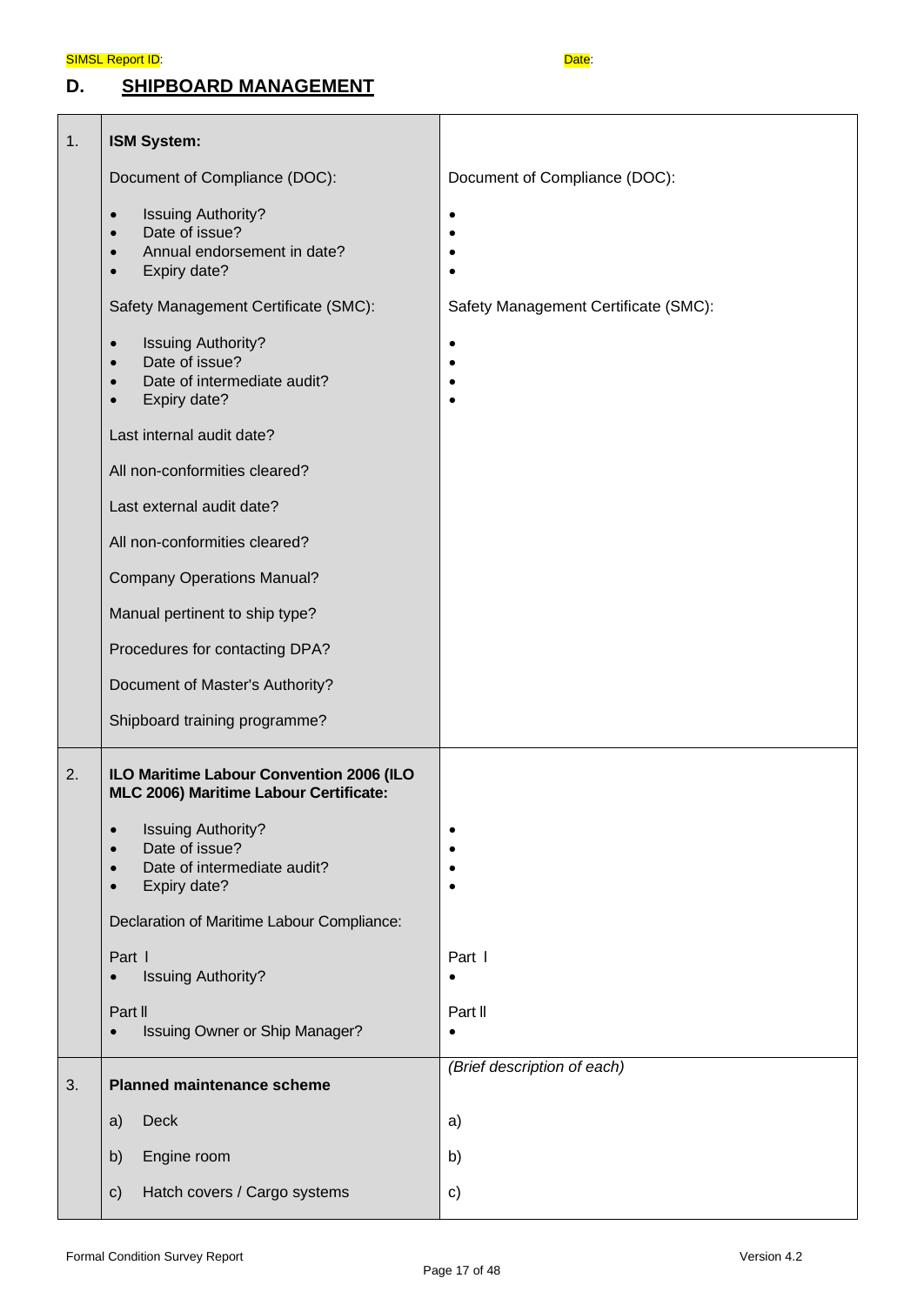| 4. | <b>Garbage/Refuse Disposal:</b><br>MARPOL 73/78 Annex V                                              |                  |
|----|------------------------------------------------------------------------------------------------------|------------------|
|    | Garbage management plan?<br>a)                                                                       | a)               |
|    | Arrangements for stowage?<br>b)                                                                      | b)               |
|    | Adequate garbage bags?<br>C)<br>(Plastic and/or paper)                                               | $\mathbf{c}$     |
|    | Storage area / spaces clean?<br>$\mathsf{d}$                                                         | d)               |
|    | Garbage disposal log entries?<br>e)                                                                  | e)               |
| 5. | <b>Bunkering</b>                                                                                     | <b>Bunkering</b> |
|    | Standing orders & check lists?<br>a)                                                                 | a)               |
|    | Piping / valve diagram?<br>b)                                                                        | b)               |
|    | Savealls at manifold & vents?<br>$\mathsf{c})$                                                       | c)               |
|    | Scupper plugs?<br>$\mathsf{d}$                                                                       | d)               |
|    | Oil spill equipment quantities:<br>e)<br>Absorbents?<br>a.<br>Dispersants?<br>b.                     | e)<br>a.<br>b.   |
|    | Fuel analysis records available<br>f)                                                                | f)               |
|    | Bunker delivery note and samples as per<br>g)<br>MARPOL Annex VI Reg. 18 available                   | g)               |
|    | Compliance with IMO 2020:<br>h)<br>Ship specific implementation plan<br>a)<br>available              | h)<br>a.         |
|    | b)<br>Fuel change over procedure<br>available                                                        | b.               |
|    | Fuel management plan available<br>$\mathsf{C}$                                                       | c.               |
| 6. | <b>Oily Water Separator</b>                                                                          |                  |
|    | Operation tested?<br>a)                                                                              | a)               |
|    | Overboard valve locked closed?<br>b)                                                                 | b)               |
|    | Warning notice that valve is to not be<br>$\mathsf{c})$<br>opened without the permission of the C/E? | c)               |
|    | 15ppm valid calibration certificate<br>d)<br>available(five yearly)                                  | d)               |
|    | Vessels Built after 1 <sup>st</sup> Jan 2015 and new<br>installations                                |                  |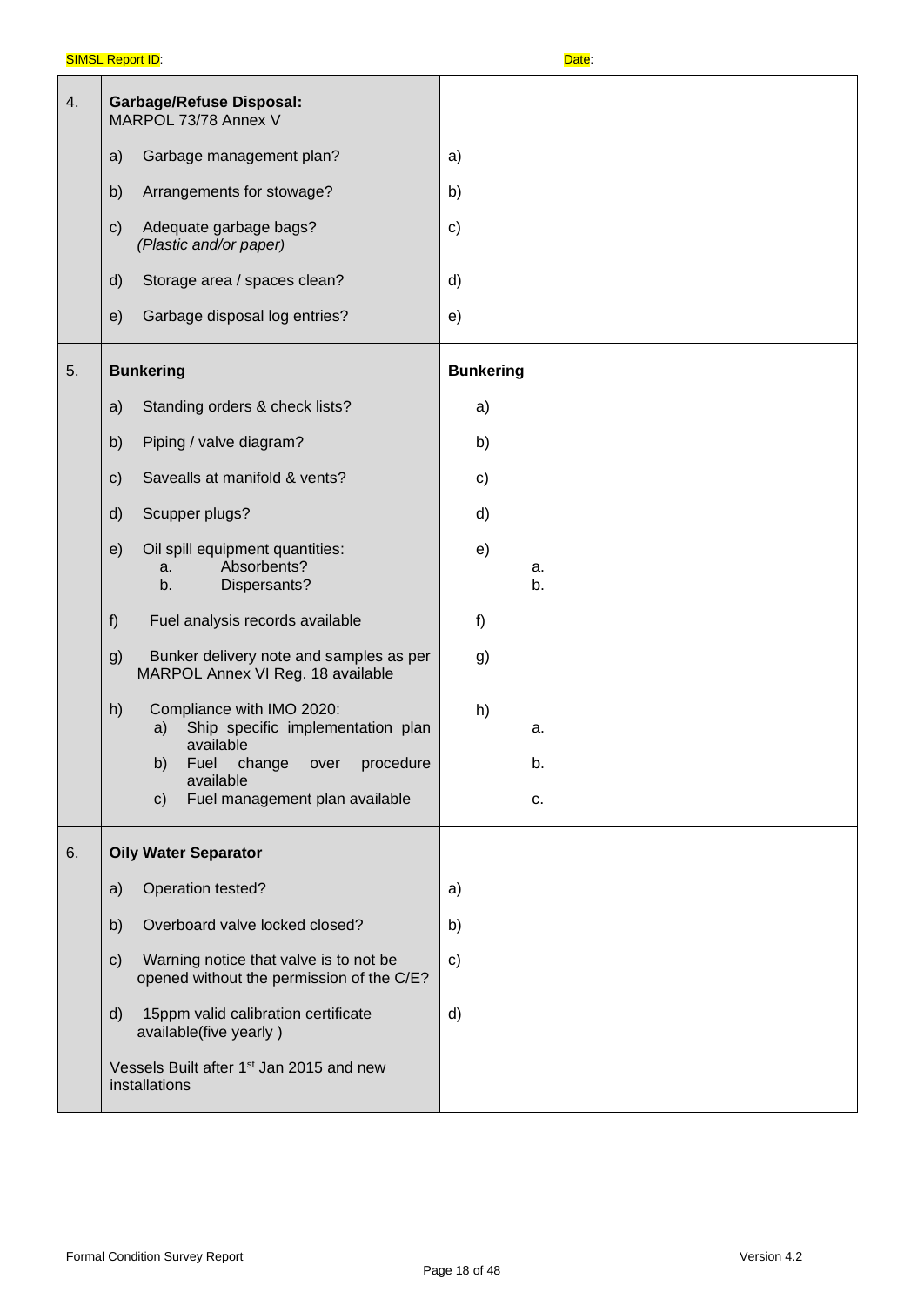| 7. | <b>Ballast Water Management</b>                                                            | <b>SIMSL Risk Alert - Ballast Water Management</b> |
|----|--------------------------------------------------------------------------------------------|----------------------------------------------------|
|    | <b>Convention compliance:</b><br>a)                                                        | a)                                                 |
|    | Compliance required?                                                                       |                                                    |
|    | Approved BWM Plan:- D1 or D2<br>D1-Ballast water exchange<br>D2 - Ballast treatment system |                                                    |
|    | IMO compliance date<br>$\bullet$<br>USCG compliance date<br>$\bullet$                      |                                                    |
|    | <b>Ballast water treatment system:</b><br>b)                                               | b)                                                 |
|    | Model and Make<br>$\bullet$                                                                |                                                    |
|    | <b>USCG Type Approved</b><br>$\bullet$                                                     |                                                    |
|    | Alternate Management System.                                                               |                                                    |
|    | No treatment system installed:<br>$\mathsf{C}$                                             | $\mathbf{c}$                                       |
|    | Extension/supplemental extension granted                                                   | Yes / No                                           |
|    | Reason for extension?                                                                      |                                                    |
|    | Issue date                                                                                 |                                                    |
|    | <b>Expiry date</b>                                                                         |                                                    |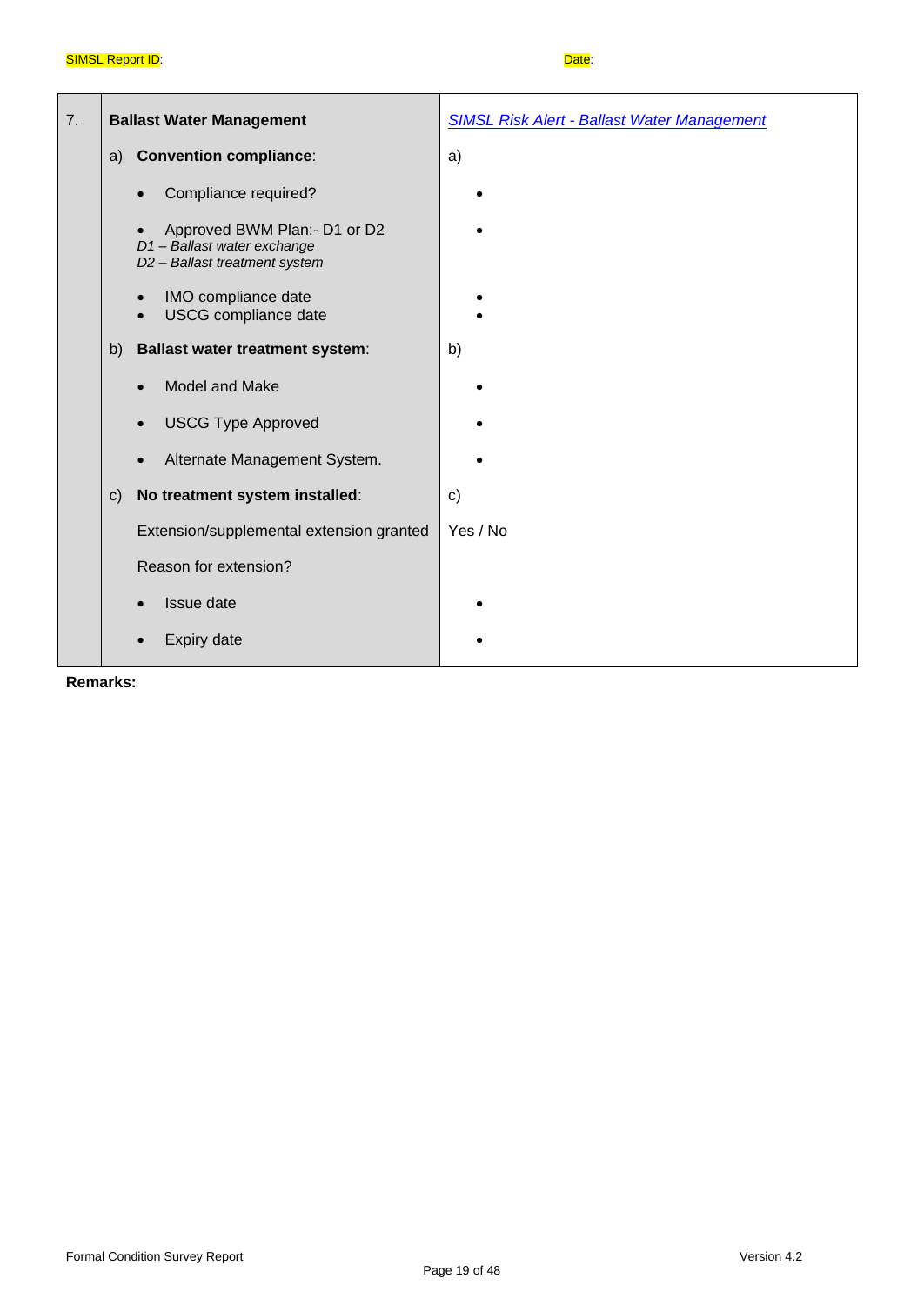## **E. SHIPBOARD SECURITY**



| 1. | <b>ISPS Security System</b>                                                                                                    |        |
|----|--------------------------------------------------------------------------------------------------------------------------------|--------|
|    | Ship Security Certificate (ISSC):                                                                                              |        |
|    | Issuing authority?<br>$\bullet$<br>Date of Issue?<br>Date of intermediate survey?<br>$\bullet$<br>Date of expiry?<br>$\bullet$ |        |
|    | Shipboard security drills / exercises<br>conducted? (Date of last drill)?                                                      |        |
|    | Control of access to ship effective?                                                                                           |        |
|    | Qualified Ship Security Officer (SSO) on<br>board?                                                                             |        |
|    | Ship identification number permanently and<br>visibly marked?                                                                  |        |
| 2. | <b>Ro/Ro Security:</b>                                                                                                         |        |
|    | Gangway and vehicle ramp(s) security<br>provisions effective?                                                                  | Yes/No |
| 3. | <b>Passenger Ship Safety Certificate:</b>                                                                                      |        |
|    | State maximum number of persons the<br>a)<br>ship is permitted to carry.                                                       |        |
|    | Proper records maintained of persons on<br>b)<br>board?                                                                        |        |
| 4. | <b>Cyber Security</b>                                                                                                          |        |
|    | Management policy and/or procedures<br>a)<br>implemented?                                                                      | п      |
|    | b) Vulnerability and risk assessment carried<br>out?<br>Self / third party assessment?                                         | П      |
|    | c) System implemented to monitor cyber<br>security, periodic check of logs for<br>breaches?                                    | П      |
|    | d) List/register of vulnerable systems and<br>data available on board?                                                         | п      |
|    | e) Procedure to verify installations up to<br>date?                                                                            | П      |
|    | • Supported by manufacturers /<br>producers?                                                                                   | П      |
|    | (Software maintenance, navigation equipment,<br>control equipment, computers, mobile device,<br>data management etc.)          |        |
|    | DPA for cyber security?<br>t)                                                                                                  |        |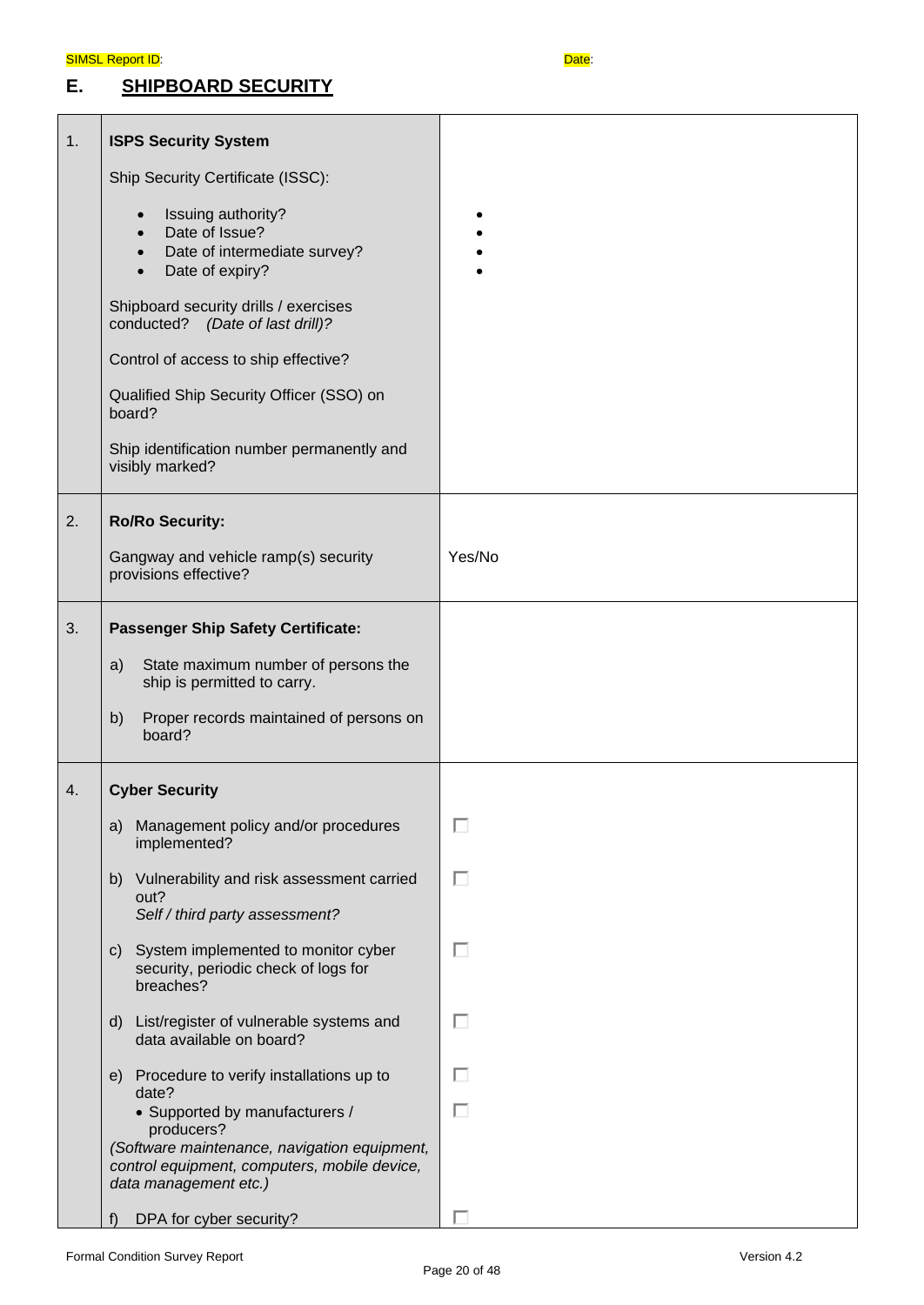| g)           | Person designated for implementation and<br>monitoring cyber safety on board?                                                | ш |
|--------------|------------------------------------------------------------------------------------------------------------------------------|---|
| h)           | Procedure for testing software dependent<br>equipment and systems operating as<br>required?                                  | п |
| i)           | Contingency plan developed for failure of<br>software dependent systems / corruption?<br>Response plan, recovery procedures. | г |
| $\mathbf{I}$ | Procedures for reporting / investigating<br>cyber incidents?                                                                 | П |
| k)           | Copy of Club's DVD "Cyber Security,<br>Smart, Safe Shipping"?                                                                | г |
| $\vert$      | Procedures in place for crew to view<br>Club's programme "Cyber Security, Smart,<br>Safe Shipping" (DVD or via Club website) | г |

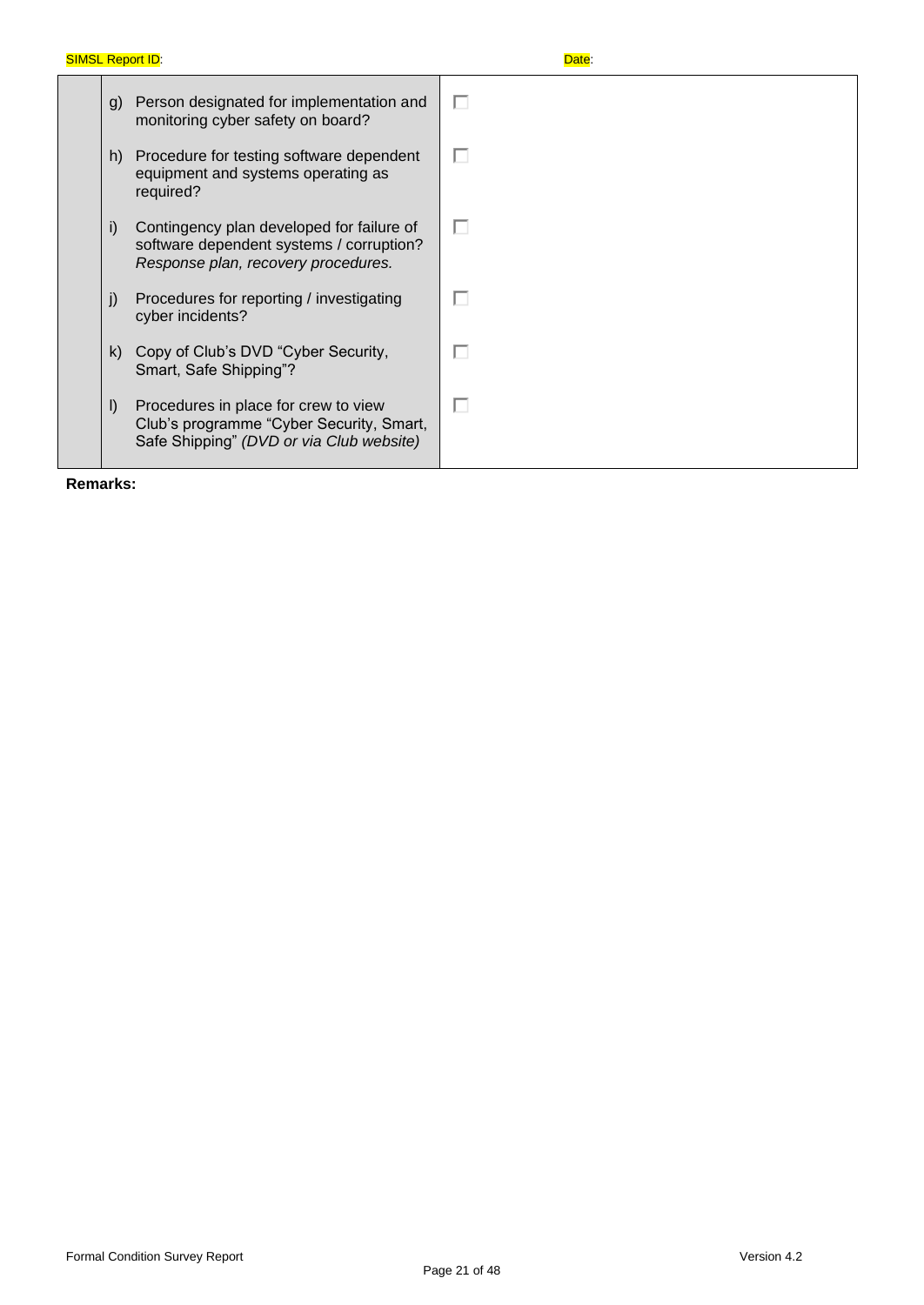## **F. CARGOWORTHINESS (DRY CARGO)**

## **State cargoworthiness tests conducted during the survey and results of all tests:-**

| 1. | Hatch covers weathertightness to<br>be tested, (ultrasonic testing<br>preferred).                                                                                              | Yes / No |    |
|----|--------------------------------------------------------------------------------------------------------------------------------------------------------------------------------|----------|----|
| 2. | Operation of hold bilge suctions<br>and non-return valves to be tested.                                                                                                        | Yes / No |    |
| 3. | All ballast tanks surrounding cargo<br>holds to be hydrostatically tested to<br>ensure tanks and associated<br>sounding pipes, air vents and<br>manhole covers are watertight. | Yes / No |    |
| 4. | Number of cargo holds?                                                                                                                                                         |          |    |
| 5. | Number and type of hatches?                                                                                                                                                    |          |    |
| 6. | Hatches properly strengthened, fitted for<br>carriage of containers?                                                                                                           |          |    |
| 7. | Other deck cargoes certified to be carried -<br>including timber, logs etc.?                                                                                                   |          |    |
| 8. | Vessel provided with:                                                                                                                                                          |          |    |
|    | a) Approved Cargo Securing Manual?                                                                                                                                             |          | a) |
|    | b) Adequate lashing equipment for<br>cargo types carried?                                                                                                                      |          | b) |
|    | c) Inspection / maintenance manual?                                                                                                                                            |          | c) |
|    | Lashing equipment certified?<br>d)                                                                                                                                             |          | d) |
| 9. | Container capacity:                                                                                                                                                            |          |    |
|    | Reefer container capacity:                                                                                                                                                     |          |    |
|    | Source of power for Reefer                                                                                                                                                     |          |    |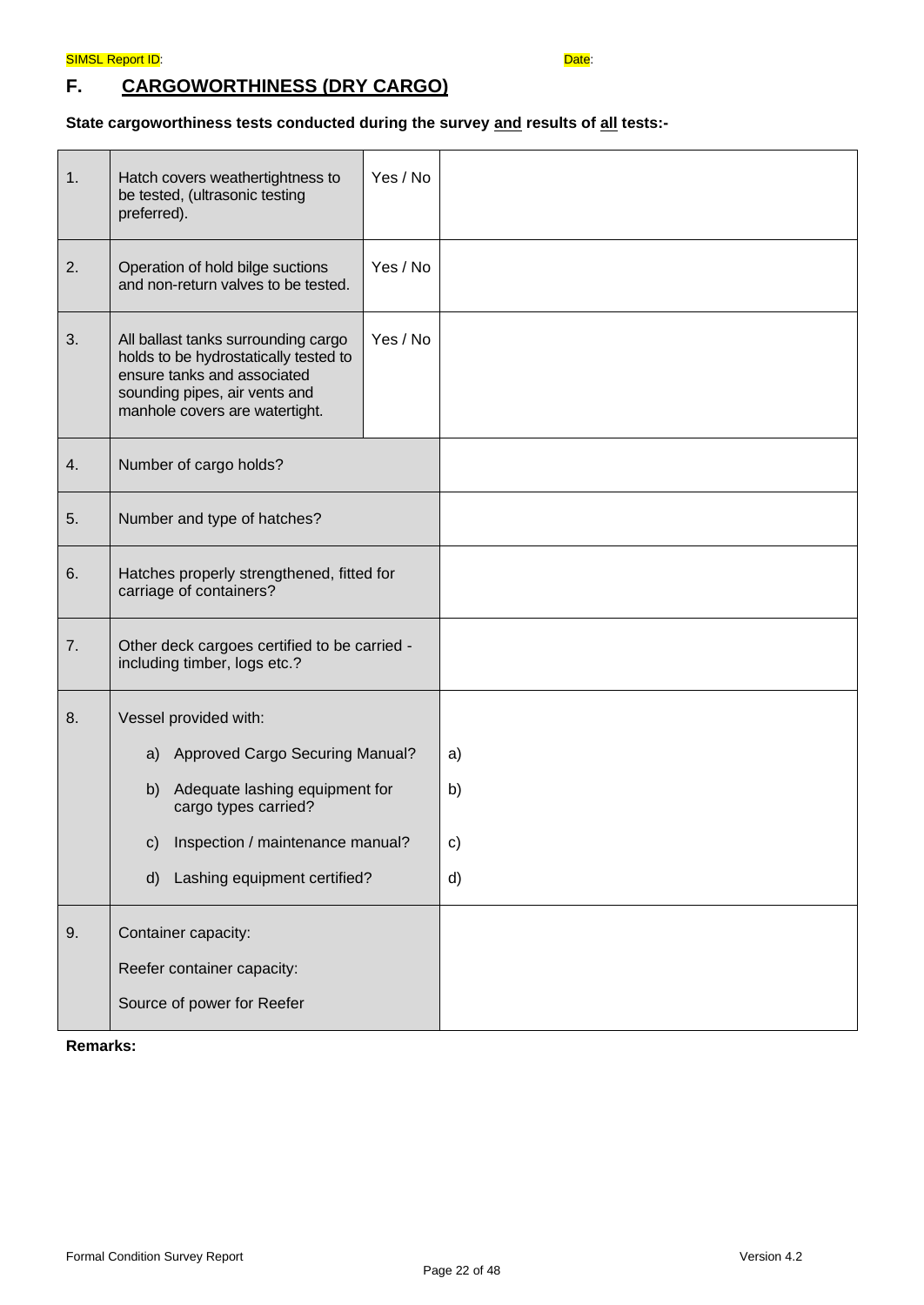## **G. ADDITIONAL FOR LARGE DRY BULK VESSELS**

(i.e. Oil/bulk/ore, capesize and VLOC's etc.)

| 1. | Loading rates for iron ore and/or other<br>high specific gravity (S.G.) cargoes that<br>have been loaded? | Yes / No             |
|----|-----------------------------------------------------------------------------------------------------------|----------------------|
| 2. | If available, provide following information in tabular form as addendum to report:                        |                      |
|    | Date(s) of loading                                                                                        |                      |
|    | Loading Ports / Terminals                                                                                 |                      |
|    | Loading pattern / No. of holds loaded                                                                     |                      |
|    | No. of passes during loading                                                                              |                      |
|    | Loading rates (tons/hour)                                                                                 | Maximum:<br>Average: |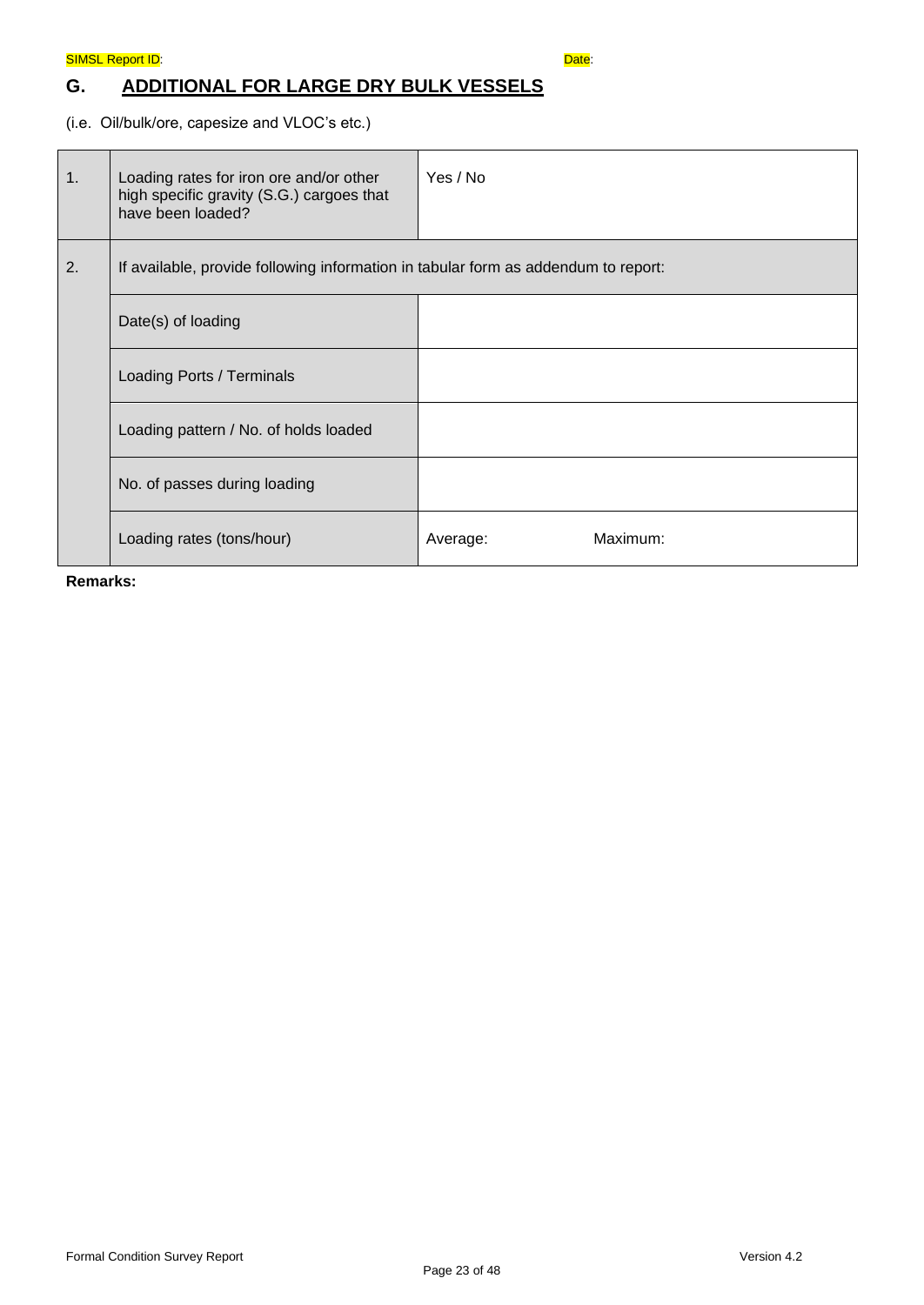## **H. CARGOWORTHINESS (TANKERS)**

## **State cargoworthiness tests conducted during the survey and results of all tests:**

| 1.  | Hydrostatic test of cargo tank<br>bulkheads                                                                        | Yes / No | Last Test Date: |
|-----|--------------------------------------------------------------------------------------------------------------------|----------|-----------------|
| 2.  | Pressure test of cargo pipelines                                                                                   | Yes / No | Last Test Date: |
| 3.  | Pressure and function test of<br>heating coils                                                                     | Yes / No | Last Test Date: |
| 4.  | Function test of inert gas<br>system                                                                               | Yes / No | Last Test Date: |
| 5.  | Function test of pressure /<br>vacuum valves                                                                       | Yes / No | Last Test Date: |
| 6.  | Number & grade of cargoes carried whilst<br>maintaining 2-valve separation.                                        |          |                 |
| 7.  | Single or double hull?                                                                                             |          |                 |
| 8.  | Cargo Control Room equipment / facilities<br>fully operational?                                                    |          |                 |
| 9.  | Segregated ballast system?                                                                                         |          |                 |
| 10. | Vapour return system fitted?                                                                                       |          |                 |
| 11. | Load and discharge operations performed<br>in "Closed" conditions?                                                 |          |                 |
| 12. | UTI electronic tapes compatible with<br>ullage port vapour locks?                                                  |          |                 |
| 13. | a) Cargo instruments correctly<br>calibrated?<br>b) Records and procedures correctly<br>maintained and documented? |          | a)<br>b)        |
| 14. | High level alarms operational?                                                                                     |          | Last Test Date: |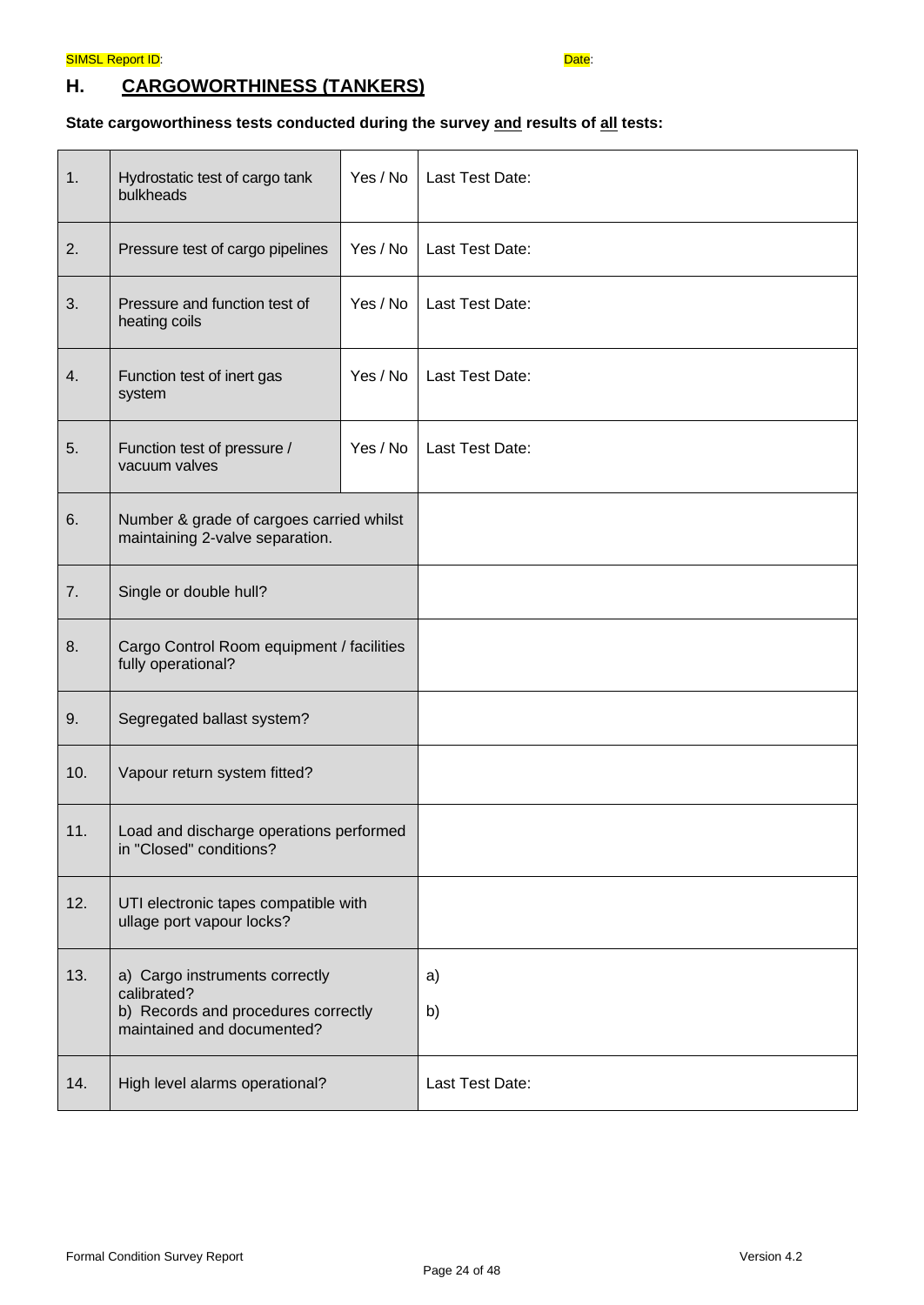| 15. | For Floating Storage Offtake - FSO                                                                                                                                                                           |                                                                             |
|-----|--------------------------------------------------------------------------------------------------------------------------------------------------------------------------------------------------------------|-----------------------------------------------------------------------------|
|     | Hawsers:<br>a)<br>a. Manufacturer<br>b. Change out programme?<br><b>FSO Mooring</b><br>i.<br><b>Offtake Tanker</b><br>ii.<br>c. Last change out?<br><b>FSO Mooring</b><br>i.<br><b>Offtake Tanker</b><br>ii. | a) Type<br>a.<br>b.<br>Yes / No<br>Τ.<br>ii.<br>Yes / No<br>C.<br>Τ.<br>ii. |
|     | Floating export hoses<br>b)<br>Manufacturer<br>$a_{-}$<br>b. Change out programme?<br>c. Last change out                                                                                                     | b) Yes / No<br>a.<br>Yes / No<br>b.<br>C.                                   |
|     | Berthing aid?<br>$\mathsf{C}$<br>a. Manufacturer / Type<br>b. Operational?<br>c. Last test date                                                                                                              | c) Yes / No<br>a.<br>Yes / No<br>b.<br>C.                                   |
|     | <b>ESD System?</b><br>$\mathsf{d}$<br>a. Type<br>b. Operational?<br>c. Last test date                                                                                                                        | d) Yes / No<br>a.<br>Yes / No<br>b.<br>C.                                   |

## **Remarks:**

Surveyor to attach a copy or sketch of cargo tanks and pipeline system layouts.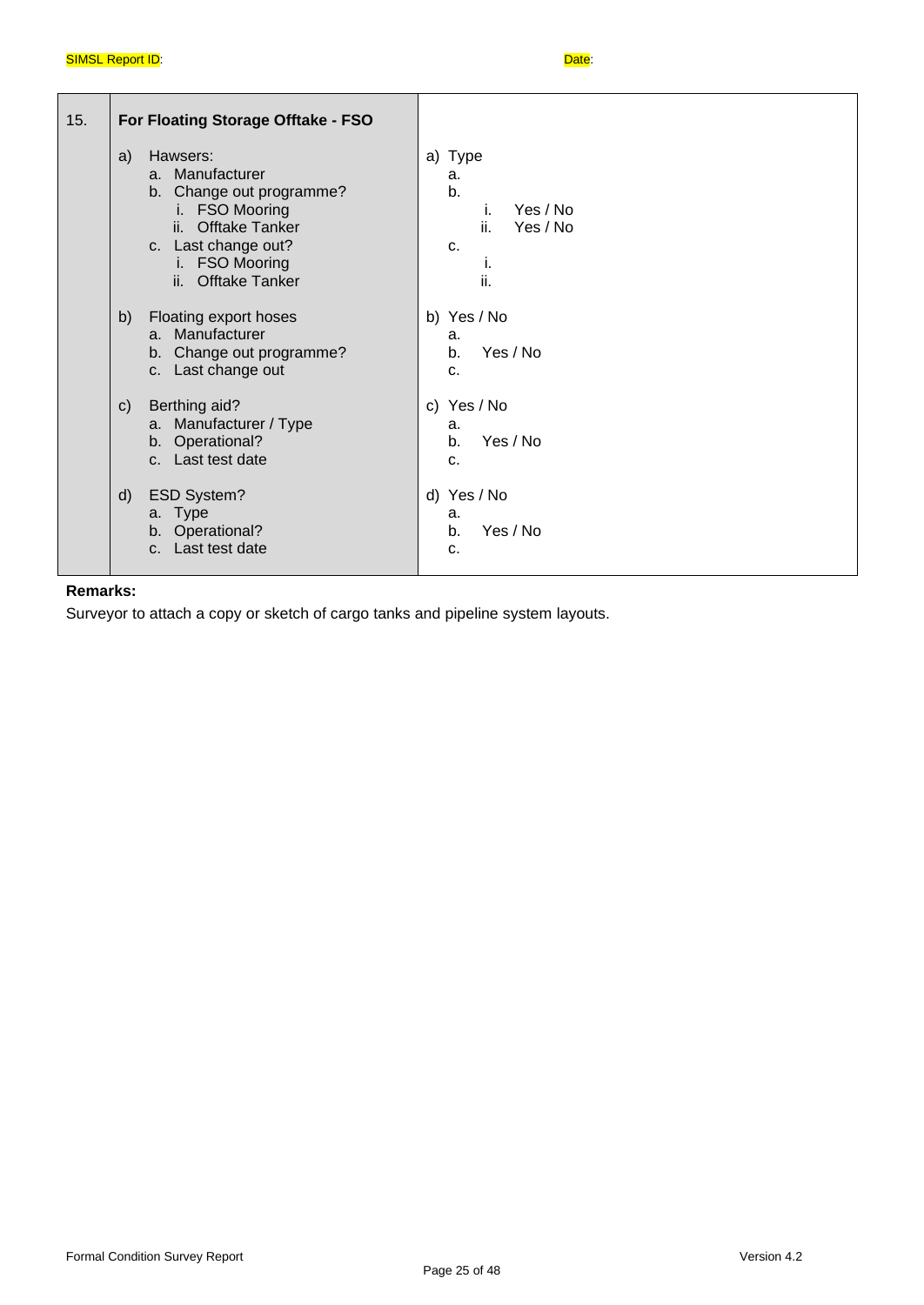## **I. CARGOWORTHINESS - PCTC, PCC and Ro-Ro (Passenger\*\* and Freight)**

**\*\*Complete Part "L" of checklist – for passenger areas of Ro-Ro Passenger Ferries.** 

### **I.1 Shell Openings – Bow Visor / Outer Bow door / Inner Bow door / Bow Ramp / Stern Ramp / Quarter Ramp / Side Ramp / Pilot doors / Bunker doors**

| 1. | <b>Class Survey of Shell</b><br>openings?<br>Date                                                                                                                                                                                                                                                                                                                                                                                                       | Yes / No / NA |  |
|----|---------------------------------------------------------------------------------------------------------------------------------------------------------------------------------------------------------------------------------------------------------------------------------------------------------------------------------------------------------------------------------------------------------------------------------------------------------|---------------|--|
| 2. | Class verified watertightness /<br>weathertightness test?<br>Date<br>$\bullet$                                                                                                                                                                                                                                                                                                                                                                          | Yes / No / NA |  |
| 3. | Class verified shell door<br>thickness measurement.<br>Date of measurement?<br>$\bullet$                                                                                                                                                                                                                                                                                                                                                                | Yes / No / NA |  |
| 4. | Supporting steel structure<br>(plating / stiffeners / brackets<br>and welded joints)?                                                                                                                                                                                                                                                                                                                                                                   | Yes / No / NA |  |
| 5. | Securing devices / cleats / pins /<br>hooks etc.?                                                                                                                                                                                                                                                                                                                                                                                                       | Yes / No / NA |  |
| 6. | Hinges / moving arms / guide<br>wheels / bearings etc.?                                                                                                                                                                                                                                                                                                                                                                                                 | Yes / No / NA |  |
| 7. | Any hydraulic leakages?                                                                                                                                                                                                                                                                                                                                                                                                                                 | Yes / No / NA |  |
| 8. | Bilge alarm for Shell doors?                                                                                                                                                                                                                                                                                                                                                                                                                            | Yes / No / NA |  |
| 9. | Damage control:<br>Shell openings indication<br>a)<br>panel<br>i. Local<br>ii. Remote<br>• Bridge<br>$\bullet$ ECR<br>Shell opening seals<br>b)<br>correctly maintained?<br>Supplemental portable<br>$\mathsf{c}$<br>flood barriers fitted on<br>vehicle decks?<br>Side scuppers fitted with<br>$\mathsf{d}$<br>emergency non-return<br>valves?<br>Emergency shut down<br>e)<br>arrangements for vehicle<br>deck ventilators fitted and<br>operational? | Yes / No / NA |  |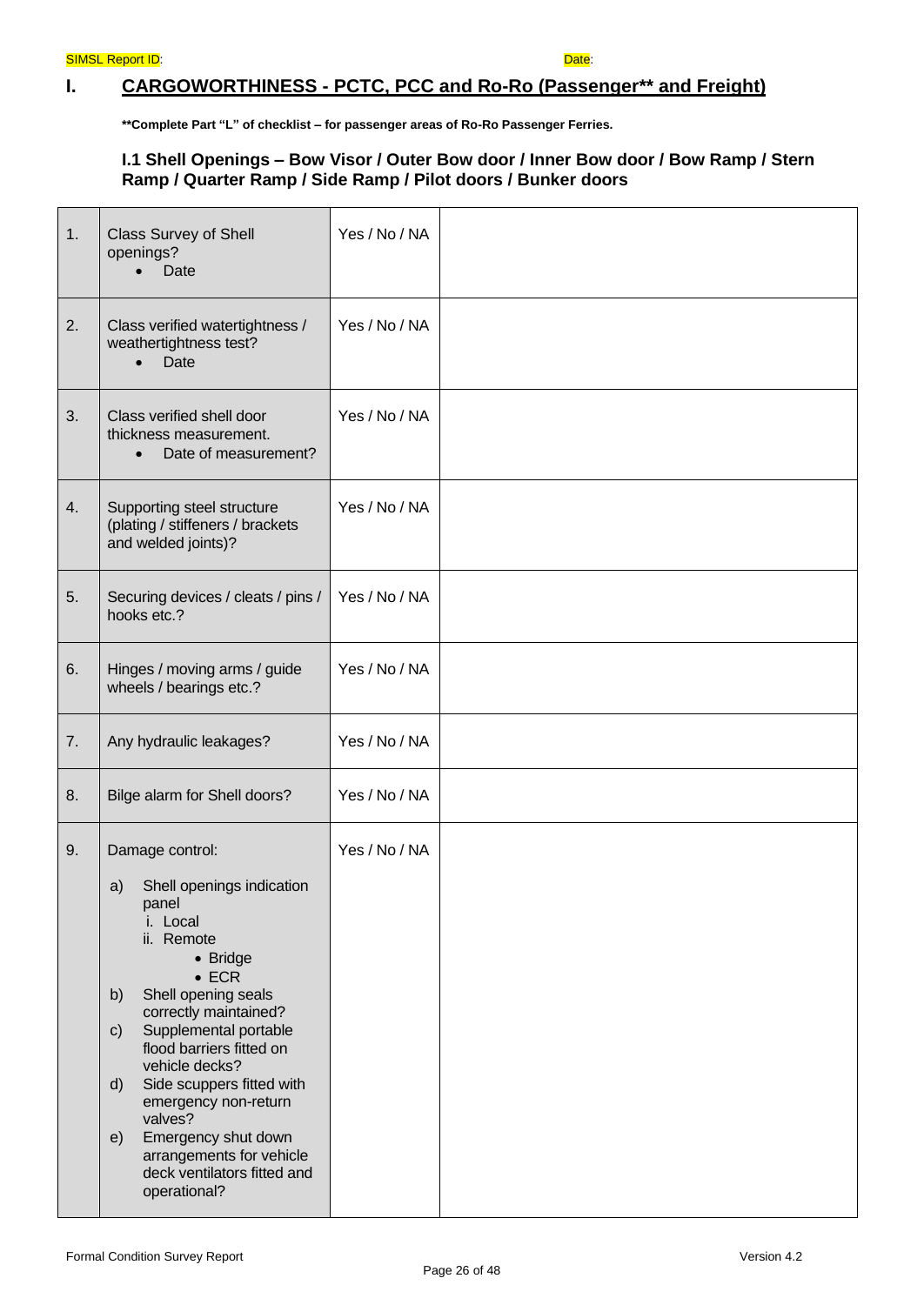| 10. | Certified crew operating shell<br>doors?      | Yes / No / NA |  |
|-----|-----------------------------------------------|---------------|--|
| 11. | Shell door CCTV?                              | Yes / No / NA |  |
| 12. | Limit switch sensors of Shell<br>opening?     | Yes / No / NA |  |
| 13. | Logbook entries for arrival and<br>departure? | Yes / No / NA |  |

Remarks:

## **I.2 Vehicle decks and Cargo spaces**

| 1. | <b>General Condition (Dents,</b><br>Corrosion, fractures etc)<br>Fixed decks / cargo<br>a)<br>spaces?<br>b) Platform decks / liftable<br>decks?<br>c) Supporting steel structure?<br>d) Securing devices / cleats /<br>pins / hooks etc. and<br>securing points?<br>e) Hinges / moving arms /<br>guide wheels / bearings<br>etc.? | Yes / No / NA |  |
|----|-----------------------------------------------------------------------------------------------------------------------------------------------------------------------------------------------------------------------------------------------------------------------------------------------------------------------------------|---------------|--|
| 2. | Certified crew operating<br>movable and liftable ramps?                                                                                                                                                                                                                                                                           | Yes / No / NA |  |
| 3. | Cargo deck bilges / scuppers:<br>a) clean / free from<br>obstruction?<br>bilge alarms operational?<br>b)<br>• last test date?<br>bilges operational?<br>C)<br>• last test date?                                                                                                                                                   | Yes / No / NA |  |
| 4. | Car deck/cargo spaces height<br>of deck alarm working?                                                                                                                                                                                                                                                                            | Yes / No / NA |  |
| 5. | Anti-skid paint and tape (where<br>required)?                                                                                                                                                                                                                                                                                     | Yes / No / NA |  |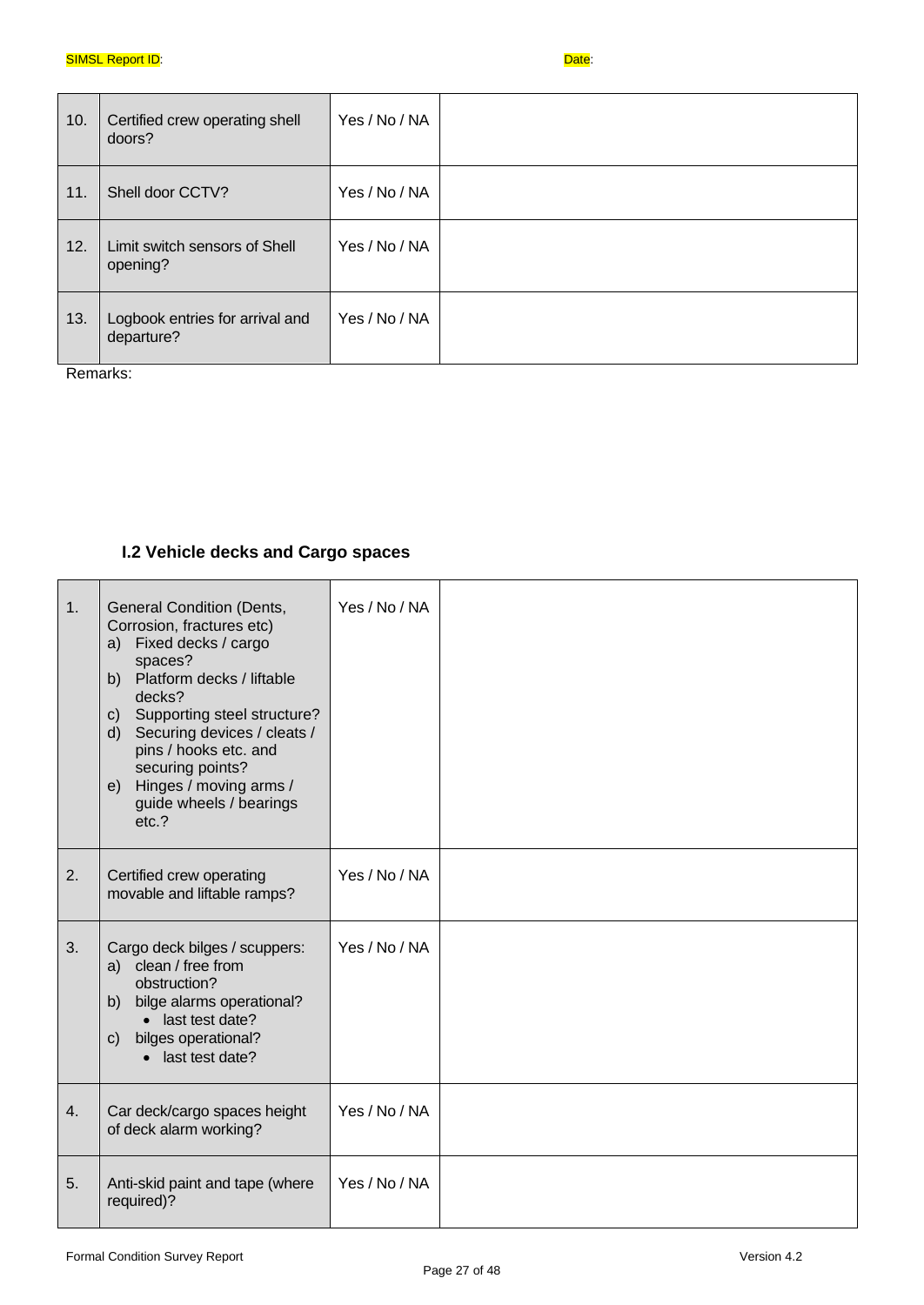| 6. | Illumination working?<br>a) Car decks / cargo spaces<br>adequately illuminated?<br>Autonomous emergency<br>b)<br>battery lights in good<br>condition?<br>Date last checked<br>$\mathsf{C}$ | Yes / No / NA |  |
|----|--------------------------------------------------------------------------------------------------------------------------------------------------------------------------------------------|---------------|--|
| 7. | Car decks / cargo spaces<br>ventilation system operational?                                                                                                                                | Yes / No / NA |  |
| 8. | Cargo spaces Drencher /<br>Sprinkler system:<br>operational?<br>a)<br>zone numbers marked?<br>b)                                                                                           | Yes / No / NA |  |
| 9. | Fire detector heads<br>operational?<br>Date last tested?                                                                                                                                   | Yes / No / NA |  |

**Remarks:-**

## **I.3 Safety and Operational Matters**

| 1. | <b>Cargo Securing Manual</b><br>approved and stamped by<br>Class?                                                                              | Yes / No / NA |  |
|----|------------------------------------------------------------------------------------------------------------------------------------------------|---------------|--|
| 2. | Cargo secured in accordance<br>with Cargo Securing Manual?                                                                                     | Yes / No / NA |  |
| 3. | Cargo operations in accordance<br>with Company's Operations<br>Manual?                                                                         | Yes / No / NA |  |
| 4. | Voyage stability checks<br>Pre-load / pre-stow<br>Pre-sailing                                                                                  | Yes / No / NA |  |
| 5. | Are safety barriers placed on<br>the sides of fixed car decks,<br>liftable ramps or platforms and<br>around any other unprotected<br>openings? | Yes / No / NA |  |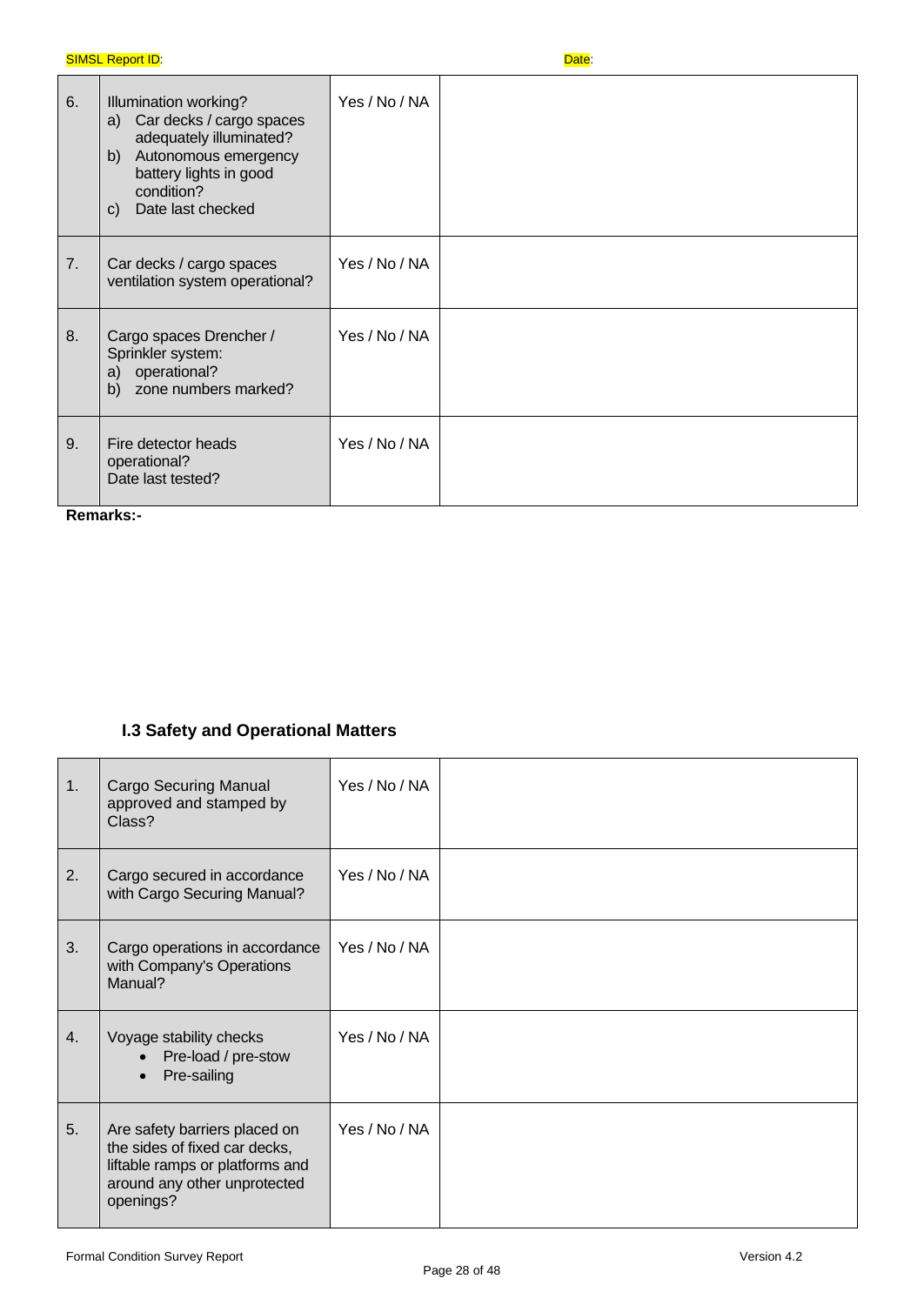| 6. | Safety equipment / operation<br>critical equipment / access /<br>egress all clear of obstructions?                                                                                                                                                                                                               | Yes / No / NA |  |
|----|------------------------------------------------------------------------------------------------------------------------------------------------------------------------------------------------------------------------------------------------------------------------------------------------------------------|---------------|--|
| 7. | Cargo securing material<br>(webbings / chains & tensioners<br>/ trestles / jacks etc)?<br>Records and inventory in<br>a)<br>order?<br>b) Certificates?<br>Maintenance record?<br>C)                                                                                                                              | Yes / No / NA |  |
| 8. | Safety Marking clearly and<br>correctly marked?<br>Deck no.<br>a)<br>b)<br>Fore and aft marking<br>Height of car decks<br>C)<br>Emergency routes /<br>d)<br>escapes?<br>Pedestrian routes /<br>e)<br>Walkways?<br>Hazardous areas clearly<br>f)<br>marked?<br>Critical points, and any<br>g)<br>other obstacles? | Yes / No / NA |  |

## **Remarks:**

Surveyor to request opening and closing operation of shell openings as considered appropriate.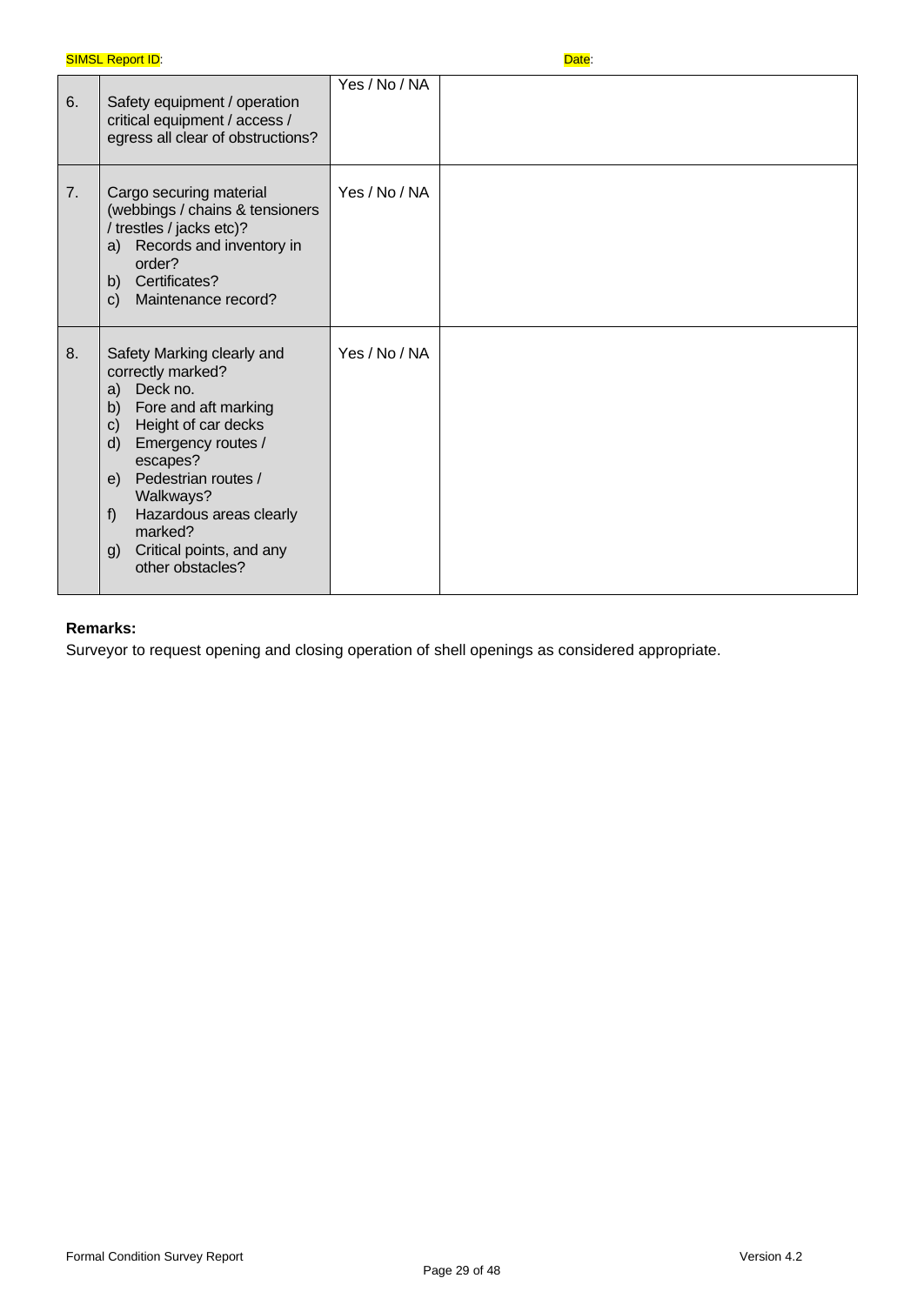## **J. OFFSHORE VESSELS – Inc. BARGES, ANCHOR HANDLING TUG SUPPLY, PLATFORM SUPPLY, TUG, S-LAY PIPELAYERS & WORKOVER / INSTALLATION VESSELS**

| 1. | <b>Barges</b>                                                                                                                                                                                                                                                                        |                                              |
|----|--------------------------------------------------------------------------------------------------------------------------------------------------------------------------------------------------------------------------------------------------------------------------------------|----------------------------------------------|
|    | a) Check condition of main tow bridle:<br>Include: chains/wires/shackles/delta plate,<br>Smit Brackets and recovery winch.                                                                                                                                                           | a)                                           |
|    | b) Check condition of emergency<br>towing wire<br>Include Smit Bracket, chains, shackles, wire<br>and pick up rope and buoy.                                                                                                                                                         | b)                                           |
|    | Barge access ladders in satisfactory<br>$\mathsf{C}$<br>condition, safe access to deck.                                                                                                                                                                                              | c)                                           |
|    | Tyre and half round bar fendering in<br>d)<br>satisfactory condition.                                                                                                                                                                                                                | d)                                           |
|    | e) Navigation lights and shapes as per<br>requirements of COLREGS.<br>Adequate spare bottles when gas is power<br>source.                                                                                                                                                            | e)                                           |
| 2. | <b>AHTS / PSV Cargo Systems:</b>                                                                                                                                                                                                                                                     |                                              |
|    | Cargo systems operating satisfactorily:<br>a)<br>a) Dry bulk?<br>b) Potable/drill water?<br>c) Mud/base oil/brine?<br>d) Fuel?<br>e) Other?<br>Couplings, hoses, reducers and air relief<br>b)<br>valves in good condition?<br>Condition of crash rails, wooden deck<br>$\mathsf{C}$ | a)<br>а.<br>b.<br>c.<br>d.<br>е.<br>b)<br>C) |
|    | sheathing, casing posts, lashing points<br>and lashing materials.                                                                                                                                                                                                                    |                                              |
| 3. | <b>Towing / Pushing Gear:</b>                                                                                                                                                                                                                                                        |                                              |
|    | Condition of tow, work & tugger<br>a)<br>winches.                                                                                                                                                                                                                                    | a)                                           |
|    | b)<br>Condition of tow, work, tugger wires &<br>their sockets.                                                                                                                                                                                                                       | b)                                           |
|    | c)<br>Condition of shackles & ancillary tow<br>rigging such as stretchers and surge<br>chains.                                                                                                                                                                                       | c)                                           |
|    | d)<br>Condition and operation of ancillary tow<br>equipment such as tow pins, sharks jaw<br>& gog arrangements.                                                                                                                                                                      | d)                                           |
|    | Bow connecting pins / winches and<br>e)                                                                                                                                                                                                                                              | e)                                           |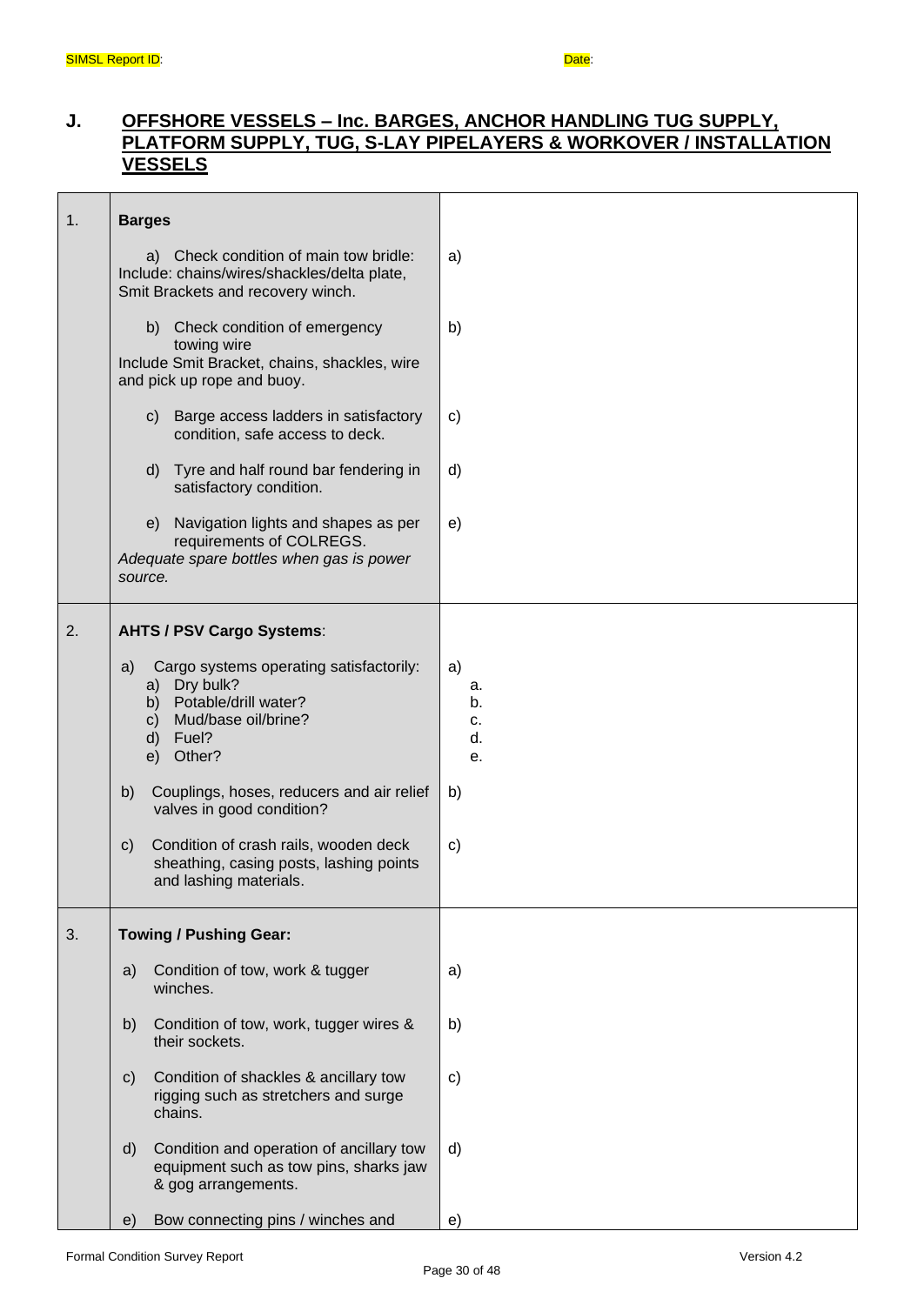|    | <b>SIMSL Report ID:</b>                                                                                                                                                                                                                    | Date:                                             |  |  |
|----|--------------------------------------------------------------------------------------------------------------------------------------------------------------------------------------------------------------------------------------------|---------------------------------------------------|--|--|
|    | associated wires suitable for pushing<br>ahead.<br>f)<br>Condition of tyre, rubber and half round<br>bar fendering etc.                                                                                                                    |                                                   |  |  |
| 4. | <b>S-Lay Pipelay</b>                                                                                                                                                                                                                       |                                                   |  |  |
|    | Condition of ready rack, firing line,<br>a)<br>welding / NDT and field joint coating<br>stations.                                                                                                                                          | a)                                                |  |  |
|    | Condition of tensioners and stinger.<br>b)                                                                                                                                                                                                 | b)                                                |  |  |
| 5. | <b>Dynamic Positioning</b>                                                                                                                                                                                                                 |                                                   |  |  |
|    | DP class?<br>a)                                                                                                                                                                                                                            | a)                                                |  |  |
|    | $\mathsf{b}$<br>DP desks, machinery, position<br>measuring equipment; gyro's, motion<br>reference units & anemometers working<br>satisfactorily?                                                                                           | b)                                                |  |  |
|    | In date for annual DP trials?<br>$\vert c)$                                                                                                                                                                                                | c)                                                |  |  |
|    | d)<br>Last FMEA?<br>a) Any modifications since last FMEA?<br>b) New FMEA undertaken?                                                                                                                                                       | d)<br>a.<br>b.                                    |  |  |
| 6. | <b>Workover / Installation Barge / Vessel</b>                                                                                                                                                                                              |                                                   |  |  |
|    | a) Condition of anchor mooring spread?<br>including winches, wires, anchors, and<br>associated mooring line jewellery.                                                                                                                     | a)                                                |  |  |
|    | b) Helidecks:-<br>Internal & external nets, perimeter lights,<br>windsock & floodlights, aeronautical radios,<br>helideck markings, firefighting appliances,<br>refuelling & hanger facilities?                                            | b)                                                |  |  |
|    | c) Heavy lift cranes:<br>Satisfactory condition?<br>a.<br>Date for proof load testing<br>b.<br>Date of last examination<br>C.<br>Manriding - Yes / No<br>d.<br>Basket type and condition<br>i.<br>ii.<br>Crane certified for<br>manriding? | $\mathsf{c}$<br>a.<br>b.<br>c.<br>d.<br>Ť.<br>ii. |  |  |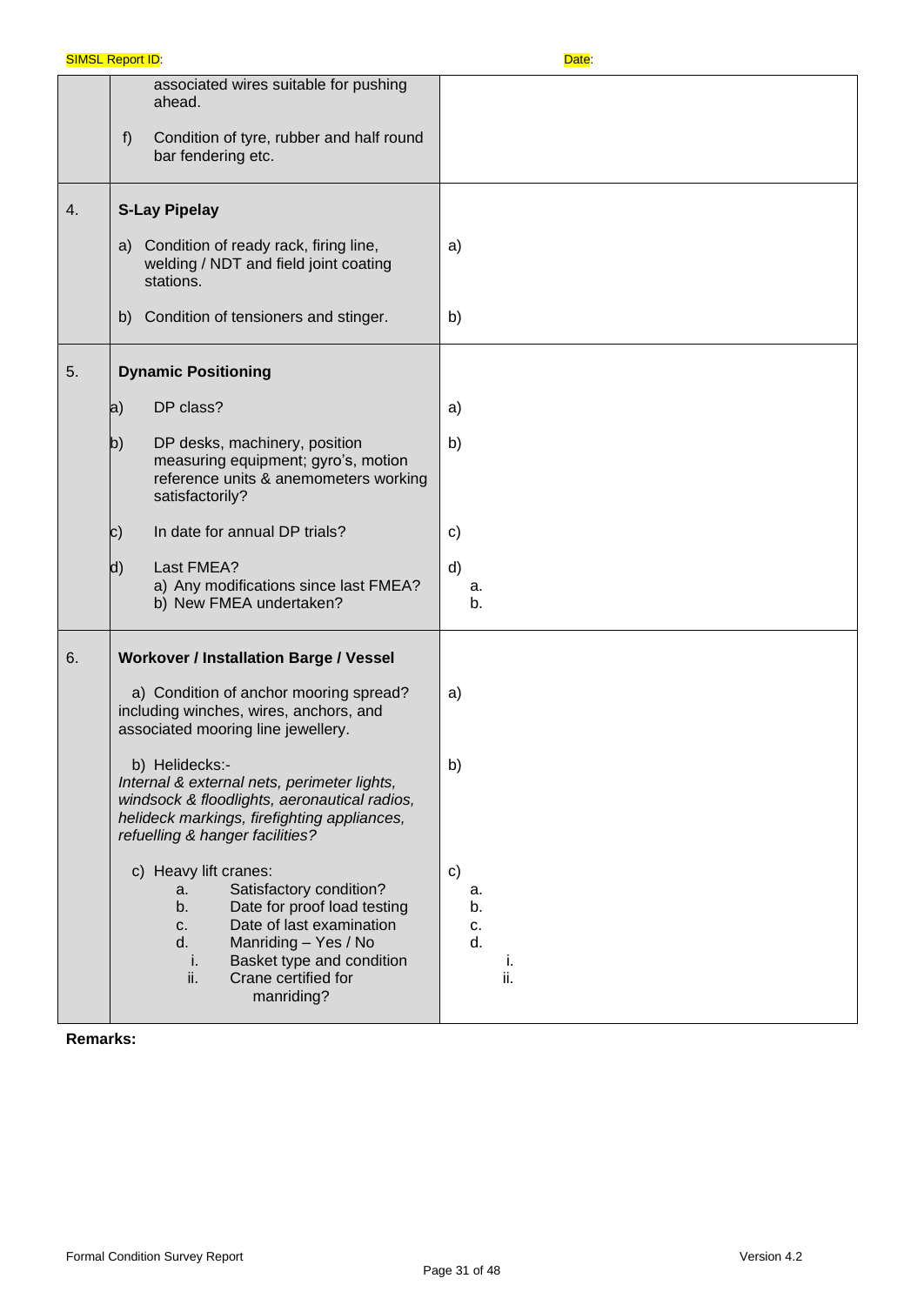## **K. SUPER / MEGA AND GIGA YACHTS**

| 1. | Tenders - for each tender ancillary craft:<br>Manning<br>$\bullet$<br>Condition<br>$\bullet$<br>Equipment                                                                                                                                                                                                |  |
|----|----------------------------------------------------------------------------------------------------------------------------------------------------------------------------------------------------------------------------------------------------------------------------------------------------------|--|
| 2. | Helidecks - check:<br>Internal and external nets<br>$\bullet$<br>Perimeter lights<br>$\bullet$<br>Windsock<br>$\bullet$<br>Floodlights<br>$\bullet$<br>Aeronautical radios<br>$\bullet$<br>Markings<br>$\bullet$<br>Firefighting appliances<br>$\bullet$<br>Refuelling or hanger facilities<br>$\bullet$ |  |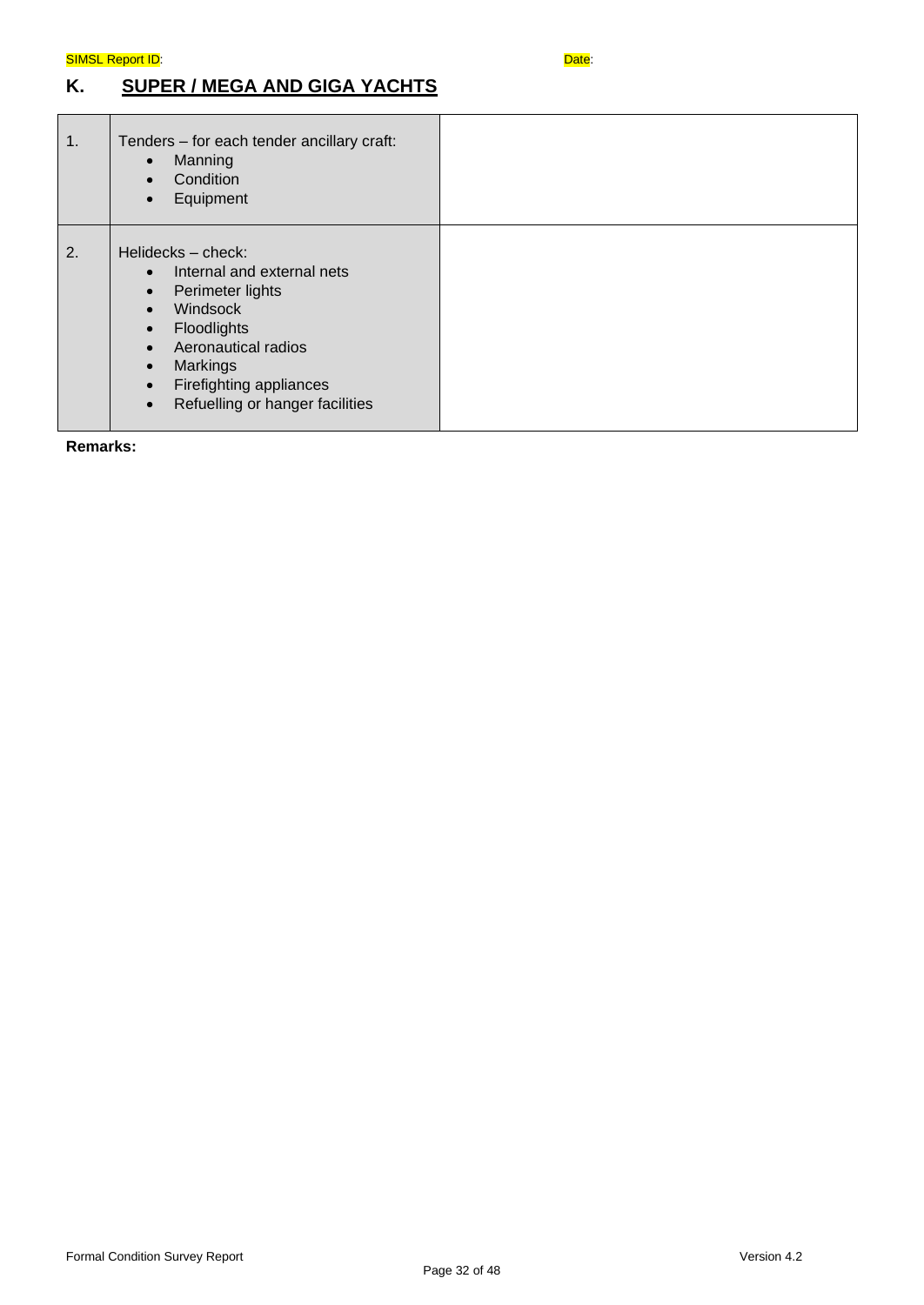## **L. PASSENGER SHIPS – Including Ro-Ro Passenger Ferries\*\***

**\*\*Items associated with Ro-Ro Spaces are addressed in Part "I" - relevant sections to be completed.** 

## **L.1 Fire Control**

| 1. | <b>Fire Screen Doors:</b>                                                         |              |
|----|-----------------------------------------------------------------------------------|--------------|
|    | Remote release doors functioning with<br>a)<br>proper indication on bridge?       | a)           |
|    | Manually operated doors properly<br>b)<br>maintained & kept closed?               | b)           |
|    | All doors maintained & recorded in<br>$\mathsf{c})$<br>safety records?            | c)           |
| 2. | <b>Fire Bulkheads:</b>                                                            |              |
|    | Main fire zones marked on fire control<br>a)<br>plan?                             | a)           |
|    | b)<br>Improper bulkhead penetrations to be<br>noted.                              | b)           |
| 3. | <b>Sprinkler System:</b>                                                          |              |
|    | a)<br>Accommodation & storeroom spaces<br>fitted with automatic sprinkler system? | a)           |
|    | b)<br>System properly tested & maintained?                                        | b)           |
| 4. | <b>Ventilation Fire Flaps:</b>                                                    |              |
|    | a)<br>Internal fire flaps marked, tested &<br>maintained?                         | a)           |
|    | b)<br>External fire flaps marked, tested &<br>maintained?                         | b)           |
| 5. | <b>Fire Detection:</b>                                                            |              |
|    | State type of fire detection system.<br>a)                                        | a)           |
|    | b)<br>System properly tested & maintained?                                        | b)           |
|    | c)<br>Manual (push button) alarms tested,<br>recorded & maintained?               | $\mathbf{c}$ |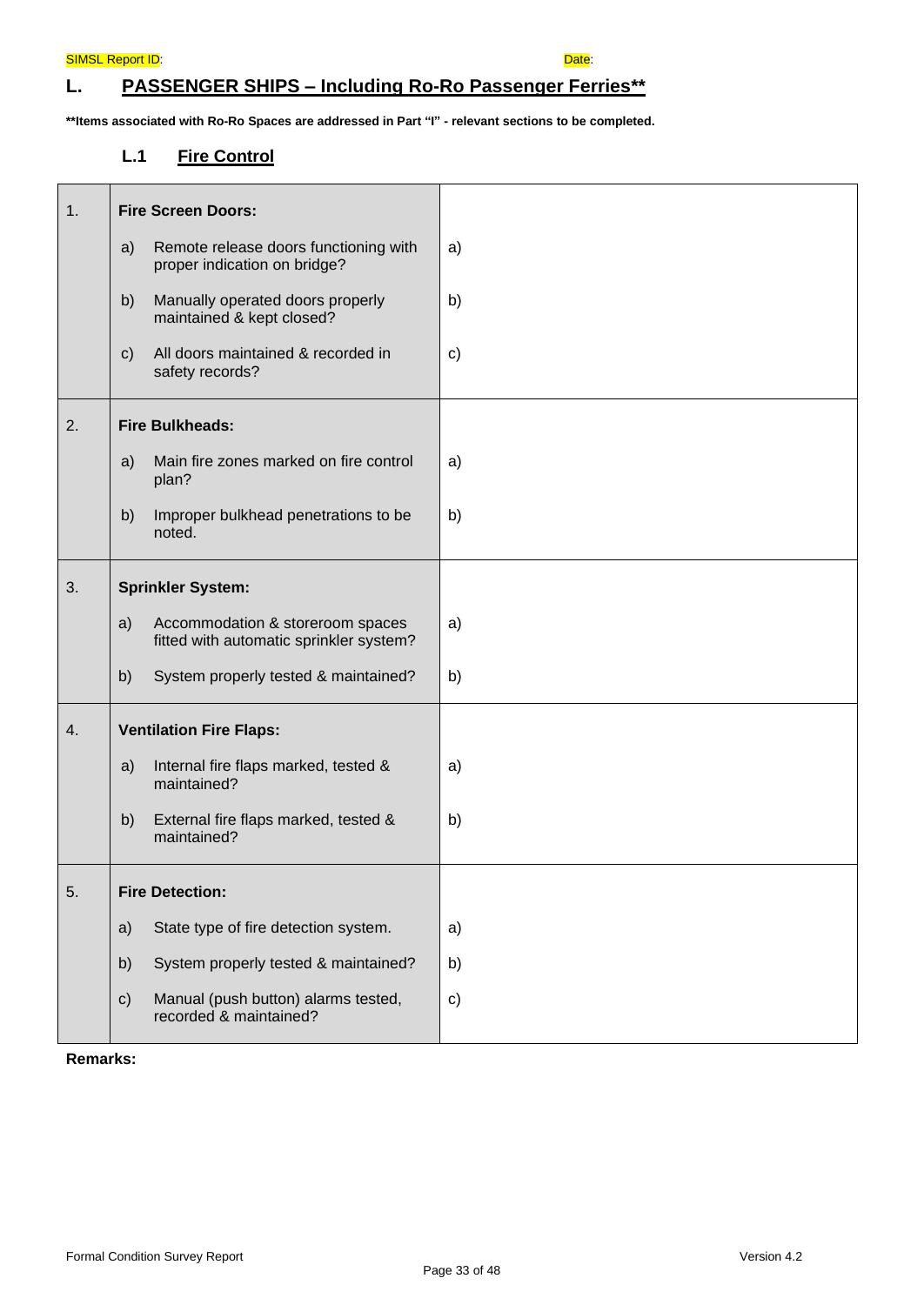**L.2 Life Saving**

| 1. |                                      | <b>Emergency Organisation:</b>                                                                                             |              |
|----|--------------------------------------|----------------------------------------------------------------------------------------------------------------------------|--------------|
|    | a)                                   | Effective evacuation plan for passengers<br>& crew?                                                                        | a)           |
|    | b)                                   | Procedures for checking passenger<br>names at muster points?                                                               | b)           |
|    | $\mathsf{c})$                        | Crew trained in handling passengers in<br>an emergency?                                                                    | $\mathbf{C}$ |
|    | d)                                   | Sufficient crew able to communicate with<br>passengers in an emergency?                                                    | d)           |
|    | e)                                   | Passengers provided with proper<br>emergency instructions by general<br>announcements & signs in cabins &<br>public areas? | e)           |
|    | f)                                   | PA system reaches all parts of vessel,<br>including crew areas & outside decks?                                            | f)           |
| 2. | <b>Emergency Lighting / Escapes:</b> |                                                                                                                            |              |
|    |                                      | Emergency lighting operable on<br>a)<br>generator & battery supplies?                                                      | a)           |
|    |                                      | b)<br>Emergency escapes properly marked,<br>lit & free of obstructions?                                                    | b)           |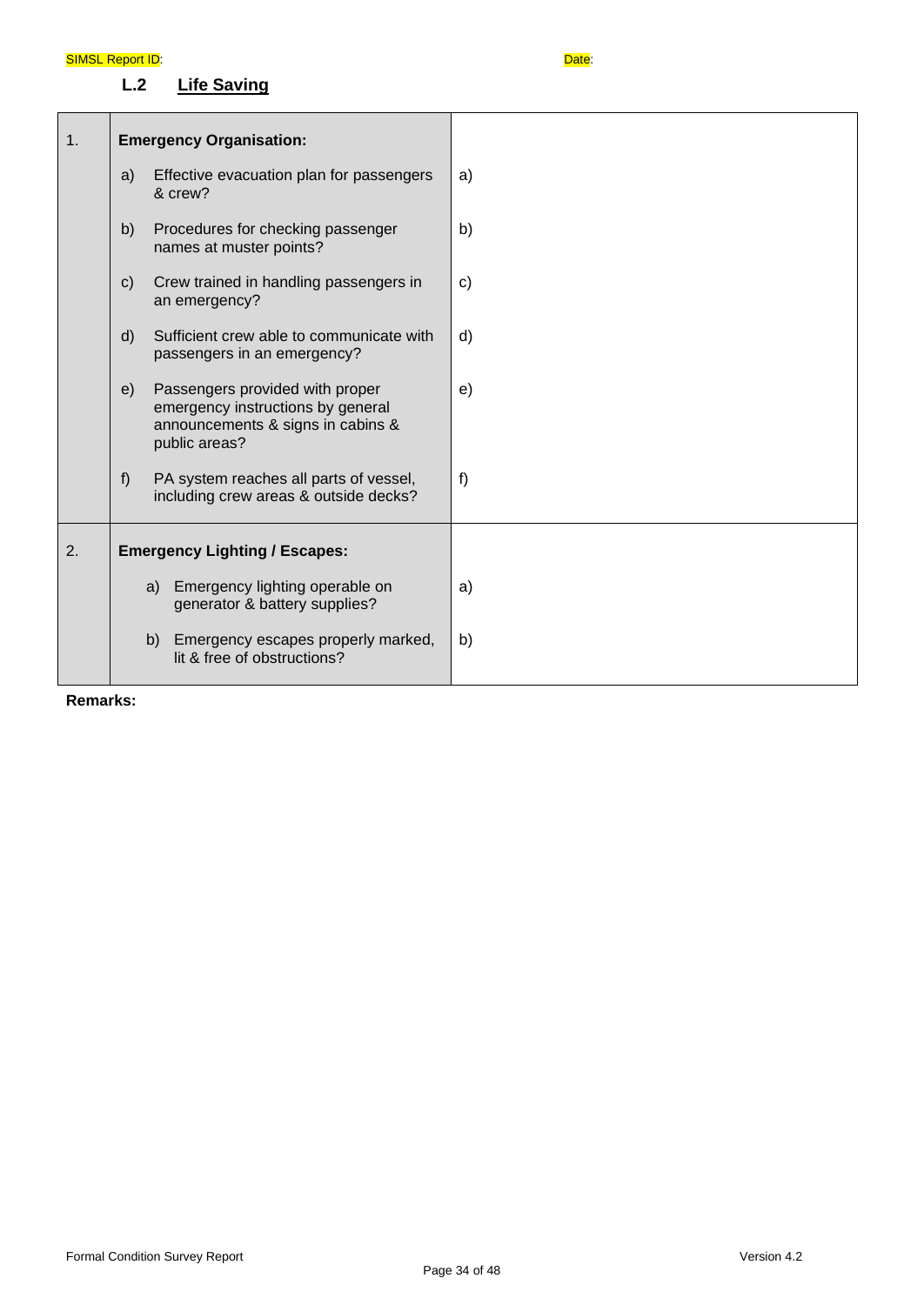## **L.3 Damage Control**

| 1. | <b>Documentation &amp; Training:</b> |                                                                              |               |
|----|--------------------------------------|------------------------------------------------------------------------------|---------------|
|    | a)                                   | Approved "Damage Control Plan"?                                              | a)            |
|    | b)                                   | Approved "Damage Stability Book"?                                            | b)            |
|    | $\mathbf{c})$                        | Flooding effectively contained in any<br>given compartment following damage? | $\mathbf{c})$ |
| 2. |                                      | <b>Powered Watertight Door Operation:</b>                                    |               |
|    | a)                                   | From bridge remote station?                                                  | a)            |
|    | b)                                   | From bulkhead deck remote station?                                           | b)            |
|    | $\mathsf{c}$                         | From local control?                                                          | $\mathbf{c}$  |
|    | d)                                   | By reserve & manual power sources?                                           | d)            |
|    | e)                                   | Closing speed - Class requirements                                           | e)            |
|    | f)                                   | Audible Alarm                                                                | f)            |
|    | g)                                   | Regularly tested & maintained?                                               | g)            |
| 3. |                                      | <b>Damage Control Valves:</b>                                                |               |
|    |                                      | Following systems operable:                                                  |               |
|    | a) Emergency bilge pumping system?   |                                                                              | a)            |
|    | b) Through bulkhead sewage valves?   |                                                                              | b)            |
|    | c) Sewage side valves?               |                                                                              | c)            |
|    |                                      | d) Cross over valves and lines?                                              | d)            |
|    |                                      | e) Other damage control devices?                                             | e)            |
|    | f)                                   | All systems operable from bulkhead deck<br>remote stations?                  | f)            |
|    | g)                                   | All systems properly tested & maintained?                                    | g)            |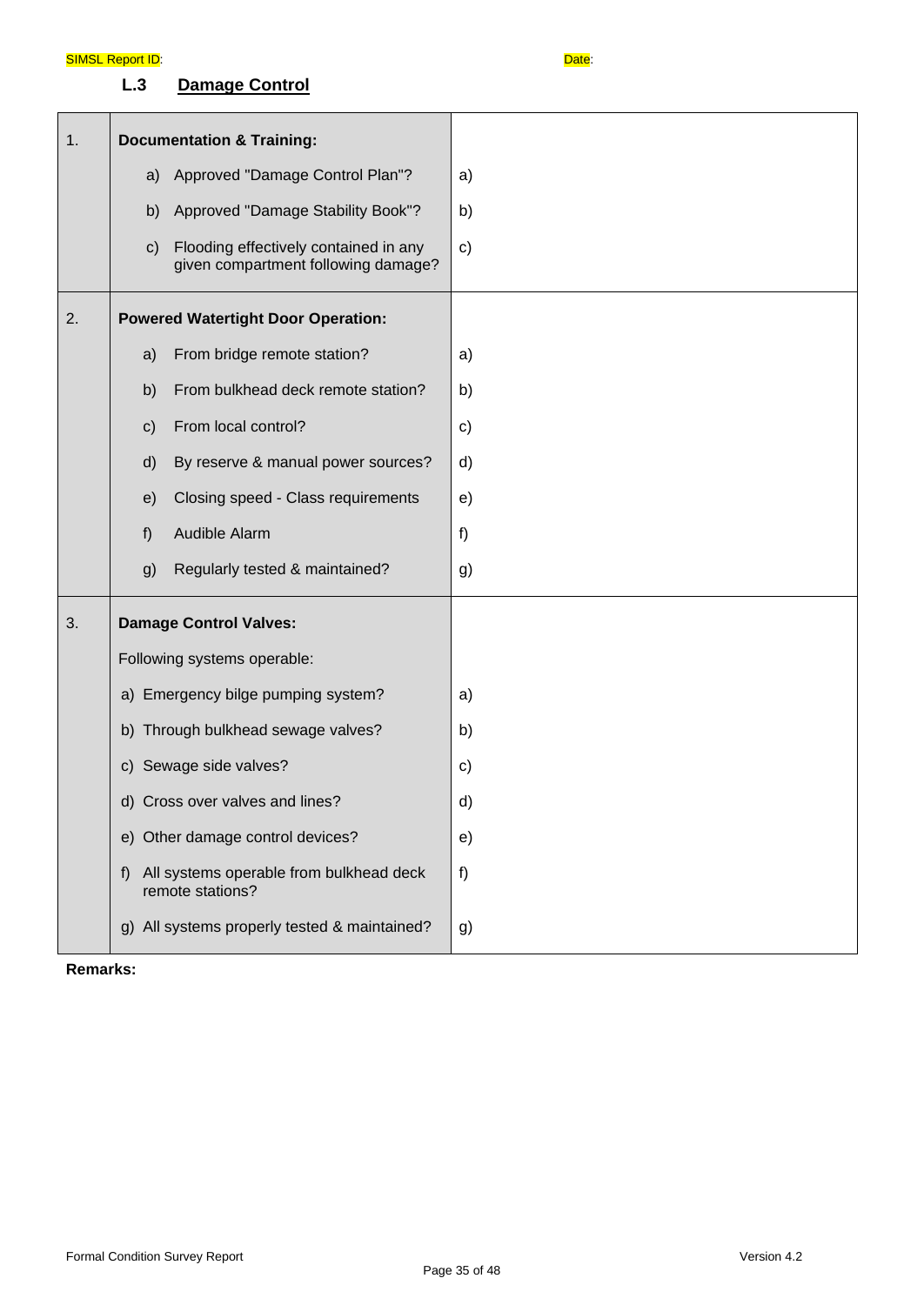### SIMSL Report ID: Date:

## **L.4 Public Health**

**Remarks:**

## **L.5 Personal Injury**

| 1. | Ship stabilised and system operable?                                                                       |  |
|----|------------------------------------------------------------------------------------------------------------|--|
| 2. | Passenger & crew accidents properly<br>investigated & reported?                                            |  |
| 3. | General accident prevention announcements<br>made at start of voyage & supplemented by<br>written notices? |  |
| 4. | Stairs, outer decks & other potential hazards<br>properly marked, with warning signs posted?               |  |
| 5. | Stairs & handrails well designed, maintained &<br>records kept?                                            |  |
| 6. | Start/end of stairways & differences in deck<br>levels clearly marked by warning colours /<br>designs?     |  |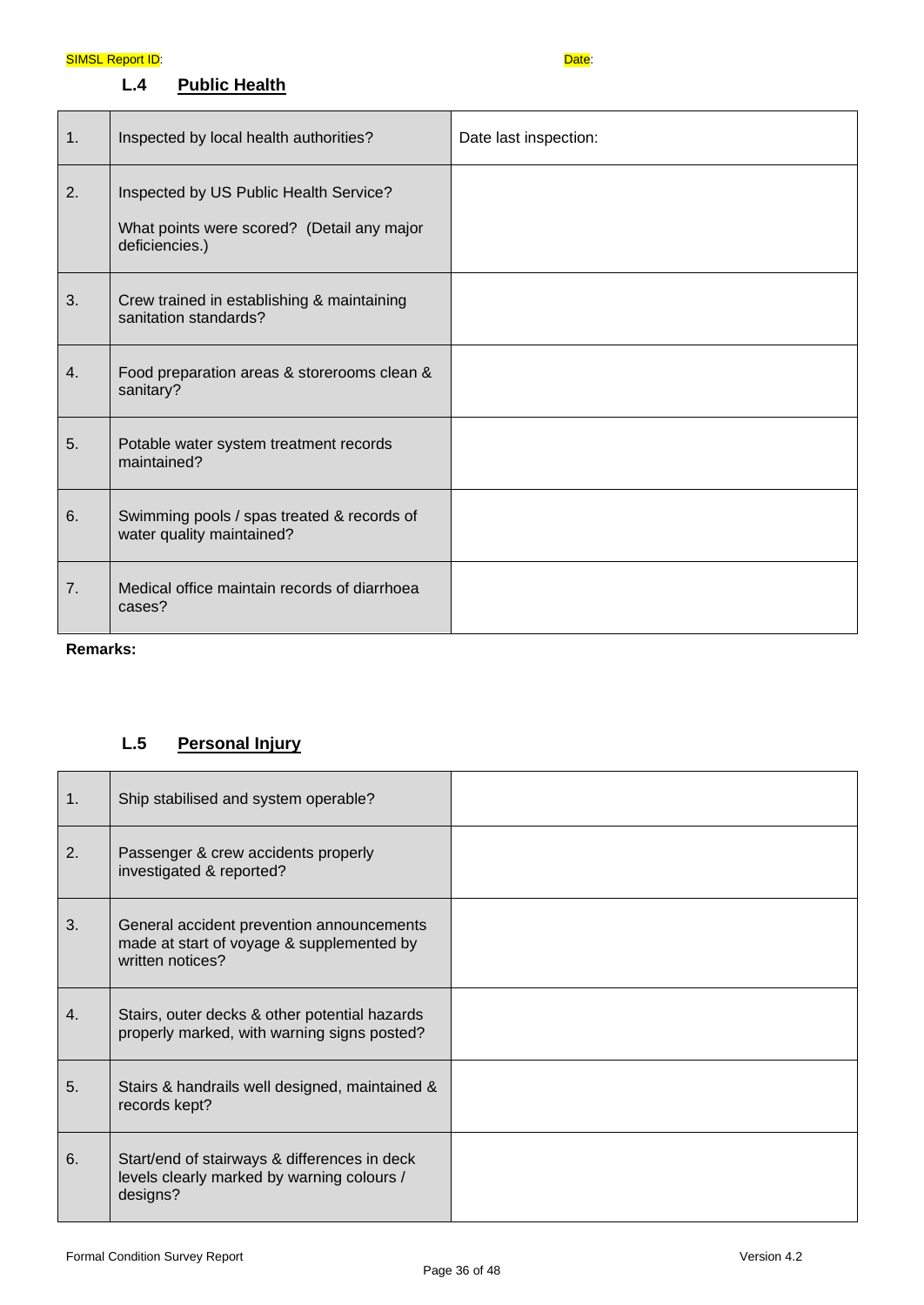| 7.  | Outside decks have adequate anti-skid<br>resistance when wet?                                         |  |
|-----|-------------------------------------------------------------------------------------------------------|--|
| 8.  | Swimming pools / spas equipped with<br>handrails, non-slip decks & pool rules signs<br>posted?        |  |
| 9.  | Passenger areas fitted with sufficient<br>photoluminescent escape signs sighted below<br>smoke level? |  |
| 10. | Emergency lighting strips, indicating escape<br>routes, fitted & operational?                         |  |
| 11. | Lifts inspected certified by an approved<br>company?                                                  |  |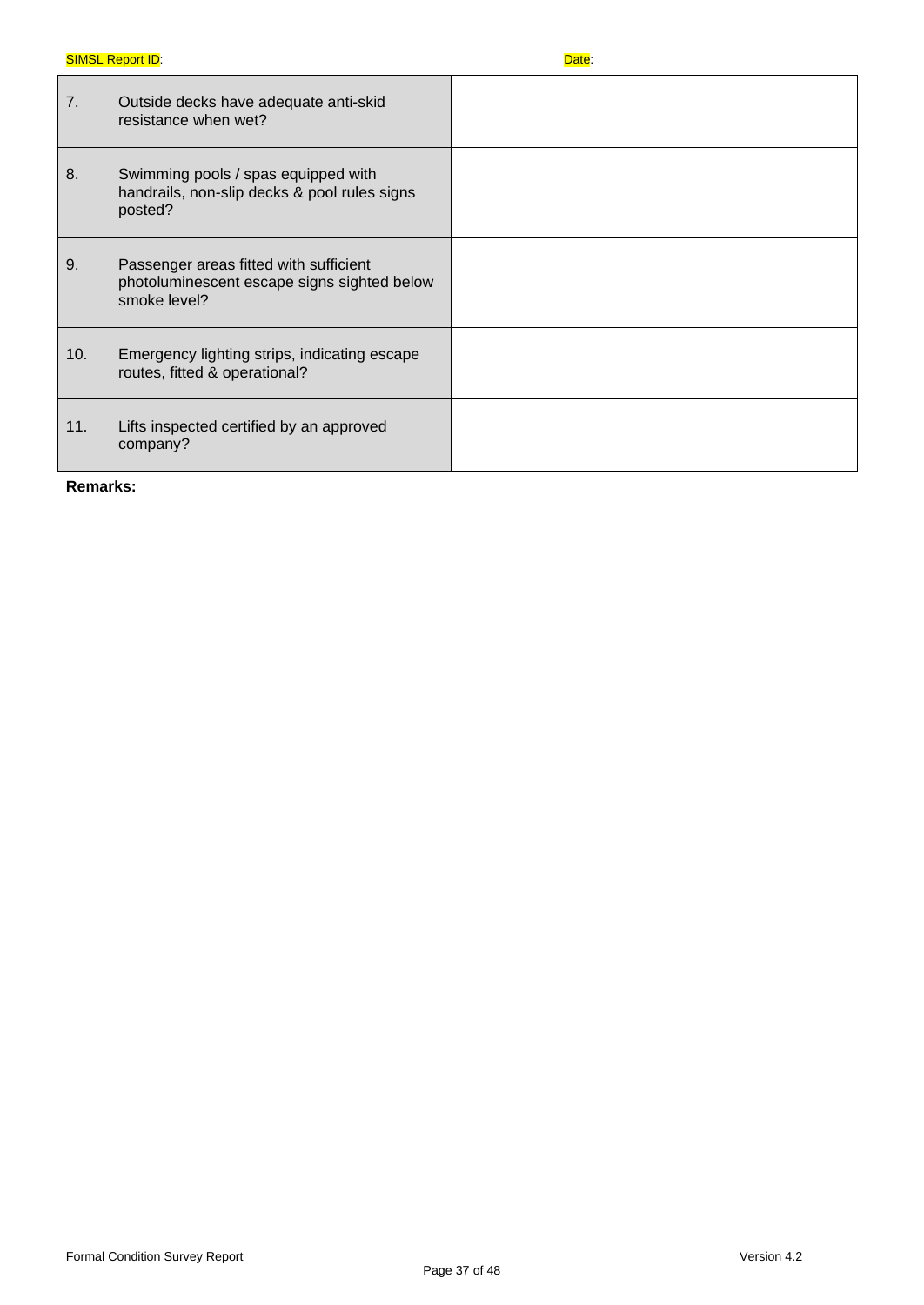## **M. LIQUIFIED PETROLEUM GAS CARRIERS**

## **M.1 Cargo Tanks and Systems**

| 1.  | Cargo tanks suitable for nominated cargoes<br>(types of cargo & temperature / pressure)?<br>Number, design, capacity                           |          |
|-----|------------------------------------------------------------------------------------------------------------------------------------------------|----------|
| 2.  | Cargo pumps, ballast pumps & stripping<br>arrangements operational, including<br>associated monitoring, alarms, instrumentation<br>& controls? |          |
| 3.  | Cargo pump emergency stops appropriately<br>located & regularly tested?                                                                        |          |
| 4.  | Emergency shutdown (ESD) activation points<br>appropriately located, clearly identified &<br>regularly tested, results documented?             |          |
| 5.  | Cargo & vapour lines clearly marked, all lines<br>effectively lagged?                                                                          |          |
| 6.  | Reducers, removable U-bends and cargo<br>hoses in satisfactory condition?                                                                      |          |
| 7.  | Pneumatic, hydraulic and all other hoses in<br>good condition?                                                                                 |          |
| 8.  | Programme for testing, inspection and<br>calibration of cargo hoses?                                                                           |          |
| 9.  | Spill trays & savealls in satisfactory condition,<br>water bottom where appropriate?                                                           |          |
| 10. | Overside manifold water spray curtain?                                                                                                         | Yes / No |
|     | Utilised during cargo operations?<br>a)                                                                                                        | a)       |
|     | Coverage effective?<br>b)                                                                                                                      | b)       |
|     | Last Test Date?<br>$\mathsf{C}$                                                                                                                | c)       |
| 11. | Portable instruments & appropriate span gas<br>available, records of calibration maintained?                                                   |          |
| 12. | Fixed & portable electrical equipment<br>appropriate for hazardous areas?                                                                      |          |
| 13. | Superstructure & deckhouse doors, windows,<br>inlet flaps, etc. facing cargo area satisfactory?                                                |          |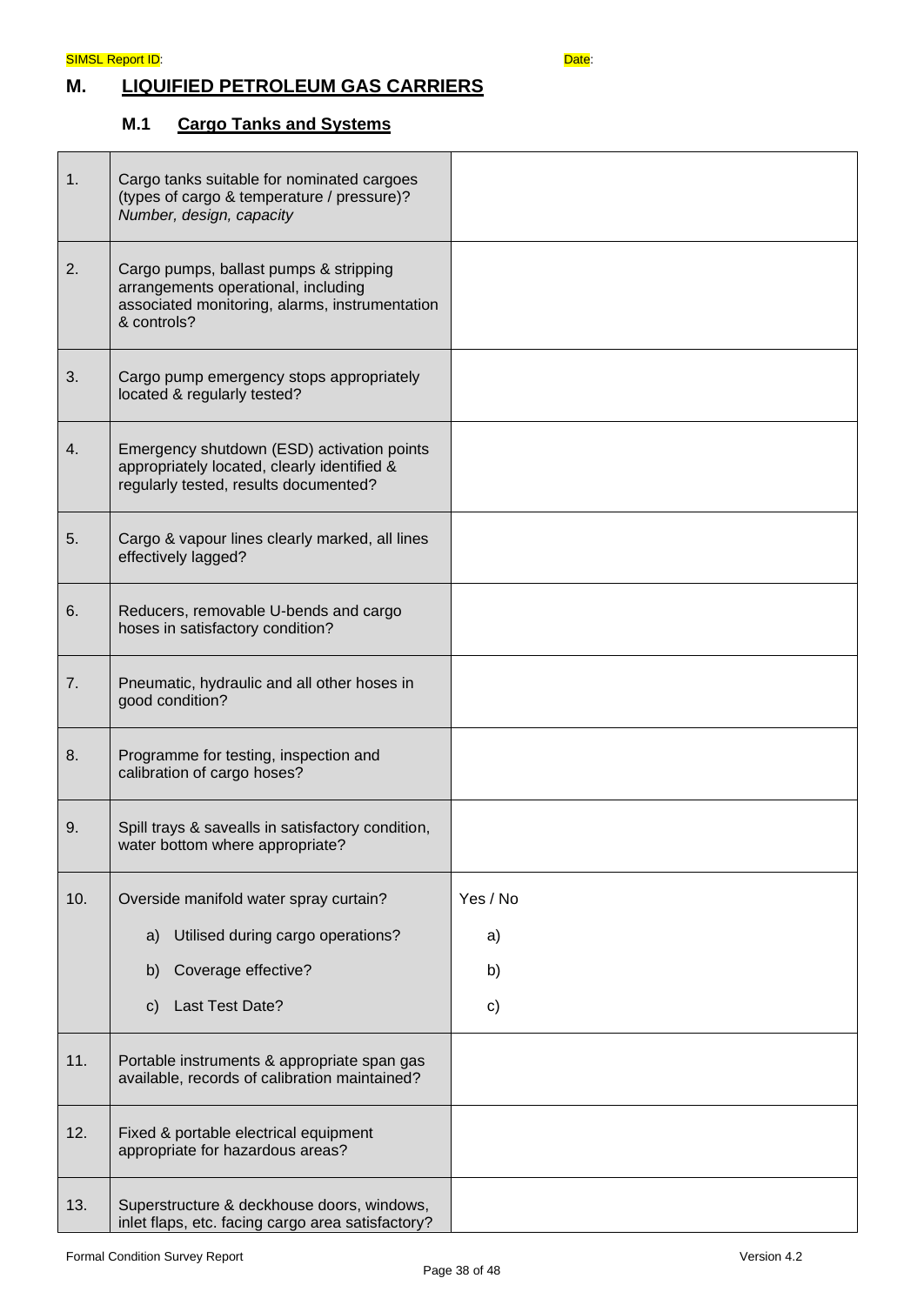| 14. | Compressor house / motor room / re-<br>liquefaction plant spaces & bilges clean & tidy?                                                |  |
|-----|----------------------------------------------------------------------------------------------------------------------------------------|--|
| 15. | Bulkhead seals between compressor house &<br>motor room gas tight & well maintained?                                                   |  |
| 16. | Compressor house / motor room / re-<br>liquefaction plant space fans operational?                                                      |  |
| 17. | Motor room ventilation positive pressure?                                                                                              |  |
| 18. | Compressor room ventilation negative<br>pressure?                                                                                      |  |
| 19. | Compressor house / motor room / re-<br>liquefaction plant space floor plating / grating<br>satisfactory?                               |  |
| 20. | Appropriate compressor house / motor room /<br>re-liquefaction plant space entry & operational<br>procedures in place & complied with? |  |
| 21. | Cargo heating system fully operational & well<br>maintained?                                                                           |  |
| 22. | Tank insulation in satisfactory condition?<br>No visible cold spots?                                                                   |  |
| 23. | Cargo re-liquefaction plant & associated<br>machinery satisfactory condition?                                                          |  |
| 24. | Fire wires properly rigged, in good condition?                                                                                         |  |
| 25. | Last OCIMF-Sire and / or CDI inspection?                                                                                               |  |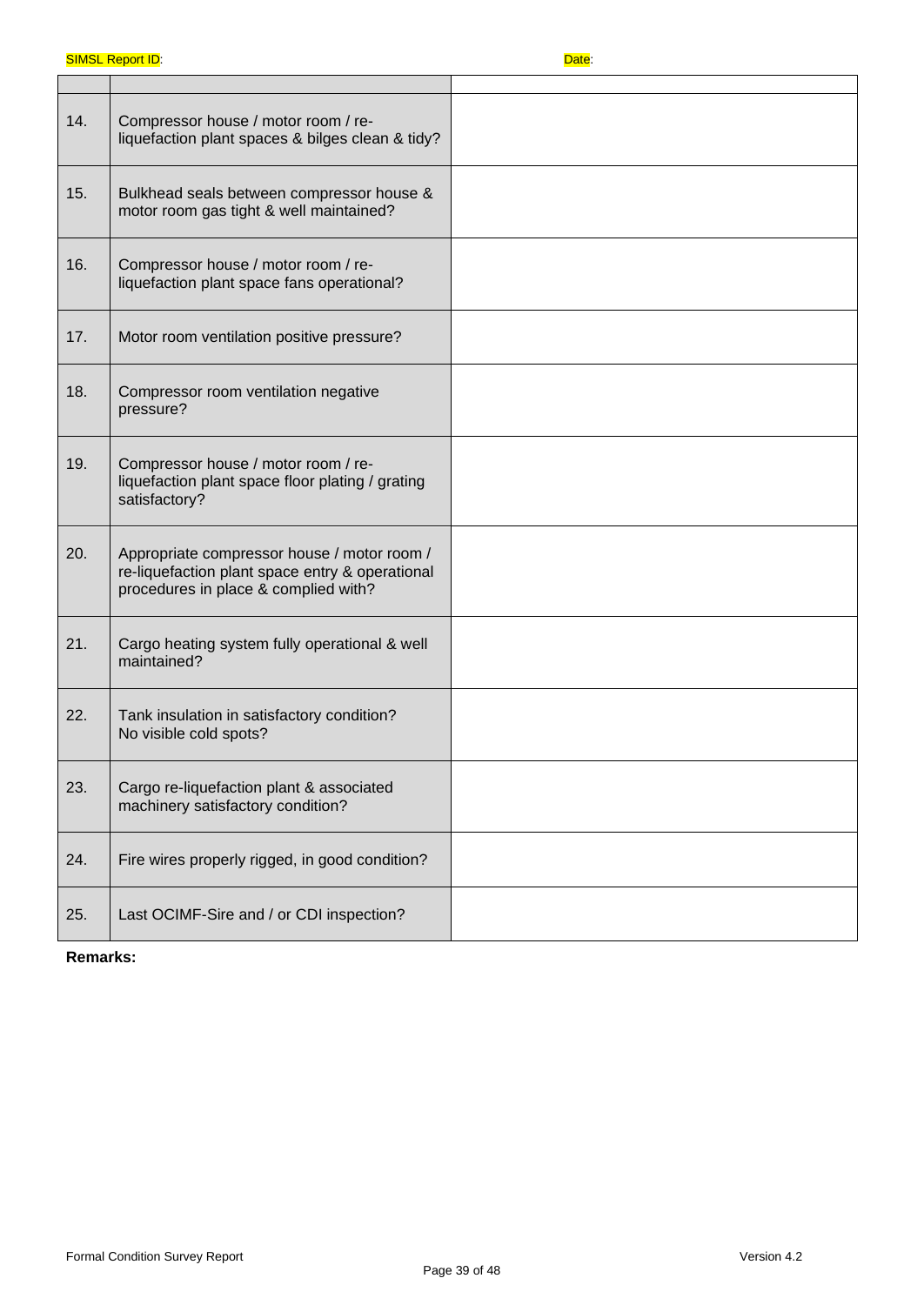## **M.2 Inert Gas System**

| $\mathbf{1}$ . | IGS, including instrumentation, alarms, trips, &<br>pressure/oxygen recorders, fully operational,<br>calibration records maintained? |  |
|----------------|--------------------------------------------------------------------------------------------------------------------------------------|--|
| 2.             | Nitrogen generator system operating<br>satisfactorily?                                                                               |  |
| 3.             | Inter barrier space temperatures & pressures<br>monitored & recorded?                                                                |  |
| 4.             | Fans, scrubber, deck seals, p/v breakers &<br>non-return valve in satisfactory condition?                                            |  |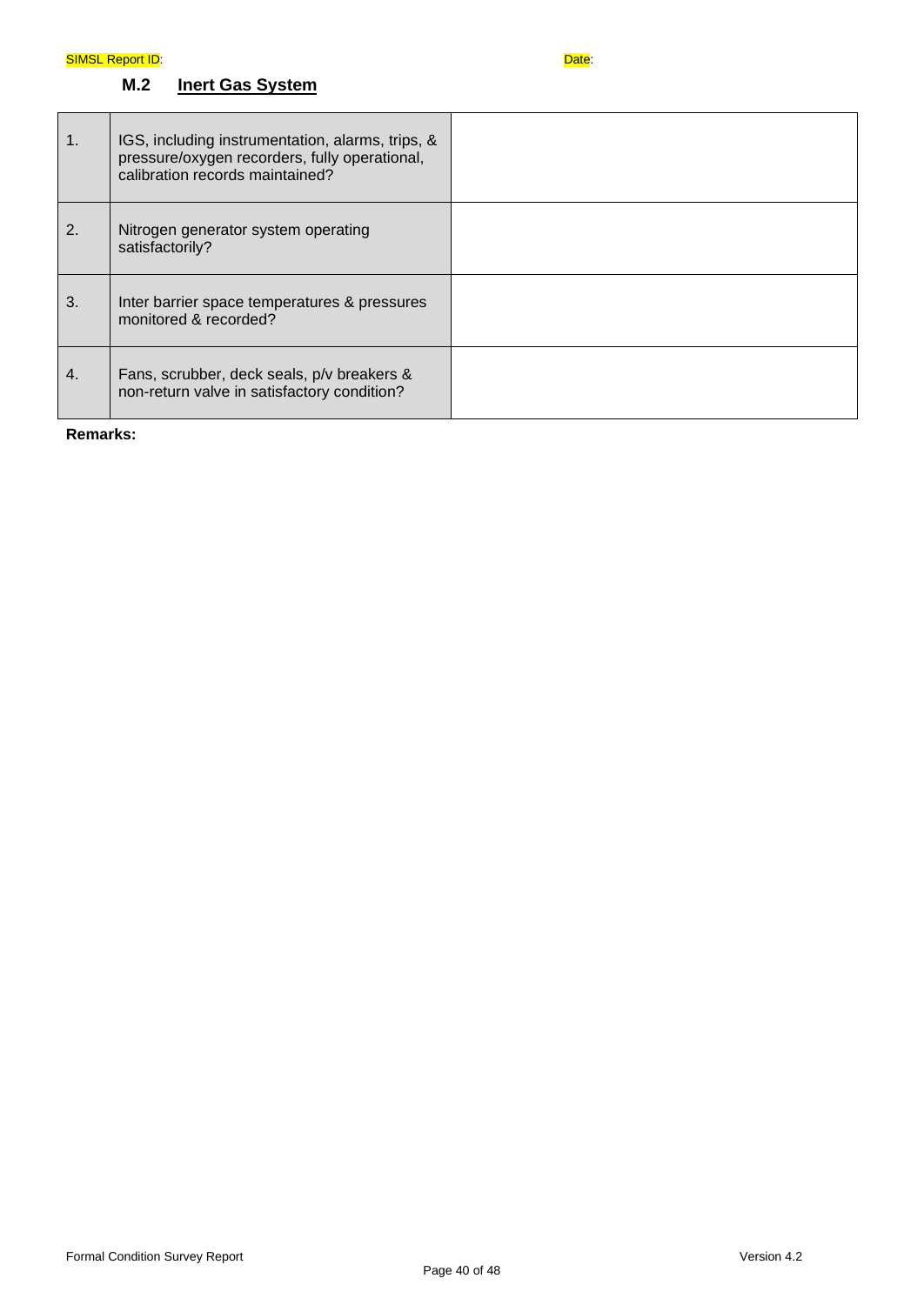## **M.3 Closing Appliances**

| 1 <sub>1</sub> | Closing devices, associated gaskets & securing<br>arrangements on freeboard deck in satisfactory<br>condition?                                                                            |  |
|----------------|-------------------------------------------------------------------------------------------------------------------------------------------------------------------------------------------|--|
| 2.             | Tank domes, hatches, gaskets & securing<br>devices in satisfactory condition?                                                                                                             |  |
| 3.             | Cargo tank venting arrangements satisfactory<br>condition?                                                                                                                                |  |
| 4.             | Cargo tank, void spaces & inter barrier spaces<br>(where fitted) relief valves set correctly & in<br>satisfactory condition?<br>Relief valves included in routine testing &<br>inspection |  |
| 5.             | Air locks between gas dangerous spaces & gas<br>safe spaces operational state & satisfactory<br>condition?<br>Interlocks & alarms fitted & tested?                                        |  |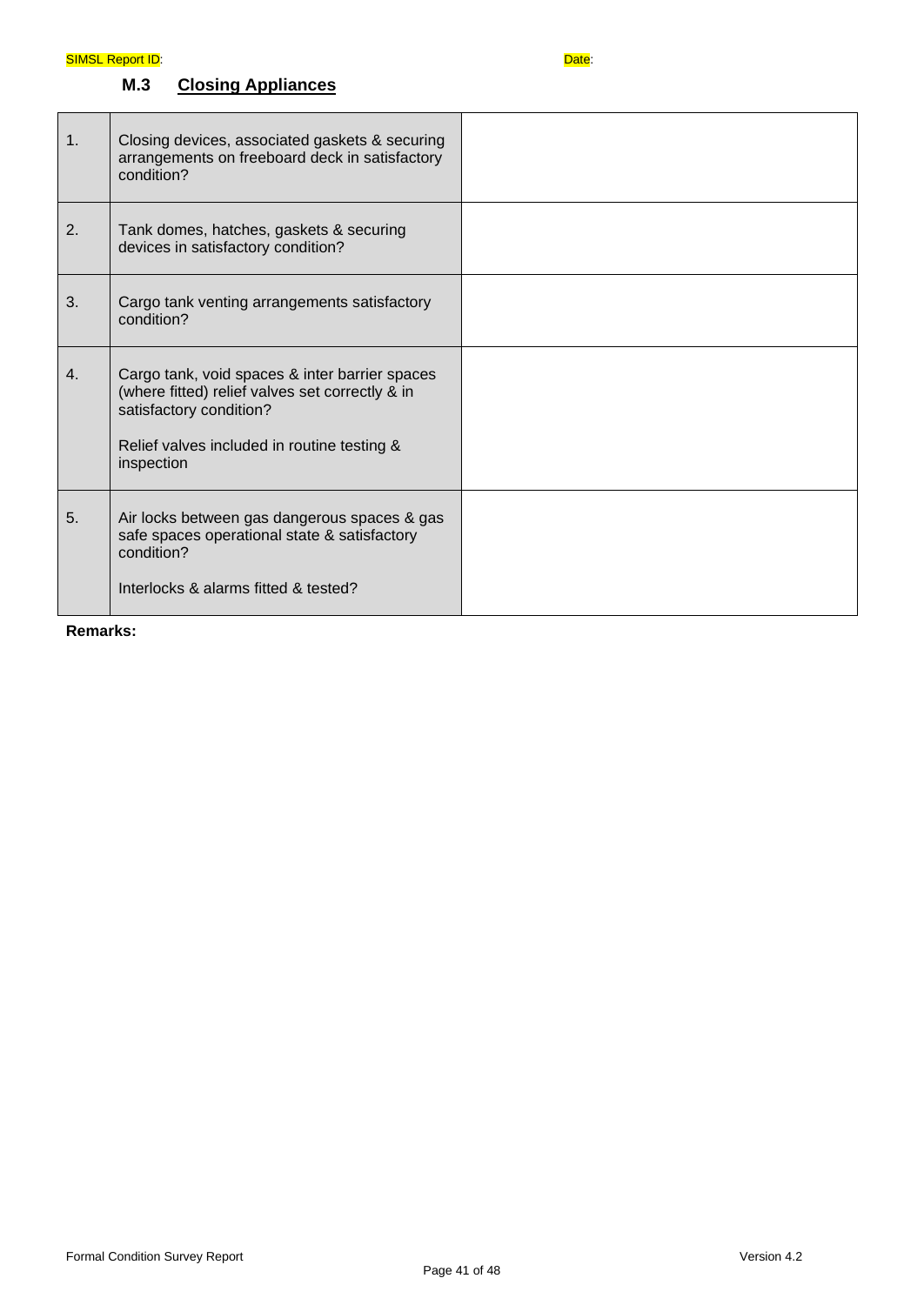## **M.4 Cargo Control**

| 1. | Primary & secondary cargo monitoring<br>indicators, controls & panels in satisfactory<br>condition?                                                                                                                                                                                                                                 |  |
|----|-------------------------------------------------------------------------------------------------------------------------------------------------------------------------------------------------------------------------------------------------------------------------------------------------------------------------------------|--|
| 2. | Detailed cargo handling & tank cleaning plans<br>prepared & operations carried out & logged in<br>accordance with agreed plan?<br>Documented pre & post cargo operation<br>meetings held with terminal staff?<br>Pre-cargo operation ESD tests conducted in co-<br>ordination with terminal:<br>Warm ESD?<br>$\bullet$<br>Cold ESD? |  |
| 3. | Tank gauging system operational?<br>Custody transfer system operational & approved                                                                                                                                                                                                                                                  |  |
| 4. | Means for emergency discharge inspected &<br>results recorded?                                                                                                                                                                                                                                                                      |  |
| 5. | Gas detection systems & bilge alarms<br>operational, regularly tested, results recorded?                                                                                                                                                                                                                                            |  |
| 6. | Where fixed gas detection & monitoring system<br>not fitted are routines in place for regular<br>monitoring with portable instruments?                                                                                                                                                                                              |  |
| 7. | Safety guidelines regarding static hazards in<br>place & strictly adhered to?                                                                                                                                                                                                                                                       |  |
| 8. | Appropriate cargo specific information including<br>Material Safety Data Sheets available on board?                                                                                                                                                                                                                                 |  |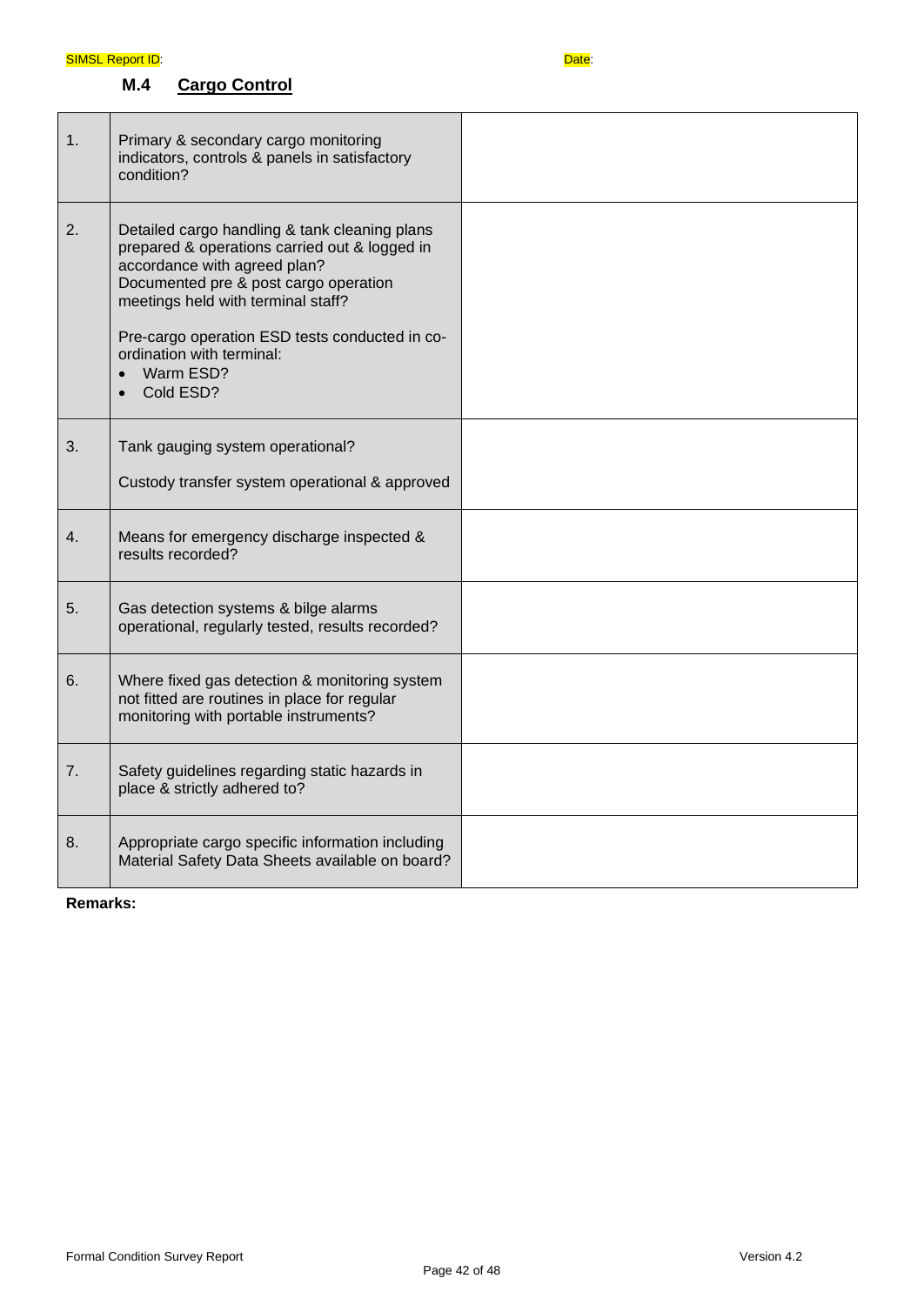### **M.5 Safety and Operational Tests (were the following tests carried out and found satisfactory?)**

| 1. | Engine room bilge high level alarms.                                                                  |                 |
|----|-------------------------------------------------------------------------------------------------------|-----------------|
| 2. | Emergency fire pump with two fire hoses on<br>separate hydrants.                                      |                 |
| 3. | Emergency power sources & emergency<br>lighting.                                                      |                 |
| 4. | Engine room remote stops & shutdowns.                                                                 |                 |
| 5. | Relevant cargo high level alarms.                                                                     |                 |
| 6. | Decontamination showers & eye baths on deck<br>(operational under all ambient weather<br>conditions?) |                 |
| 7. | Emergency shut down system, including trips &<br>valve timings.                                       |                 |
| 8. | Deck spray system functioning?                                                                        | Last test date? |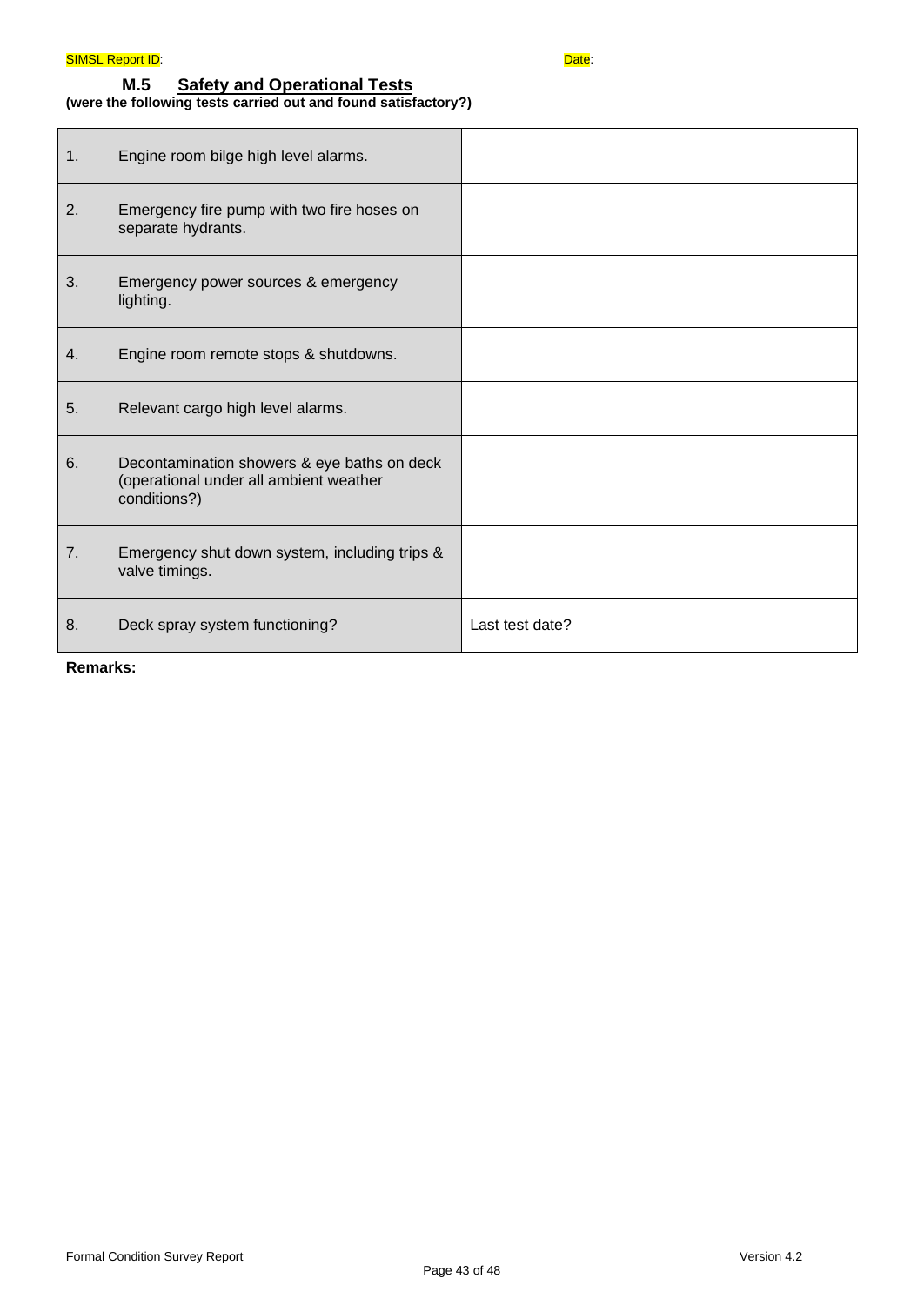**M.6 Planning**

| $\mathbf{1}$ . | Berth compatibility study carried out?<br>Available on board?                                                                                                                                                                             |                                                                       |
|----------------|-------------------------------------------------------------------------------------------------------------------------------------------------------------------------------------------------------------------------------------------|-----------------------------------------------------------------------|
| 2.             | Does the study include:<br>a) Emergency shutdown systems (ESD)?<br>b) Back-up ESD?<br>c) Cargo arm operating envelope?<br>d) Shore gangway operating envelope?<br>e) Shore gangway landing area?<br>OPTIMOOR or equivalent mooring study? | a)<br>b<br>$\mathbf{C}$<br>$\mathsf{d}$<br>$\left( \mathbf{e}\right)$ |

**Remarks:**

*This report, and any accompanying documentation or photographs, has been compiled for the sole use of the Association for insurance purposes only. It should not be disclosed to any third parties without prior written permission from the Association.* 

*The information contained in this report, and any accompanying documentation or photographs, is not exhaustive as to the general condition of the ship and should not be relied upon by members or by any other party as any assurance, representation or warranty as to the condition of the ship and nothing herein shall prejudice the Club's rights under the insurance policy, in the event of a dispute between the Club and the member relating to the condition of this ship.*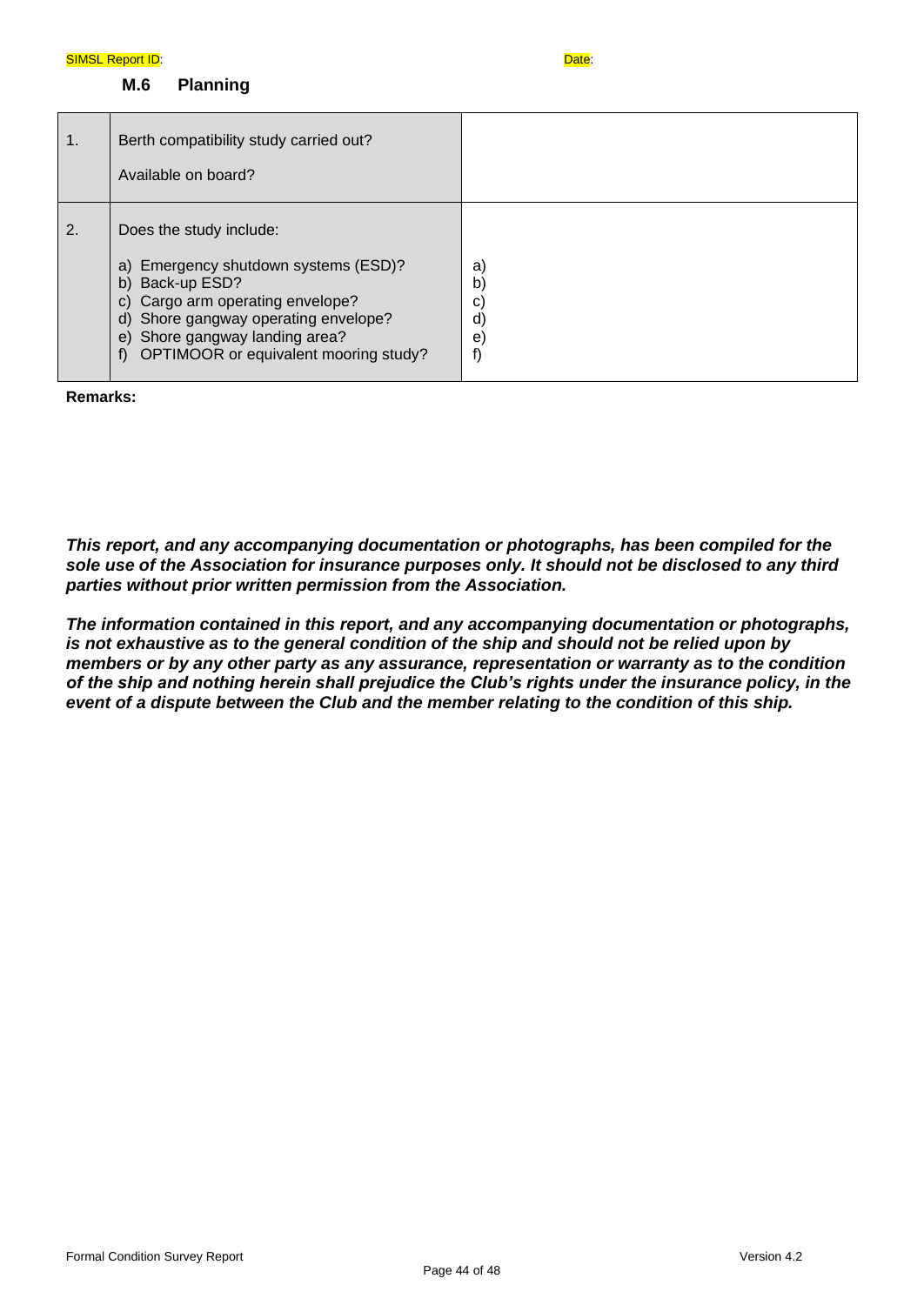#### **SHIP NAME: IMO NO:**

**PORT: DATE:**

## LIST OF DEFICIENCIES

## **Notes:**

- A. Leave 1 copy onboard with the Master & attach 1 copy to the summary & formal reports.<br>B. Add more rows as required.
- Add more rows as required.
- C. For follow-up surveys the status of all defects, recommendations and outstanding tests & requirements is to be noted as either **COMPLETED, IN PROGRESS or OUTSTANDING**
- D. All deficiencies that present a claims risk to the Club are to be noted as Defects. These to be rectified to the satisfaction of the Club.

| NO. | SECT.<br>$REF1$ . | <b>DEFECTS</b> | <b>REMEDIAL ACTION REQUIRED</b> |
|-----|-------------------|----------------|---------------------------------|
|     |                   |                |                                 |
|     |                   |                |                                 |
|     |                   |                |                                 |
| ົ   |                   |                |                                 |
|     |                   |                |                                 |
| 3   |                   |                |                                 |
|     |                   |                |                                 |
| 4   |                   |                |                                 |
|     |                   |                |                                 |

### E. All outstanding tests, requirements and inspections are to be noted as such and not as defects.

| NO. |  | <b>OUTSTANDING TESTS / REQUIREMENTS</b> |
|-----|--|-----------------------------------------|
|     |  |                                         |
|     |  |                                         |
|     |  |                                         |
|     |  |                                         |
|     |  |                                         |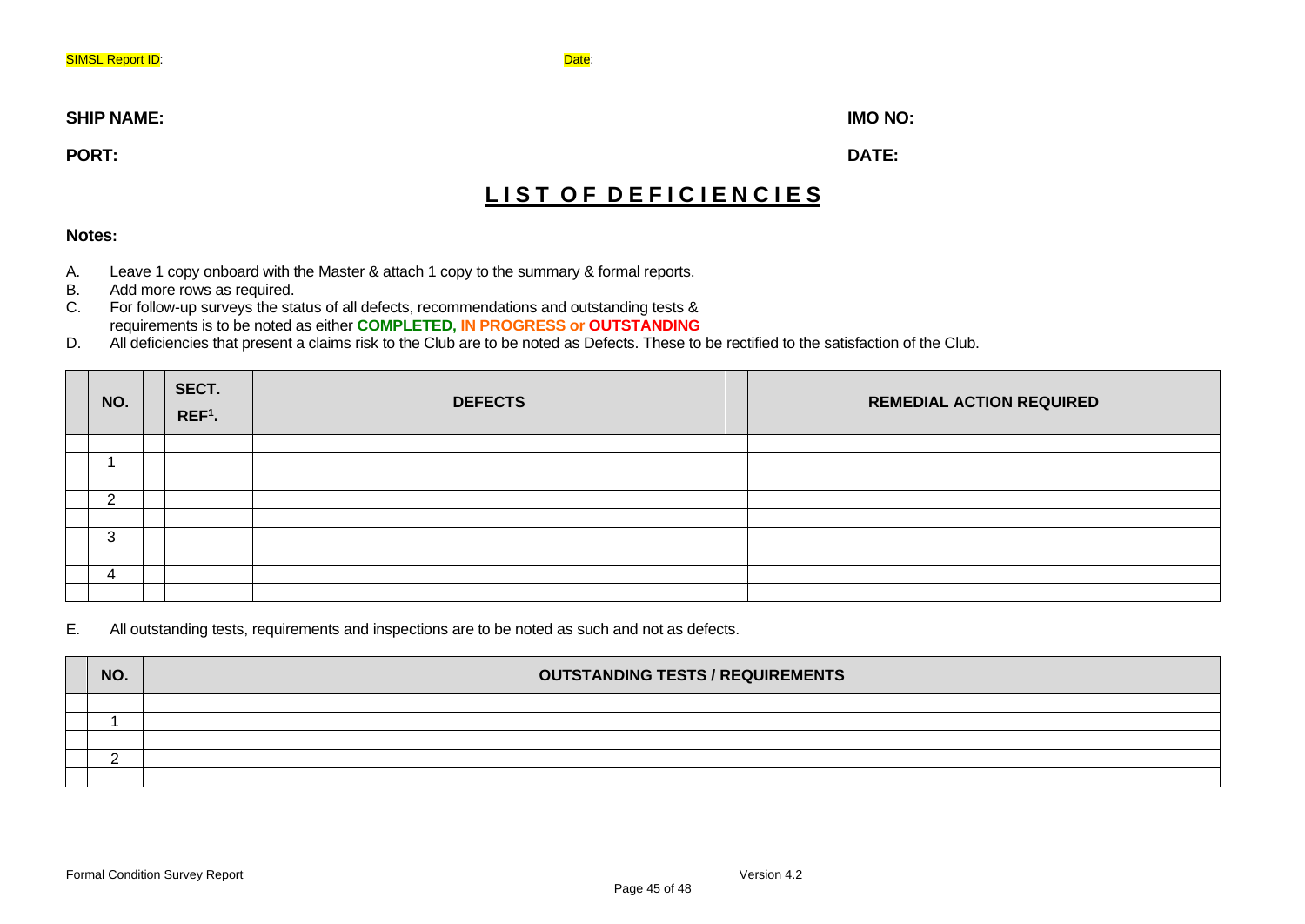F. Identify issues considered to be potential risks / enhancements / best practice that the member should consider implementing, but that may not necessarily be a legislative requirement under the vessel's administration

| NO. | <b>OBSERVATION</b> | <b>RECOMMENDATION</b> |
|-----|--------------------|-----------------------|
|     |                    |                       |
|     |                    |                       |
|     |                    |                       |
|     |                    |                       |
|     |                    |                       |

## **TOTALS:**

| <b>DEFICIENCY</b>         | <b>OUTSTANDING</b> | <b>IN PROGRESS</b> | <b>COMPLETED</b> |
|---------------------------|--------------------|--------------------|------------------|
|                           |                    |                    |                  |
| <b>Defects</b>            |                    |                    |                  |
|                           |                    |                    |                  |
| <b>Tests/Requirements</b> |                    |                    |                  |
|                           |                    |                    |                  |
| <b>Observations</b>       |                    |                    |                  |
|                           |                    |                    |                  |

### **DEFECT CATEGORIES SUMMARY TABLE**

|   | R | - |  |
|---|---|---|--|
|   |   |   |  |
| œ |   |   |  |
| e |   |   |  |
|   |   |   |  |
|   |   |   |  |
| ◠ |   |   |  |
|   |   |   |  |
|   |   |   |  |
|   |   |   |  |
|   |   |   |  |

<sup>1</sup>– Sect Ref numbers to reference back to Summary report format.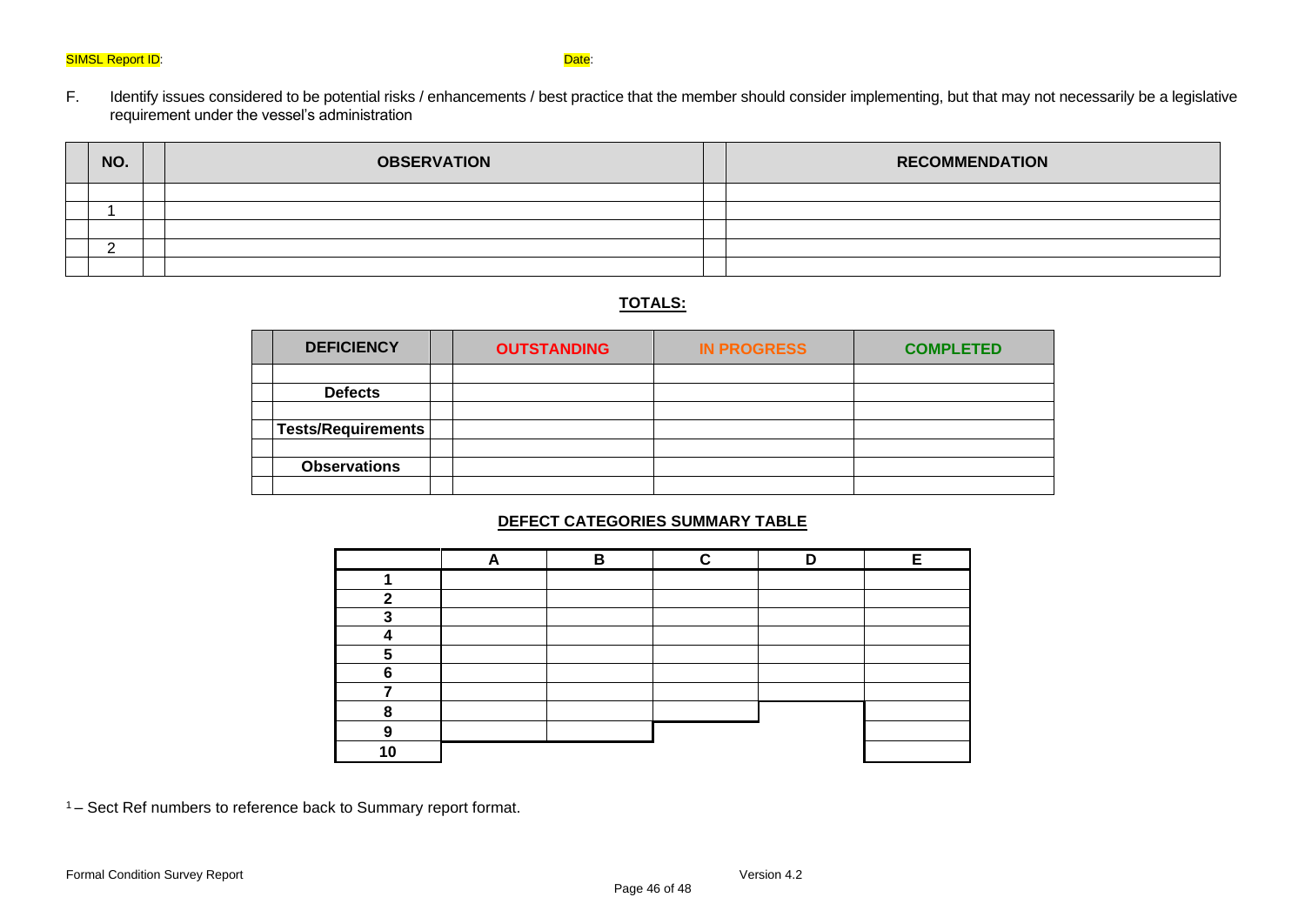## **Photographs**

Insert photographs of:

- 1) Overview of vessel, holds, tanks and deck.
- 2) Fixtures and fittings.
- 3) So far as possible, all defects and/or rectified defects.
- 4) So far as possible, tests conducted.

## **Photo number and detailed caption**